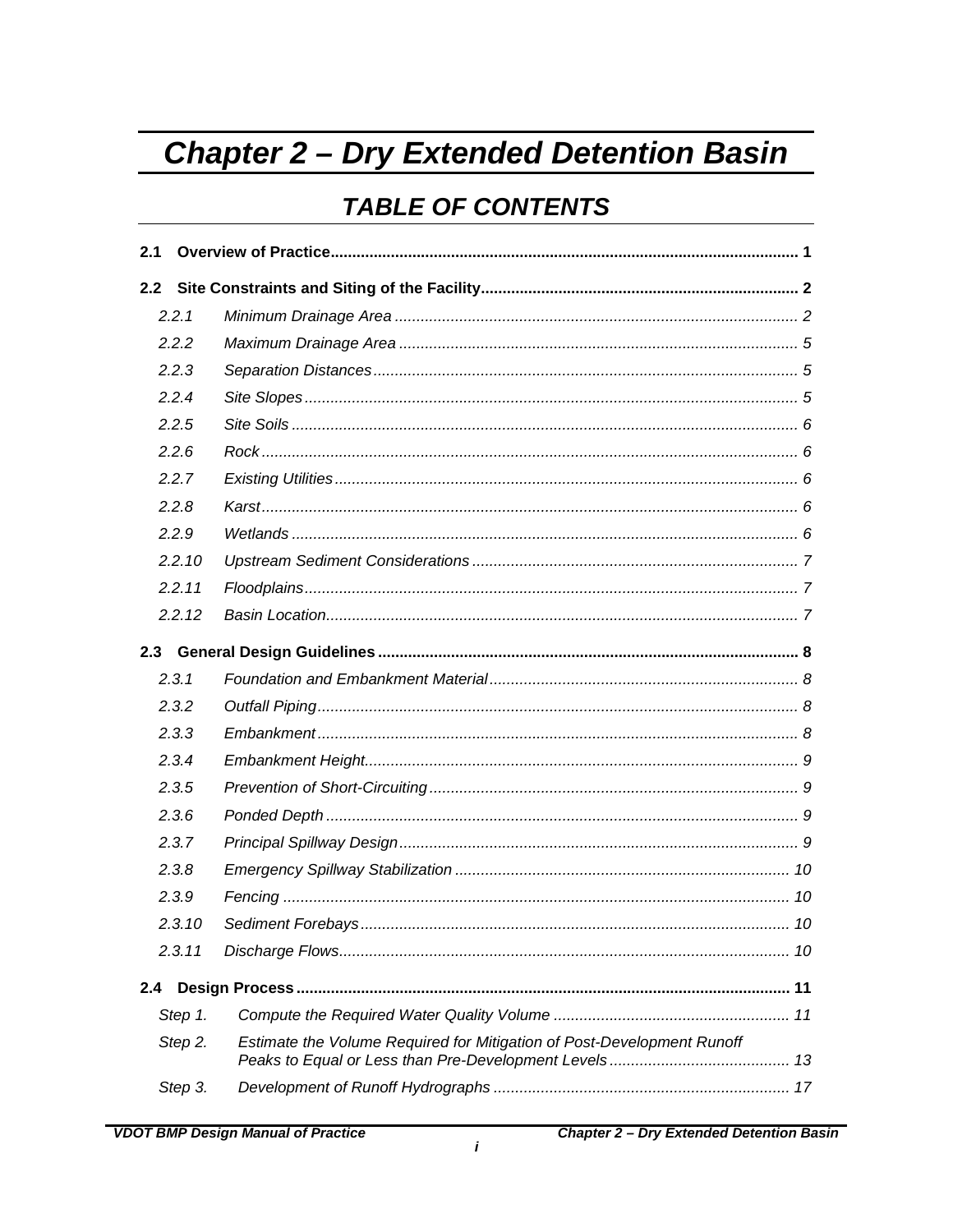| Step 4.  |                                                                          |    |
|----------|--------------------------------------------------------------------------|----|
| Step 5.  |                                                                          |    |
| Step 6.  |                                                                          |    |
| Step 6A. |                                                                          |    |
| Step 6B. |                                                                          |    |
| Step 6C. |                                                                          |    |
| Step 6D. | Evaluate the Performance of the Principal Spillway Under 100-Year Runoff | 33 |
| Step 6E. |                                                                          |    |
| Step 7.  |                                                                          |    |
| Step 8.  |                                                                          |    |
| Step 9.  |                                                                          |    |
| Step 10. |                                                                          |    |
| Step 11. |                                                                          |    |
| Step 12. |                                                                          |    |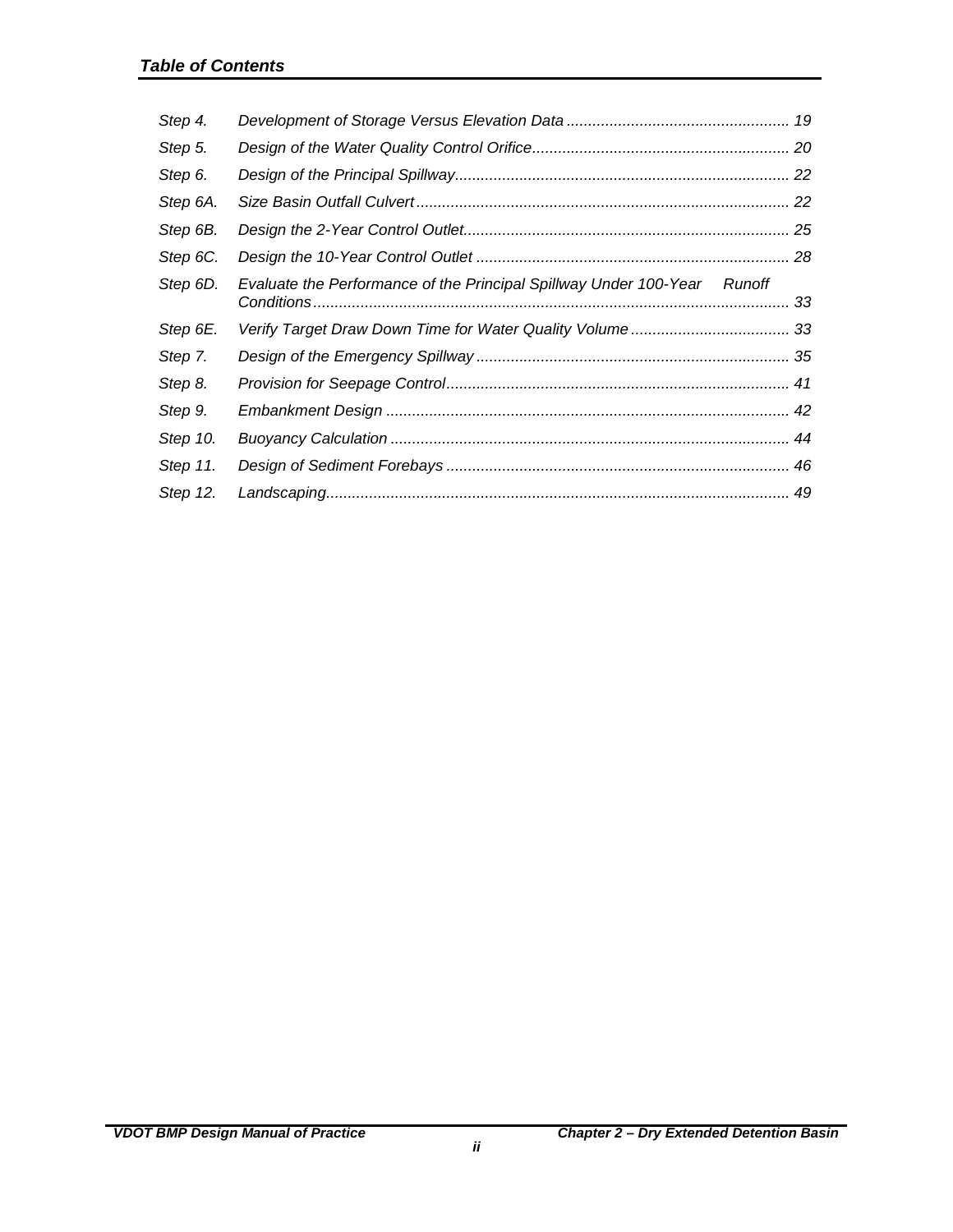## *LIST OF TABLES*

| Table 2.1         |  |
|-------------------|--|
| Table 2.2         |  |
| Table 2.3         |  |
| Table 2.4         |  |
| Table 2.5         |  |
| Table 2.6         |  |
| Table 2.7         |  |
| Table 2.8         |  |
| Table 2.9         |  |
| <b>Table 2.10</b> |  |
|                   |  |

## *LIST OF FIGURES*

| Figure 2.1  |                                                                           |  |
|-------------|---------------------------------------------------------------------------|--|
| Figure 2.2  | DCR Recommended Outlet Configuration 1 for the Control of Trash, Sediment |  |
|             | and Debris (Virginia Stormwater Management Handbook, 1999, Et seq.) 3     |  |
| Figure 2.3  | DCR Recommended Outlet Configuration 2 for the Control of Trash, Sediment |  |
|             | and Debris (Virginia Stormwater Management Handbook, 1999, Et seq.) 4     |  |
| Figure 2.4  | DCR Recommended Outlet Configuration 3 for the Control of Trash, Sediment |  |
|             | and Debris (Virginia Stormwater Management Handbook, 1999, Et seq.) 5     |  |
| Figure 2.5  |                                                                           |  |
| Figure 2.6  | Graphical Determination of Critical Rainfall Intensity Duration 14        |  |
| Figure 2.7  |                                                                           |  |
| Figure 2.8  |                                                                           |  |
| Figure 2.9  | 10-Year Post-Development Modified Rational Hydrograph  18                 |  |
| Figure 2.10 |                                                                           |  |
| Figure 2.11 |                                                                           |  |
| Figure 2.12 |                                                                           |  |
| Figure 2.13 |                                                                           |  |
| Figure 2.14 |                                                                           |  |
| Figure 2.15 |                                                                           |  |
| Figure 2.16 |                                                                           |  |
| Figure 2.17 |                                                                           |  |
| Figure 2.18 | Profile and Cross Section of Typical Vegetated Emergency Spillway 35      |  |
| Figure 2.19 |                                                                           |  |
| Figure 2.20 |                                                                           |  |
| Figure 2.21 |                                                                           |  |
| Figure 2.22 |                                                                           |  |
| Figure 2.23 |                                                                           |  |
| Figure 2.24 |                                                                           |  |
| Figure 2.25 |                                                                           |  |
| Figure 2.26 |                                                                           |  |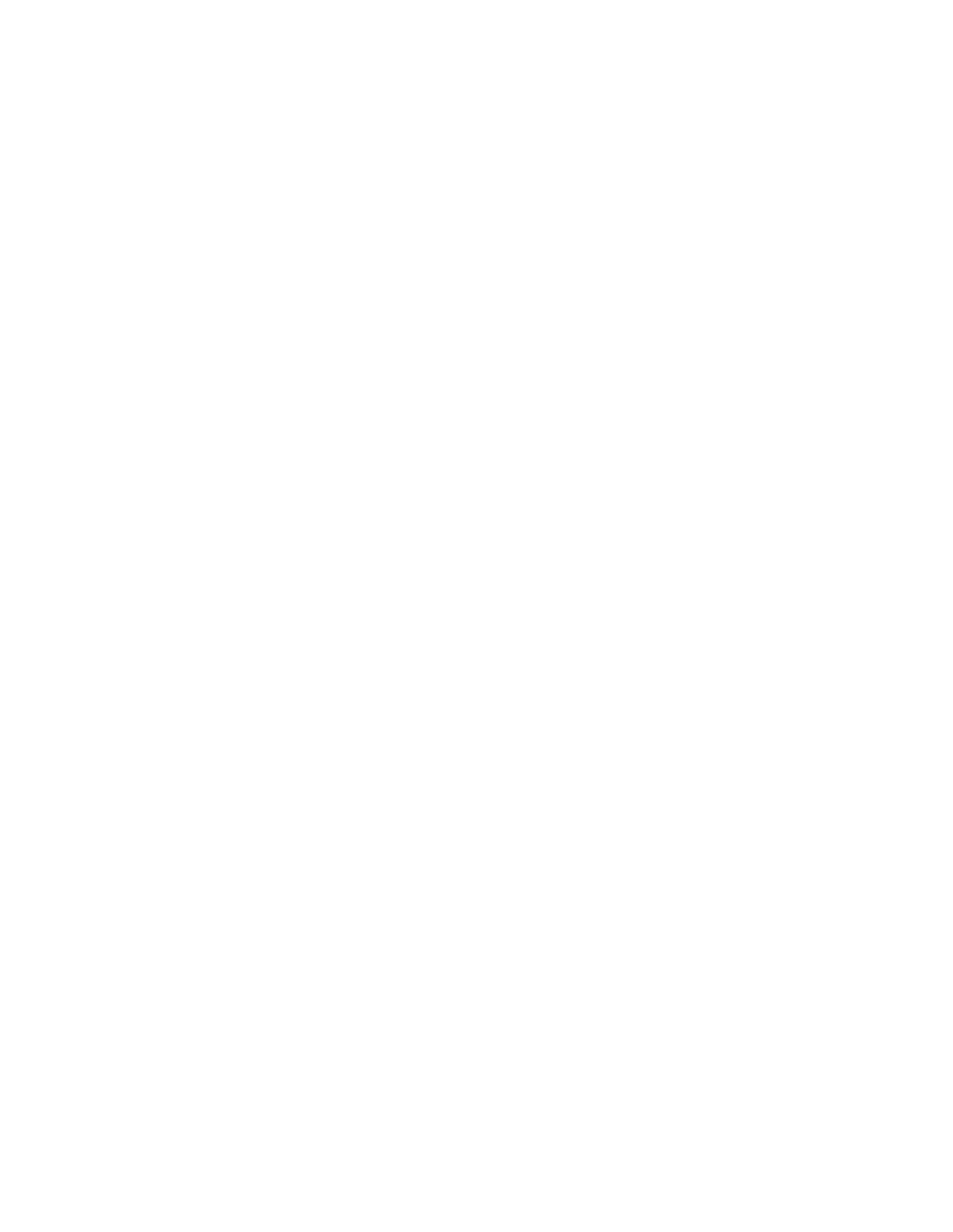## <span id="page-4-0"></span>**2.1 Overview of Practice**

A dry extended detention basin is defined as an impoundment which temporarily detains runoff and releases that runoff at a controlled rate over a specified period of time. By definition, extended dry detention basins are dry structures during non-precipitation periods. Extended dry detention basins are capable of providing water quality improvement, downstream flood control, channel erosion control, and mitigation of postdevelopment runoff to pre-development levels. The primary mechanism by which a dry extended detention facility improves runoff quality is through the gravitational settling of pollutants.

Extended dry detention basins are most effective as water quality improvement practices when the impervious cover of their total contributing drainage area ranges between 22 and 37%. Additionally, as shown, extended dry detention facilities should be designed to provide 30-hour drawdown storage for twice the site's computed water quality volume (2 X WQV), equivalent to a total of one inch of runoff from the project site's impervious area.

Figure 2.1 presents the schematic layout of a dry extended detention basin presented in the [Virginia Stormwater Management Handbook](http://www.dcr.virginia.gov/stormwater_management/stormwat.shtml) (DCR, 1999, Et seq.). Of note is that the low flow rip rap lined channel has been removed from the drawing. Per Instructional and Informational Memorandum [IIM-LD-195](http://www.extranet.vdot.state.va.us/locdes/electronic_pubs/iim/IIM195.pdf) under *"Post Development Stormwater Management"*, Section 5.4.8.6, this channel is not recommended due to maintenance concerns.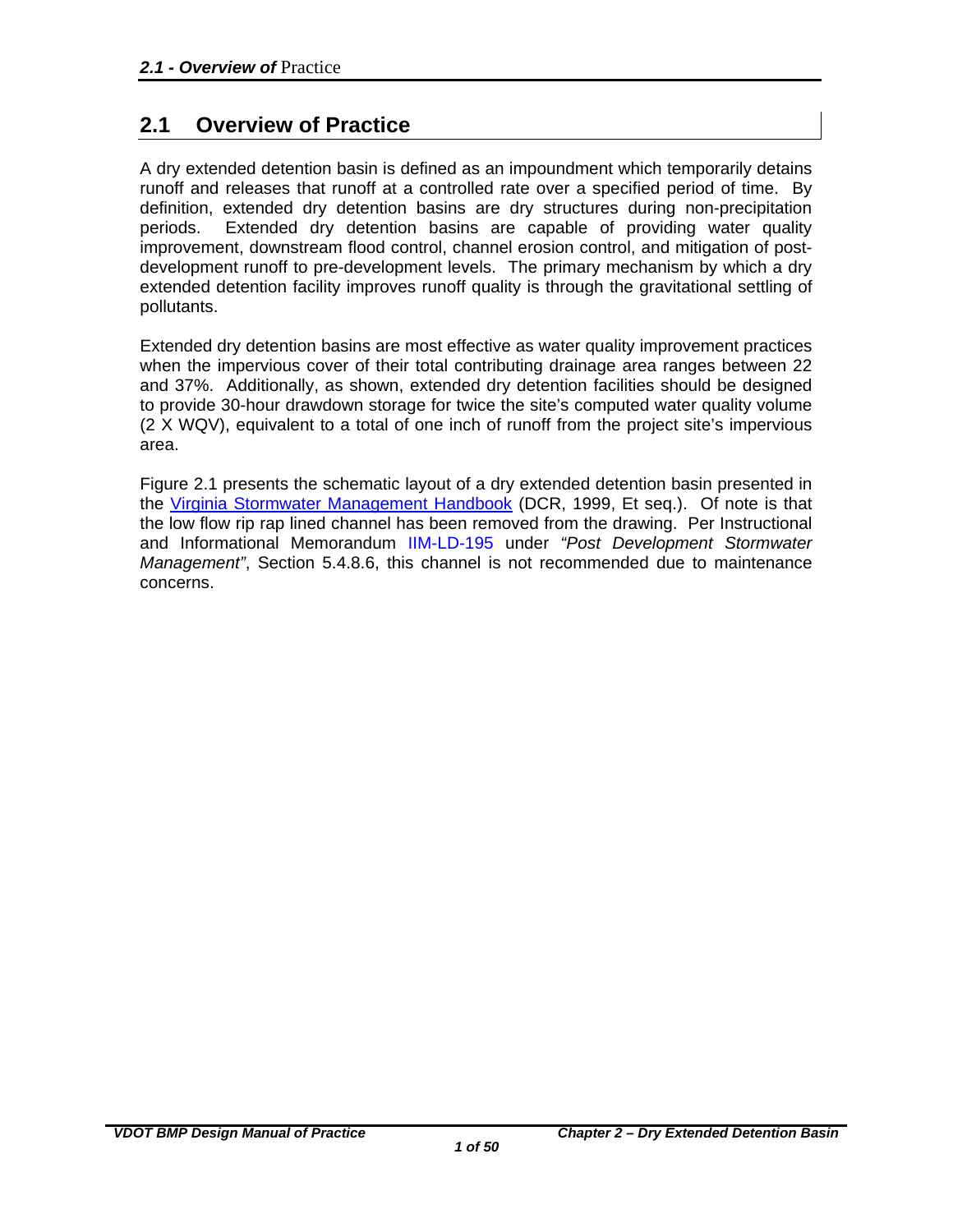

**Figure 2.1. Schematic Dry Extended Detention Basin Plan View**  [\(Virginia Stormwater Management Handbook,](http://www.dcr.virginia.gov/stormwater_management/stormwat.shtml) 1999, Et seq.)

## <span id="page-5-2"></span><span id="page-5-0"></span>**2.2 Site Constraints and Siting of the Facility**

In addition to the impervious cover in the contributing drainage area, the designer must consider additional site constraints when the implementation of a dry extended detention basin is proposed. These constraints are discussed as follows.

## <span id="page-5-1"></span>*2.2.1 Minimum Drainage Area*

The minimum drainage area contributing to a dry extended detention facility is not restricted. However, careful attention must be given to the water quality volume generated from this area. When this water quality volume is particularly low, the computed orifice size required to achieve the desired drawdown time may be small (less than three inches in diameter). These small openings are vulnerable to clogging by debris. Generally, the minimum area contributing runoff to a dry extended detention pond should be selected such that the desired water quality drawdown time is achieved with an orifice of at least three inches in diameter. In instances when this is unavoidable, provisions must be made to prevent clogging. Figure 3.07-3 of the (DCR, 1999, Et seq.) at: [http://www.dcr.virginia.gov/stormwater\\_management/stormwat.shtml](http://www.dcr.virginia.gov/stormwater_management/stormwat.shtml)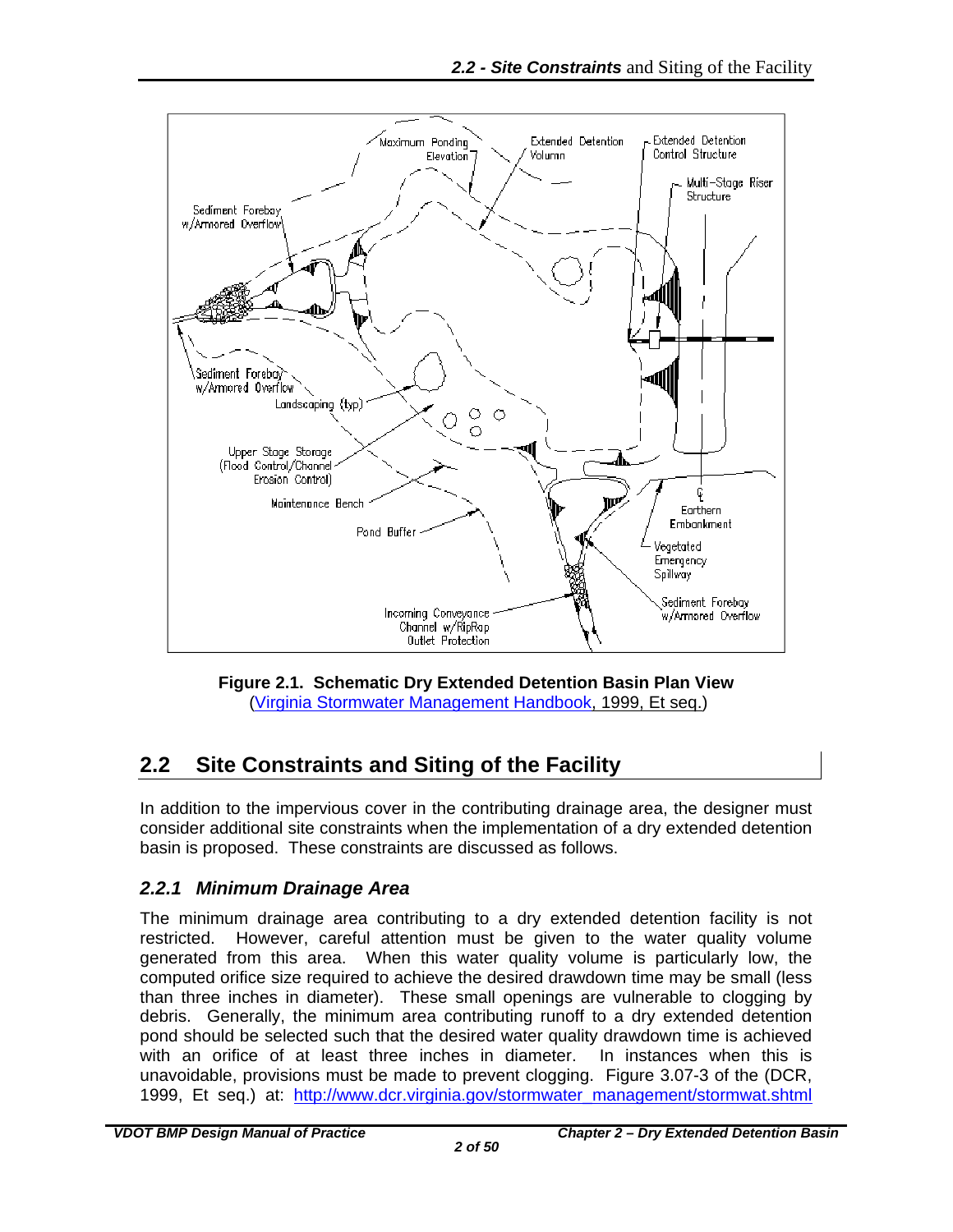illustrates recommended outlet configurations for the control of sediment, trash, and debris. For convenience, these details are provided as Figures 2.2, 2.3, and 2.4. Note that Figures 2.2, 2.3, and 2.4 include a *shallow marsh* area. This permanent marsh area is not part of a dry extended detention basin, and shall only be provided if the basin is to be "enhanced" – reference *Chapter Three – [Dry Extended Detention Basin –](#page-0-0) Enhanced*. If the required water quality orifice size is significantly less than three inches, an alternative water quality BMP should be considered, such as a practice which treats the first flush volume and bypasses large runoff producing events.



<span id="page-6-0"></span>**Figure 2.2. DCR Recommended Outlet Configuration 1 for the Control of Trash, Sediment and Debris** [\(Virginia Stormwater Management Handbook,](http://www.dcr.virginia.gov/stormwater_management/stormwat.shtml) 1999, Et seq.)

\* Recommended minimum bar spacing of 2", maximum bar spacing of 3".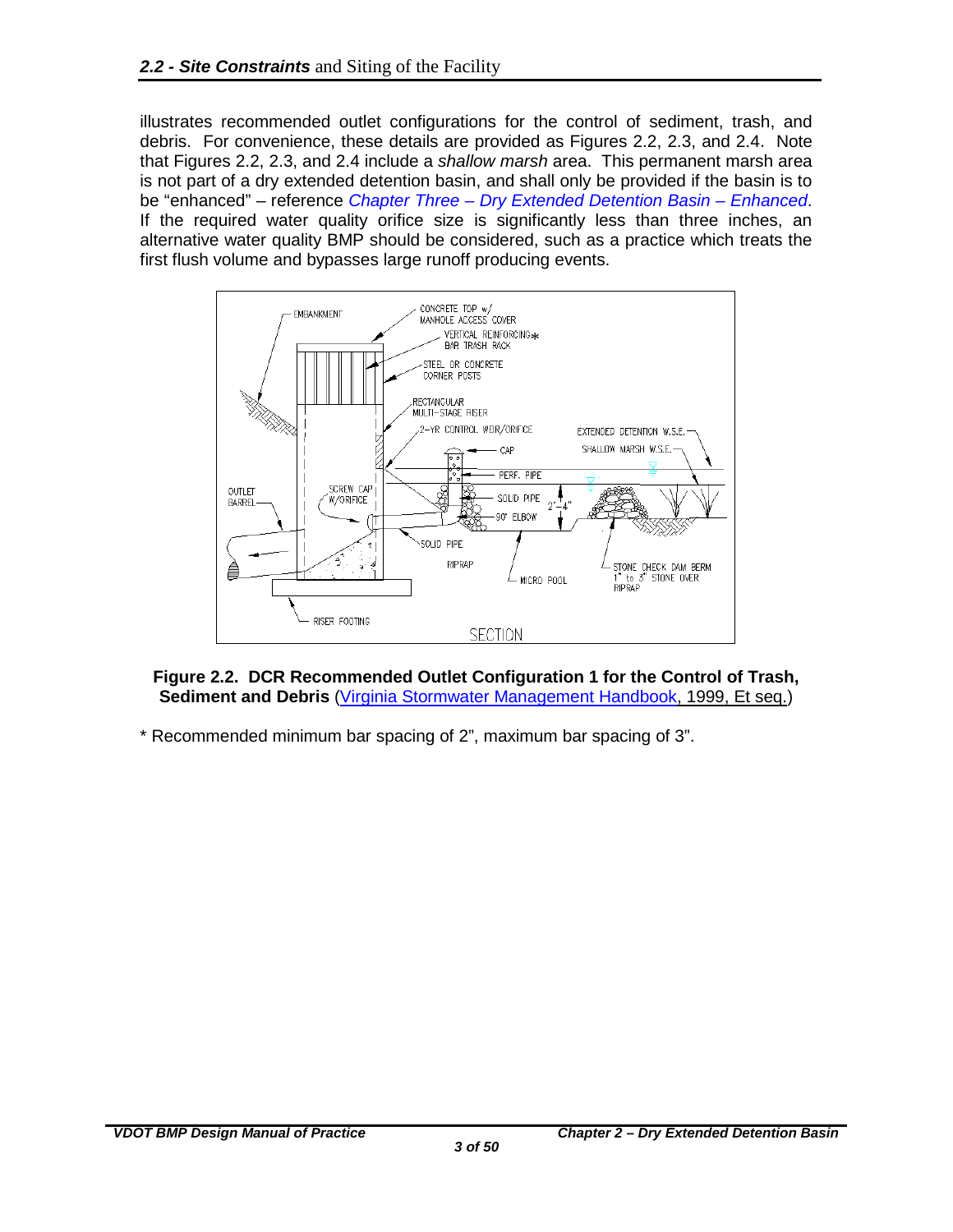

<span id="page-7-0"></span>**Figure 2.3. DCR Recommended Outlet Configuration 2 for the Control of Trash, Sediment and Debris** [\(Virginia Stormwater Management Handbook,](http://www.dcr.virginia.gov/stormwater_management/stormwat.shtml) 1999, Et seq.)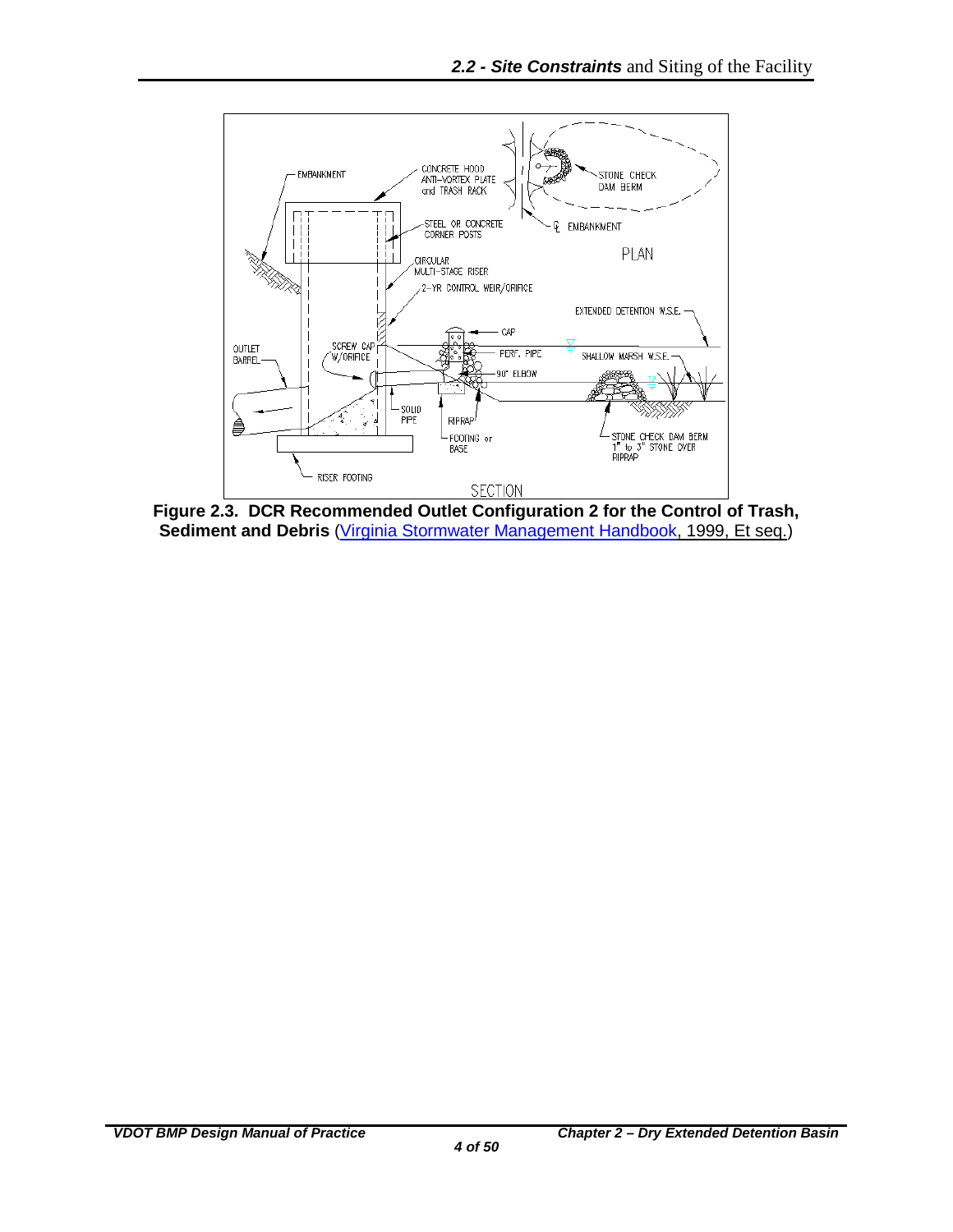

<span id="page-8-3"></span>**Figure 2.4. DCR Recommended Outlet Configuration 3 for the Control of Trash, Sediment and Debris** [\(Virginia Stormwater Management Handbook,](http://www.dcr.virginia.gov/stormwater_management/stormwat.shtml) 1999, Et seq.)

## <span id="page-8-0"></span>*2.2.2 Maximum Drainage Area*

The maximum drainage area to an extended dry detention facility is frequently restricted to no more than 50 acres. When larger drainage areas are directed to a single facility, often there is a need to accommodate base flow through the facility. When no permanent pool is proposed, as with a dry extended detention basin, the presence of this base flow is a nuisance that presents a complex set of design challenges. The most notable concern is the "choking" of base flow conveyance such that a permanent pool volume accumulates and encroaches upon the volume of dry storage allocated to extended detention. A reduced extended detention volume results in ineffectively low hydraulic residence times for the water quality volume generated from significant rainfall events. Contrasting this problem is the situation occurring when the orifice allocated to pass-through of the base flow is sized too large to provide the desired minimum draw down time for the site's water quality volume.

#### <span id="page-8-1"></span>*2.2.3 Separation Distances*

Extended dry detention facilities should be kept a minimum of 20 feet from any permanent structure or property line, and a minimum of 100 feet from any septic tank or drainfield.

## <span id="page-8-2"></span>*2.2.4 Site Slopes*

Generally, extended detention basins should not be constructed within 50 feet of any slope steeper than 15%. When this is unavoidable, a geotechnical report is required to address the potential impact of the facility in the vicinity of such a slope.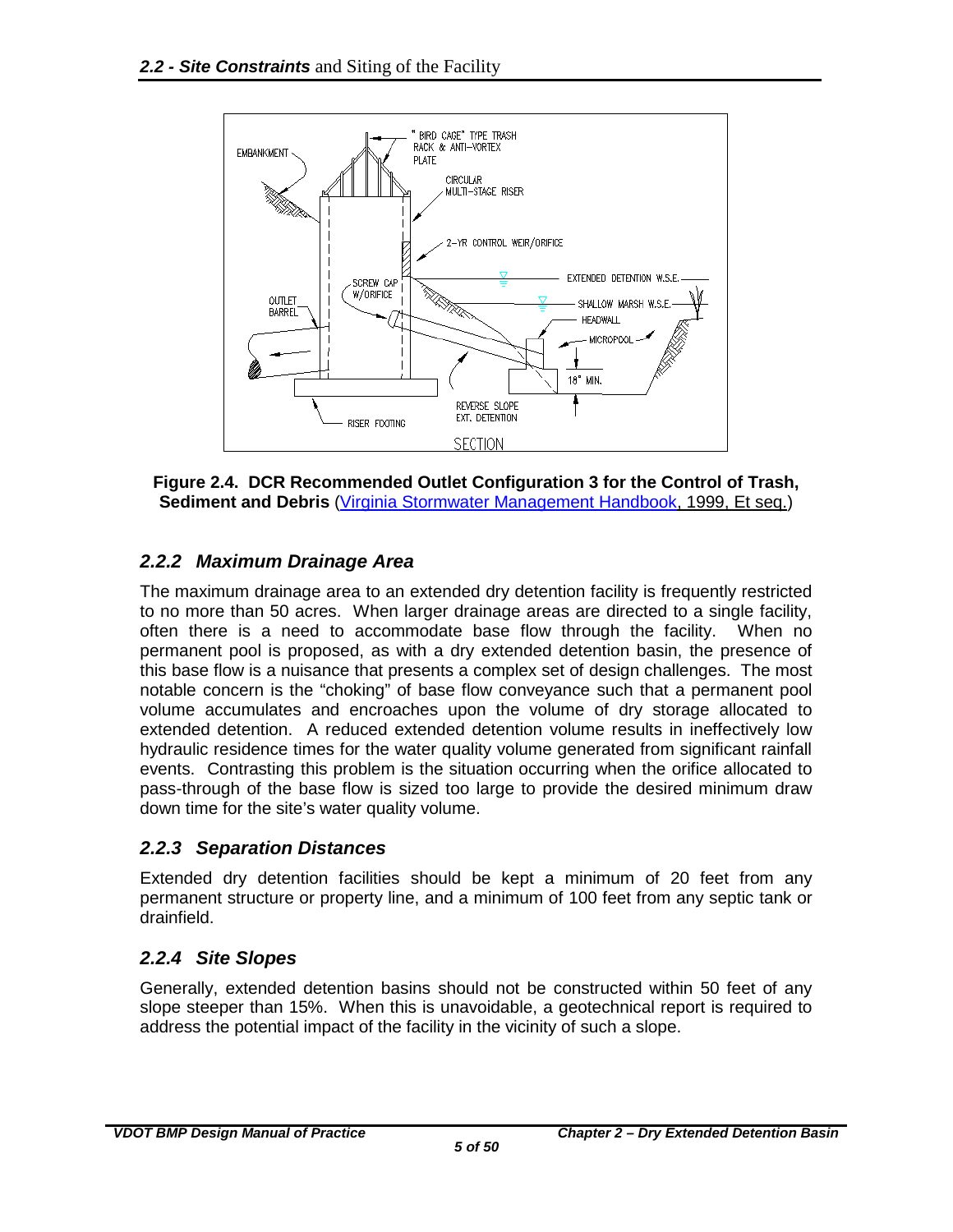## <span id="page-9-0"></span>*2.2.5 Site Soils*

The implementation of a dry extended detention basin can be successfully accomplished in the presence of a variety of soil types. However, when such a facility is proposed, a subsurface analysis and permeability test is required. Soils exhibiting excessively high infiltration rates are not suited for the construction of a dry extended detention facility, as they will behave as an infiltration facility until clogging occurs. The designer should also keep in mind that as the ponded depth within the basin increases, so does the hydraulic head. This increase in hydraulic head results in increased pressure, which leads to an increase in the observed rate of infiltration. To combat excessively high infiltration rates, a clay liner, geosynthetic membrane, or other material (as approved by the Materials<br>Division) may be employed. The basin's embankment material must meet the The basin's embankment material must meet the specifications detailed later in this section and/or be approved by the Materials Division. Embankment design shall be in accordance with DCR dam safety regulations.

## <span id="page-9-1"></span>*2.2.6 Rock*

The presence of rock within the proposed construction envelope of a dry extended detention basin should be investigated during the aforementioned subsurface investigation. When blasting of rock is necessary to obtain the desired basin volume, a liner should be used to eliminate unwanted losses through seams in the underlying rock.

## <span id="page-9-2"></span>*2.2.7 Existing Utilities*

Basins should not be constructed over existing utility rights-of-way or easements. When this situation is unavoidable, permission to impound water over these easements must be obtained from the utility owner *prior* to design of the basin. When it is proposed to relocate existing utility lines, the costs associated with their relocation should be considered in the estimated overall basin construction cost.

## <span id="page-9-3"></span>*2.2.8 Karst*

The presence of Karst topography places even greater importance on the subsurface investigation. Implementation of dry extended detention facilities in Karst regions may greatly impact the design and cost of the facility, and must be evaluated early in the planning phases of a project. Construction of stormwater management facilities within a sinkhole is prohibited*.* When the construction of such facilities is planned along the periphery of a sinkhole, the facility design must comply with the guidelines found in Instructional and Informational Memorandum [IIM-LD-228,](http://www.extranet.vdot.state.va.us/locdes/electronic_pubs/iim/IIM228.pdf) *"Sinkholes"* and DCR's Technical Bulletin #2 *"Hydrologic Modeling and Design in Karst" at:*

[http://www.dcr.virginia.gov/stormwater\\_management/documents/tecbltn2.PDF.](http://www.dcr.virginia.gov/stormwater_management/documents/tecbltn2.PDF)

## <span id="page-9-4"></span>*2.2.9 Wetlands*

<span id="page-9-5"></span>When the construction of a dry extended detention facility is planned in the vicinity of known wetlands, the designer must coordinate with the appropriate local, state, and federal agencies to identify the wetlands' boundaries, their protected status, and the feasibility of BMP implementation in their vicinity. In Virginia, the Department of Environmental Quality (DEQ) and the U.S. Army Corps of Engineers (USACOE) should be contacted when such a facility is proposed in the vicinity of known wetlands.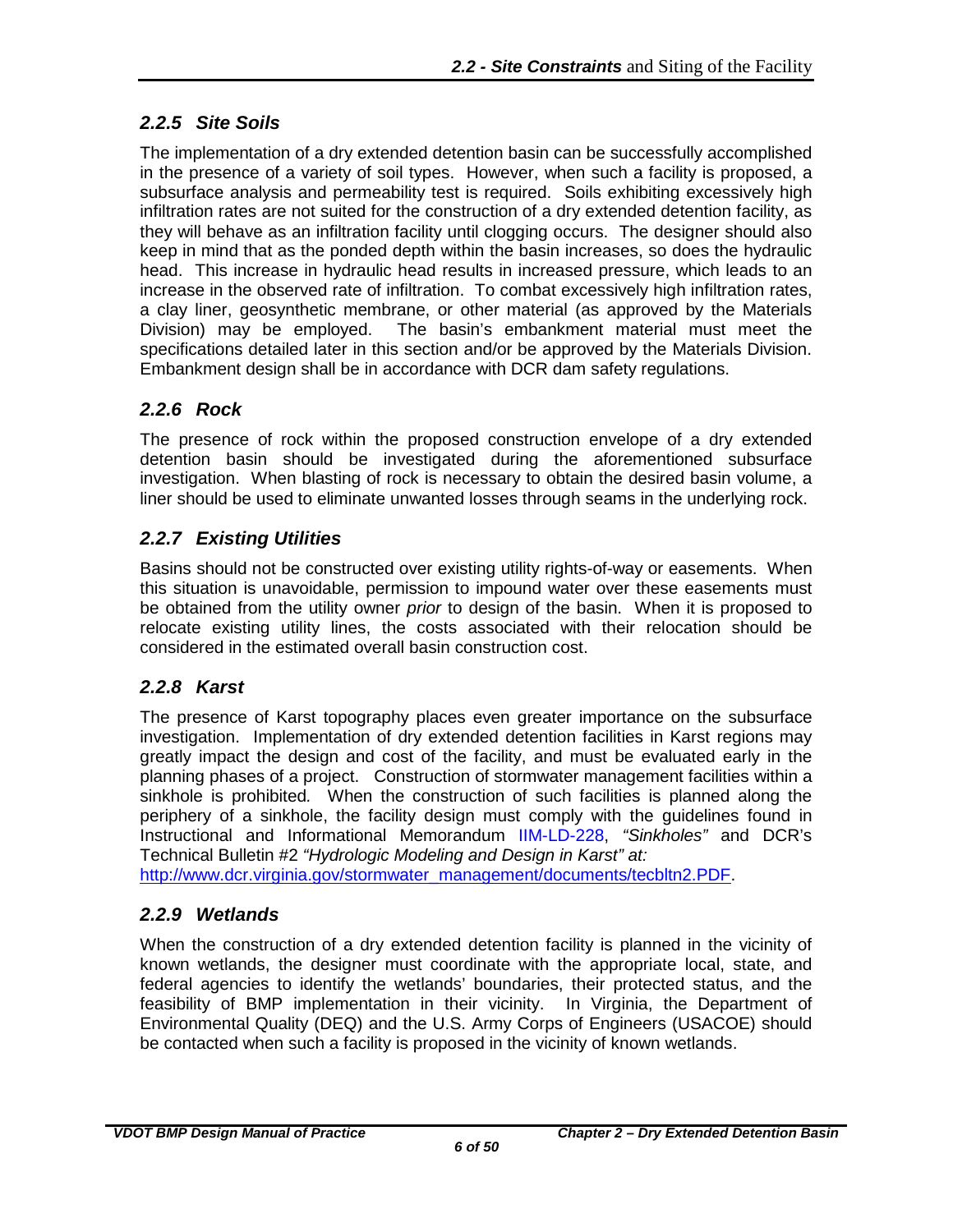#### *2.2.10 Upstream Sediment Considerations*

Close examination should be given to the flow velocity at all basin inflow points. When entering flows exhibit erosive velocities, they have the potential to greatly increase the basin's maintenance requirements by transporting large amounts of sediment. Additionally, when a basin's contributing drainage area is highly pervious, there is a potential hindrance to the basin's performance by the transport of excessive sediment.

#### <span id="page-10-0"></span>*2.2.11 Floodplains*

The construction of dry extended detention facilities within floodplains is strongly discouraged. When this situation is deemed unavoidable, critical examination must be given to ensure that the proposed basin remains functioning *effectively* during the 10 year flood event. The structural integrity and safety of the basin must also be evaluated thoroughly under 100-year flood conditions as well as the basin's impact on the characteristics of the 100-year floodplain. When basin construction is proposed within a floodplain, construction and permitting must comply with all applicable regulations under FEMA's National Flood Insurance Program.

#### <span id="page-10-1"></span>*2.2.12 Basin Location*

When possible, dry extended detention facilities should be placed in low profile areas. When such a basin must be situated in a high profile area, care must be given to ensure that the facility empties completely within a 72 hour maximum, and that no stagnation occurs (see DCR Reg. 44 CFR Part 5). The location of a dry extended detention basin in a high profile area places a great emphasis on facility maintenance.

Per Instructional and Informational Memorandum [IIM-LD-195,](http://www.extranet.vdot.state.va.us/locdes/electronic_pubs/iim/IIM195.pdf) under *"Post Development Stormwater Management,"* Section 6.9:

*"Design of any stormwater management facilities with permanent water features (proposed or potential) located within five (5) miles of a public use or military airport is to be reviewed and coordinated in accordance with Section A-6 of the [VDOT Road Design](http://www.virginiadot.org/business/locdes/rdmanual-index.asp)  [Manual."](http://www.virginiadot.org/business/locdes/rdmanual-index.asp)*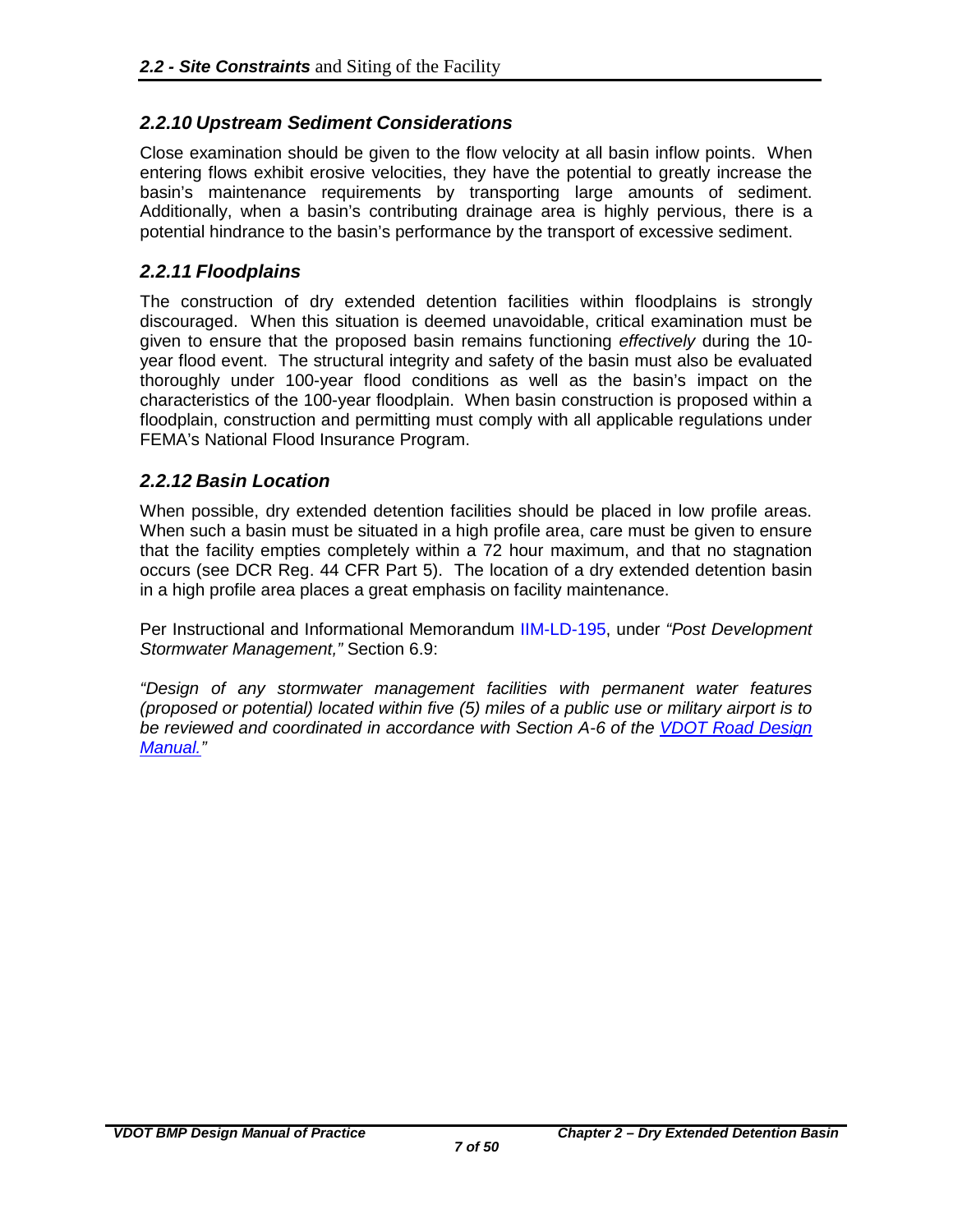## <span id="page-11-0"></span>**2.3 General Design Guidelines**

The following presents a collection of broad design issues to be considered when designing a dry extended detention basin. Many of these items are expanded upon later in this document within the context of a full design scenario.

#### <span id="page-11-1"></span>*2.3.1 Foundation and Embankment Material*

Foundation data for the dam must be secured by the Materials Division to determine whether or not the native material is capable of supporting the dam while not allowing water to seep under the dam. Per Instructional and Informational Memorandum [IIM-LD-](http://www.extranet.vdot.state.va.us/locdes/electronic_pubs/iim/IIM195.pdf)[195](http://www.extranet.vdot.state.va.us/locdes/electronic_pubs/iim/IIM195.pdf) under *"Post Development Stormwater Management"*, Section 12.1.1:

*"The foundation material under the dam and the material used for the embankment of the dam should be an AASHTO Type A-4 or finer and/or meet the approval of the Materials Division. If the native material is not adequate, the foundation of the dam is to be excavated and backfilled a minimum of 4 feet or the amount recommended by the VDOT Materials Division. The backfill and embankment material must meet the soil classification requirements identified herein or the design of the dam may incorporate a trench lined with a membrane (such as bentonite penetrated fabric or an HDPE or LDPE liner). Such designs shall be reviewed and approved by the VDOT Materials Division before use."*

If the basin embankment height exceeds 15', or if the basin includes a permanent pool, the design of the dam should employ a homogenous embankment with seepage controls or zoned embankments, or similar design in accordance with the [Virginia Stormwater](http://www.dcr.virginia.gov/stormwater_management/stormwat.shtml)  [Management](http://www.dcr.virginia.gov/stormwater_management/stormwat.shtml) Handbook and recommendations of the VDOT Materials Division.

During the initial subsurface investigation, additional borings should be made near the center of the proposed basin when:

- o Excavation from the basin will be used to construct the embankment
- o There is a potential of encountering rock during excavation
- o A high or seasonally high water table, generally two feet or less, is suspected

#### <span id="page-11-2"></span>*2.3.2 Outfall Piping*

The pipe culvert under or through the basin's embankment shall be reinforced concrete equipped with rubber gaskets. Pipe: Specifications Section 232 (AASHTO M170), Gasket: Specification Section 212 (ASTM C443).

A concrete cradle shall be used under the pipe to prevent seepage through the dam. The cradle shall begin at the riser or inlet end of the pipe, and run the full length of the pipe.

#### <span id="page-11-3"></span>*2.3.3 Embankment*

The top width of the embankment should be a minimum of 10' in width to provide ease of construction and maintenance.

To permit mowing and other maintenance, the embankment slopes should be no steeper than 3H:1V.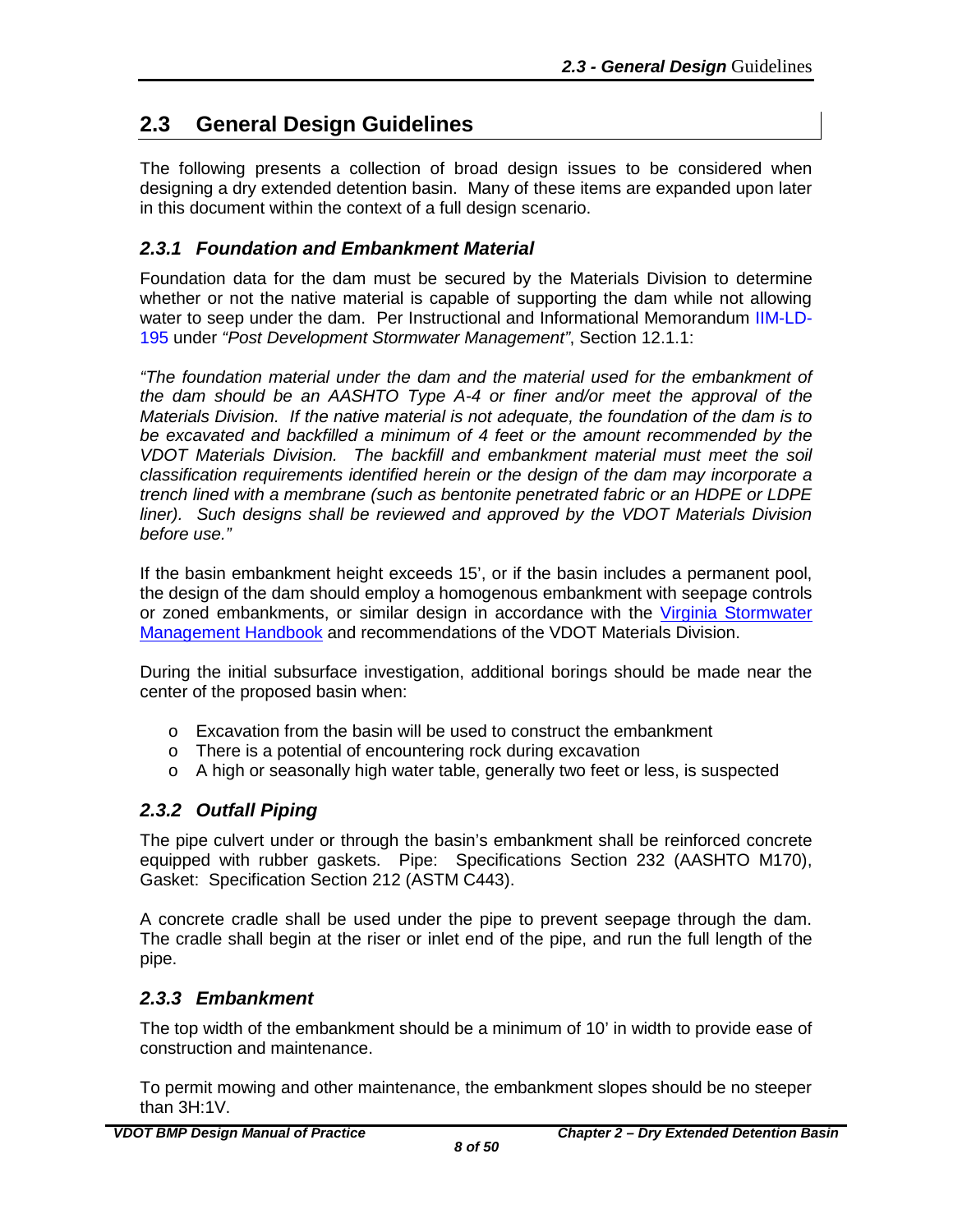### <span id="page-12-0"></span>*2.3.4 Embankment Height*

A detention basin embankment may be regulated under the Virginia Dam Safety Act, Article 2, Chapter 6, Title 10.1 (10.1-604 et seq.) of the Code of Virginia and Dam Safety Regulations established by the Virginia Soil and Water Conservation Board (VS&WCB). A detention basin embankment may be excluded from regulation if it meets any of the following criteria:

- o is less than six feet in height
- o has a capacity of less than 50 acre-feet and is less than 25 feet in height
- $\circ$  has a capacity of less than 15 acre-feet and is more than 25 feet in height
- o will be owned or licensed by the Federal Government

When an embankment is not regulated by the Virginia Dam Regulations, it must still be evaluated for structural integrity when subjected to the 100-year flood event.

### <span id="page-12-1"></span>*2.3.5 Prevention of Short-Circuiting*

Short circuiting of inflow occurs when the basin floor slope is excessive and/or the pond's length to width ratio is not large enough. Short circuiting of flow can greatly reduce the hydraulic residence time within the basin, thus negatively impacting the desired water quality benefit.

To combat short-circuiting, and reduce erosion, the maximum longitudinal slope of the basin floor shall be no more than 2%. To maintain minimal drainage within the facility, the floor shall be no less than 0.5% slope from entrance to discharge point.

It is preferable to construct the basin such that the length to width ratio is 3:1 or greater, with the widest point observed at the outlet end. If this is not possible, every effort should be made to design the basin with no less than a 2:1 length to width ratio. When this minimum ratio is not possible, consideration should be given to pervious baffles.

## <span id="page-12-2"></span>*2.3.6 Ponded Depth*

The basin depth, measured from basin floor to primary outflow point (riser top or crest of orifice or weir) should not exceed three feet, if practical, to reduce hazard potential and liability issues.

## <span id="page-12-3"></span>*2.3.7 Principal Spillway Design*

<span id="page-12-4"></span>The basin outlet should be designed in accordance with Minimum Standard 3.02 of the [Virginia Stormwater Management Handbook,](http://www.dcr.virginia.gov/stormwater_management/stormwat.shtml) (DCR, 1999, Et seq.) The primary control structure (riser or weir) should be designed to operate in weir flow conditions for the full range of design flows. If this is not possible, and orifice flow regimes are anticipated, the outlet must be equipped with an anti-vortex device, consistent with that described in Minimum Standard 3.02. The riser and barrel shall be designed to prevent surging or other adverse hydraulic conditions.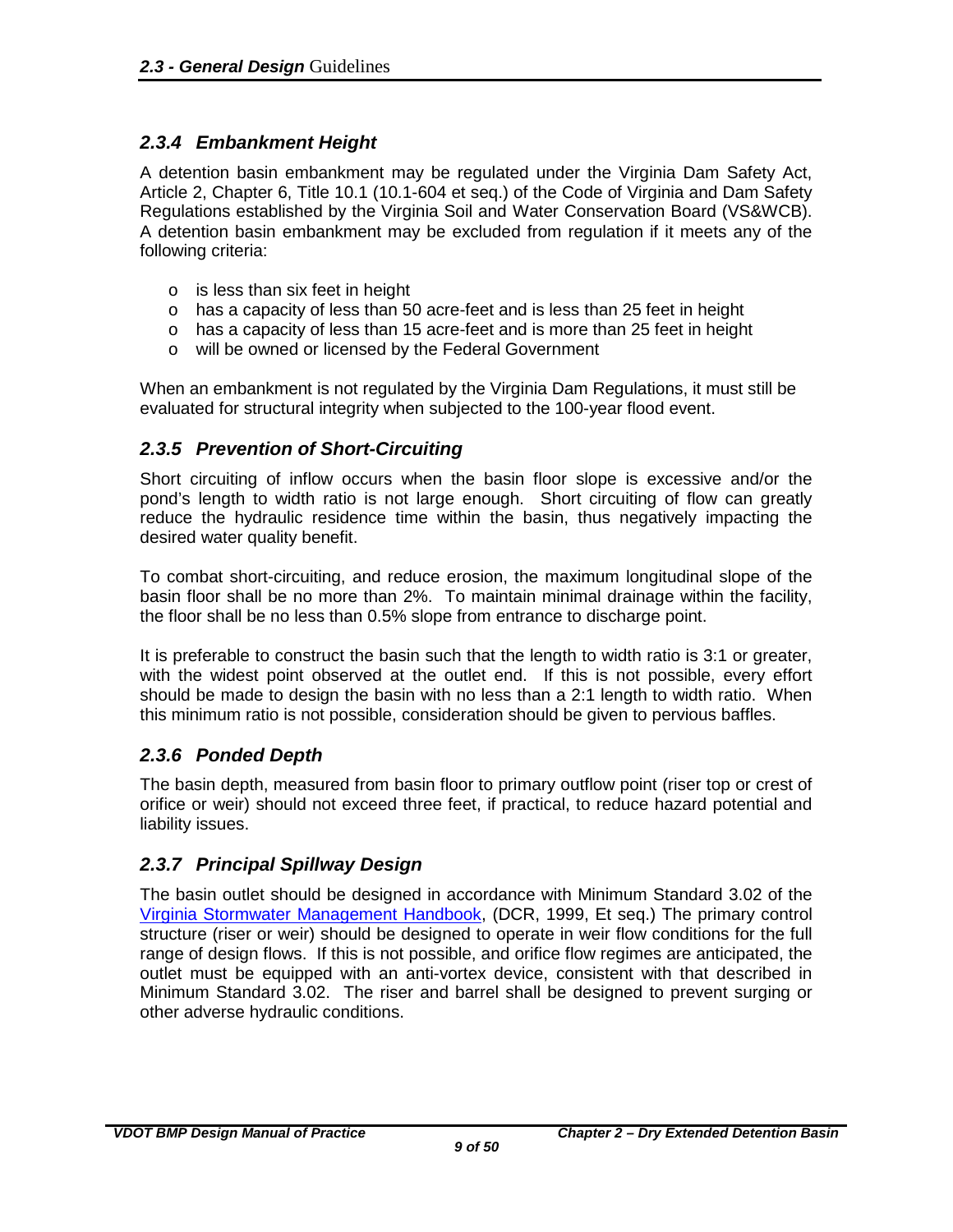## *2.3.8 Emergency Spillway Stabilization*

The emergency spillway shall be stabilized with rip rap, concrete, or any other nonerodible material approved by the VDOT Material Division.

### <span id="page-13-0"></span>*2.3.9 Fencing*

Per Instructional and Informational Memorandum [IIM-LD-195](http://www.extranet.vdot.state.va.us/locdes/electronic_pubs/iim/IIM195.pdf) under *"Post Development Stormwater Management",* Section 13.1.1, fencing is typically not required or recommended on most VDOT detention facilities. However, exceptions do arise, and the fencing of a dry extended detention facility may be needed. Such situations include:

- o Ponded depths greater than 3' and/or excessively steep embankment slopes
- $\circ$  The basin is situated in close proximity to schools or playgrounds, or other areas where children are expected to frequent
- $\circ$  It is recommended by the VDOT Field Inspection Review Team, the VDOT Residency Administrator, or a representative of the City or County who will take over maintenance of the facility

"No Trespassing" signs should be considered for inclusion on all detention facilities, whether fenced or unfenced.

#### <span id="page-13-1"></span>*2.3.10 Sediment Forebays*

Each basin inflow point should be equipped with a sediment forebay. The forebay volume should range between 0.1" and 0.25" over the individual outfall's impervious area or 10% of the required WQV (whichever is greater).

#### <span id="page-13-2"></span>*2.3.11 Discharge Flows*

All basin outfalls must discharge into an adequate receiving channel per the most current Virginia Erosion and Sediment Control (ESC) laws and regulations. Existing natural channels conveying pre-development flows may be considered receiving channels if they satisfactorily meet the standards outlined in the VESCH MS-19. Unless unique site conditions mandate otherwise, receiving channels should be analyzed for overtopping during conveyance of the 10-year runoff producing event and for erosive potential under the 2-year event.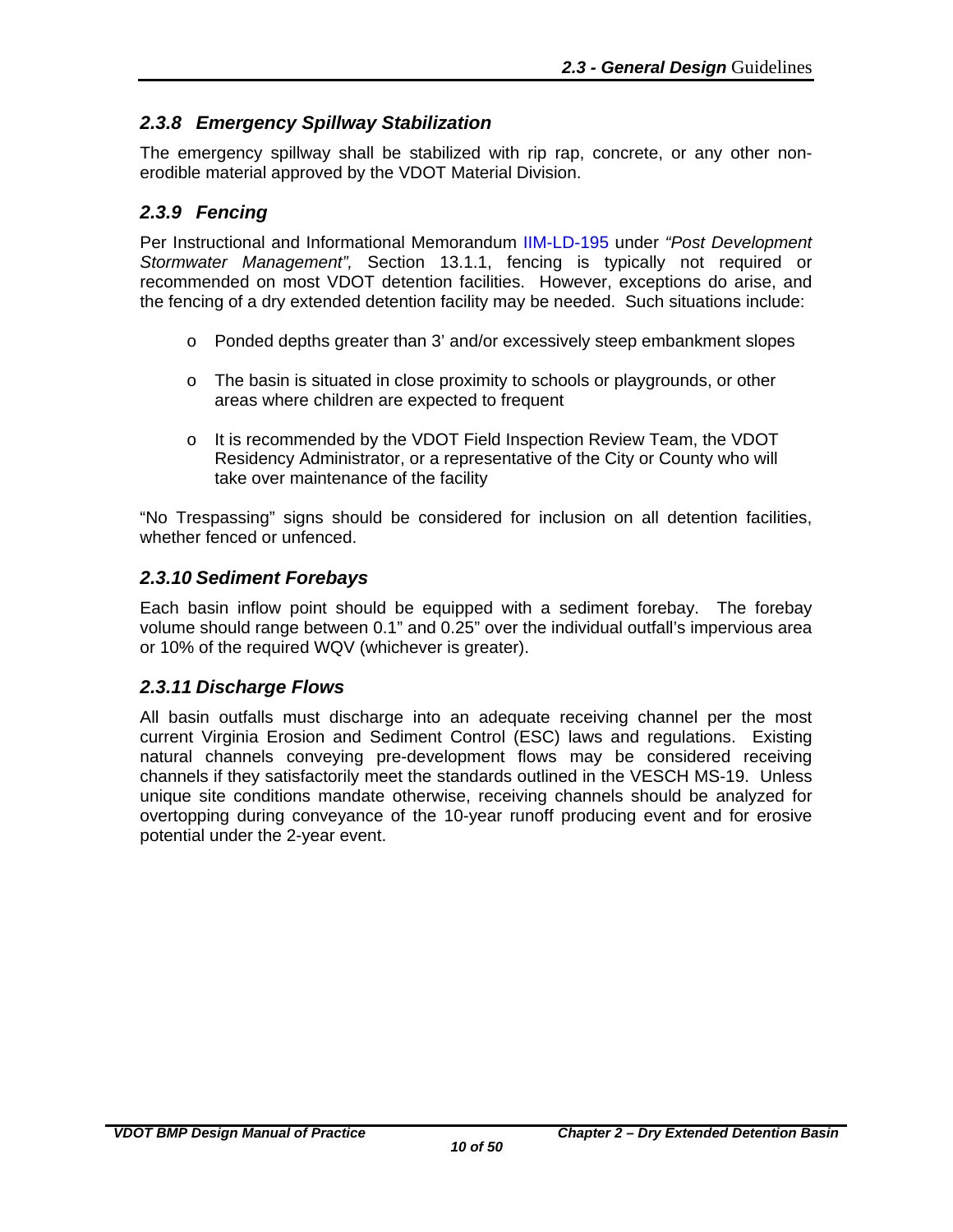## <span id="page-14-0"></span>**2.4 Design Process**

This section presents the design process applicable to dry extended detention basins serving as water quality BMPs. The pre and post-development runoff characteristics are intended to replicate stormwater management needs routinely encountered during linear development projects. The hydrologic calculations and assumptions presented in this section serve only as input data for the detailed BMP design steps. Full hydrologic discussion is beyond the scope of this report, and the user is referred to Chapter 4 of the [Virginia Stormwater Management Handbook](http://www.dcr.virginia.gov/stormwater_management/stormwat.shtml) (DCR, 1999, Et seq.) for expanded hydrologic methodology.

The following example basin design will provide the water quality and quantity needs arising from the construction of a section of two lane divided highway situated in Montgomery County. The total project site, including right-of-way and all permanent easements, consists of 17.4 acres. Pre and post-development hydrologic characteristics are summarized below in Tables 2.1 and 2.2. Peak rates of runoff for both pre and postdevelopment conditions were computed by the Rational Method and the regional NOAA Atlas 14 factors (B, D, and E) recommended in the VDOT Drainage Manual.

|                                    | <b>Pre-Development</b> | <b>Post-Development</b>     |  |  |
|------------------------------------|------------------------|-----------------------------|--|--|
| <b>Project Area (acres)</b>        | 17.4                   | 174                         |  |  |
| <b>Land Cover</b>                  | Unimproved Grass Cover | 4.75 acres impervious cover |  |  |
| <b>Rational Runoff Coefficient</b> | 0.30                   | $0.50*$                     |  |  |
| <b>Time of Concentration (min)</b> | 45                     | 10                          |  |  |

\*Represents a weighted runoff coefficient reflecting undisturbed site area and impervious cover

|  | Table 2.1. Hydrologic Characteristics of Example Project Site |  |
|--|---------------------------------------------------------------|--|
|  |                                                               |  |

<span id="page-14-3"></span><span id="page-14-2"></span>

|                          | <b>Pre-Development</b> | <b>Post-Development</b> |
|--------------------------|------------------------|-------------------------|
| 2-Year Return Frequency  | 7.97                   | 15.7                    |
| 10-Year Return Frequency | 11.37                  | 21.0                    |

#### **Table 2.2. Peak Rates of Runoff (cfs)**

#### <span id="page-14-1"></span>*Step 1. Compute the Required Water Quality Volume*

The project site's water quality volume is a function of the development's impervious area. This basic water quality volume is computed as follows:

$$
WQV = \frac{IA \times \frac{1}{2}in}{12 \frac{in}{ft}}
$$

 $IA =$  Impervious Area (ft<sup>2</sup>)

Dry extended detention basins should be designed to provide extended draw down for *two times the computed water quality volume (* $2xWQ<sub>V</sub>$ *).*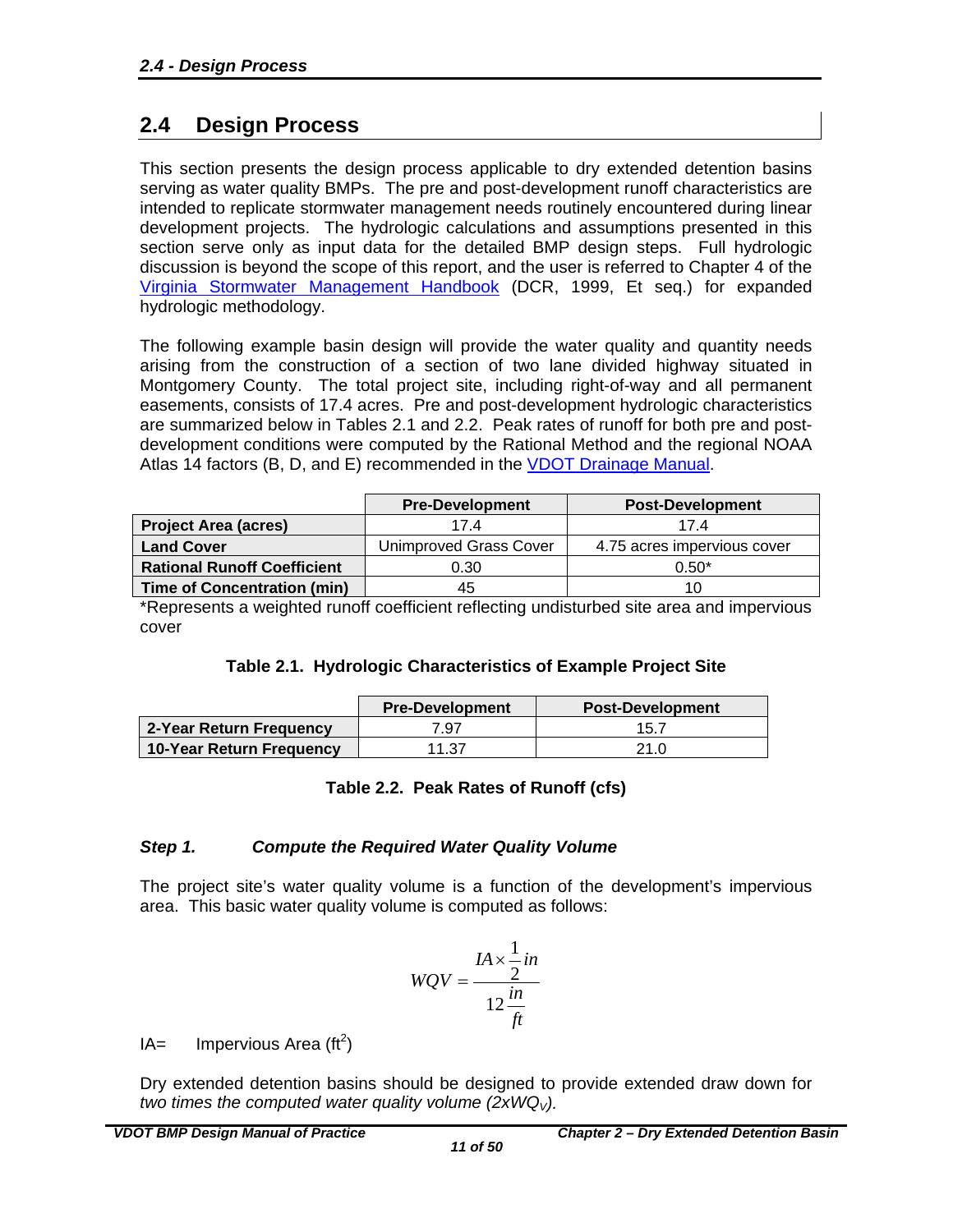If the basin is to be implemented as a water quality basin, this computed volume of twice the WQ<sub>V</sub> must be detained and released over a period of not less than 30 hours. The basin must completely drawdown within 72 hours.

When the proposed basin is to function as a channel erosion control basin, the extended draw down volume is computed as the volume of runoff generated from the basin's contributing drainage area by the 1-year return frequency storm. This channel protection volume must be detained and released over a period of not less than 24 hours.

Per Instructional and Informational Memorandum [IIM-LD-195](http://www.extranet.vdot.state.va.us/locdes/electronic_pubs/iim/IIM195.pdf) under *"Post Development Stormwater Management"*, Section 5.4.6, when the 1-year return frequency storm is detained for a minimum of 24 hours there is no need to provide additional or separate storage for the WQ<sub>V</sub> provided it can be demonstrated that the WQ<sub>V</sub> will be detained for approximately 24 hours.

It is noted that providing extended 24 hour (or longer) detention for the 1-year runoff volume may require the basin size to be 1.5 to 2 times the volume required to simply mitigate the 2 and 10-year runoff events to pre-development levels.

The basis of this example lies in the design of Best Management Practices for water quality improvement. Therefore, the example basin is sized as a water quality control basin and not a channel erosion control basin.

The demonstration project site has a total drainage area of 17.4 acres. The total impervious area within the project site is 4.75 acres. Therefore, the water quality volume is computed as follows:

$$
WQV = 4.74ac \times 43,560 \frac{ft^2}{ac} \times \frac{1}{2} in \times \frac{1ft}{12in} = 8,603 ft^3
$$

The total extended draw down volume for a dry extended detention basin is 2 x  $WQ_V$ , calculated as follows:

$$
V = 2 \times 8,603 \, \text{ft}^2 = 17,206 \, \text{ft}^3
$$

The basin will be designed to provide a minimum 30 hour draw down time for a volume of 0.40 acre feet.

*12 of 50*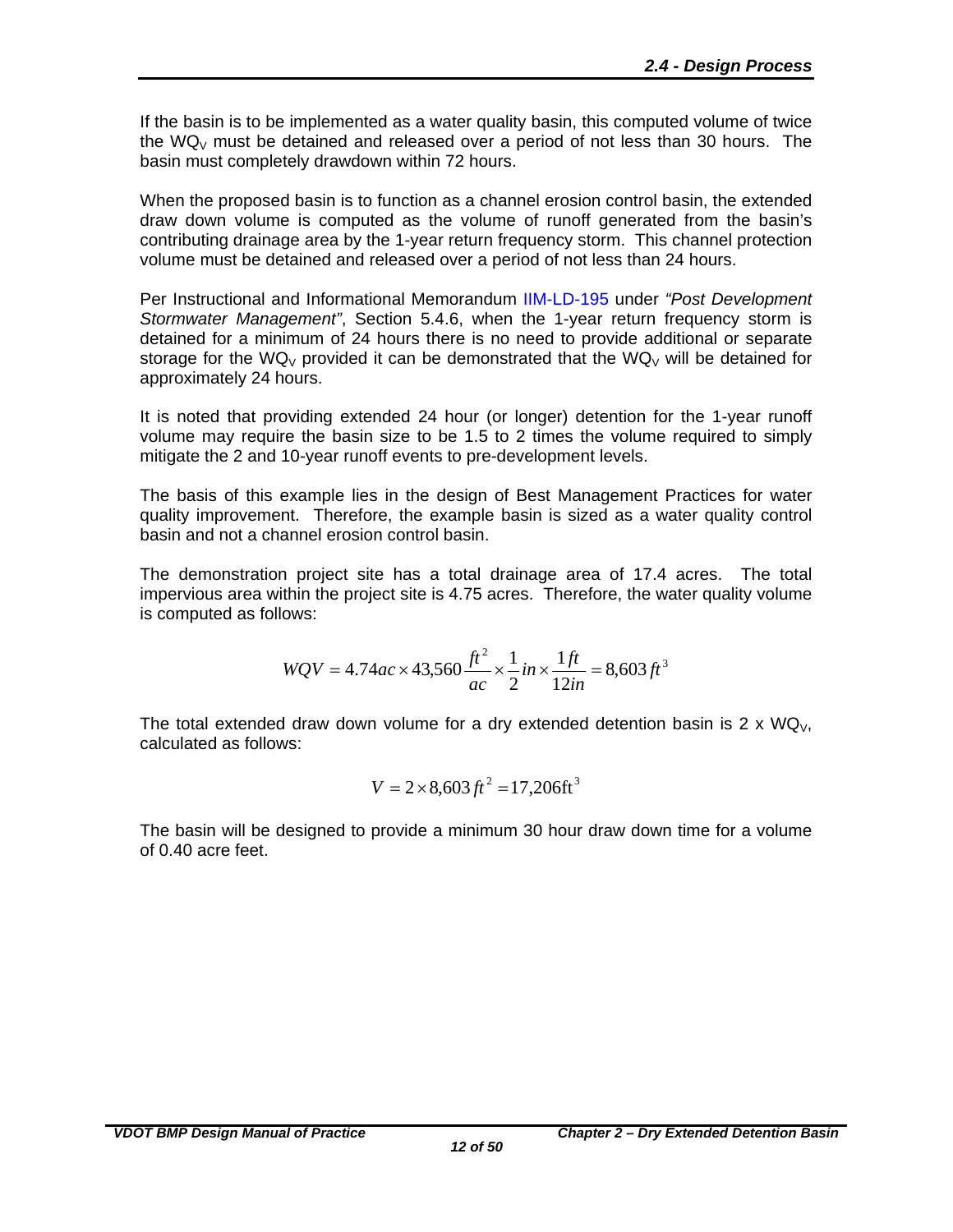#### <span id="page-16-0"></span>*Step 2. Estimate the Volume Required for Mitigation of Post-Development Runoff Peaks to Equal or Less than Pre-Development Levels*

Chapter 4 of the [Virginia Stormwater Management Handbook](http://www.dcr.virginia.gov/stormwater_management/stormwat.shtml) (DCR, 1999, Et seq.) details a number of different methods for estimating the peak rate of runoff from a watershed. Adhering to standard VDOT practice, we will employ the Modified Rational Method in this section to both size and model the example basin.

The Modified Rational Method is a hydrograph generating variation of the Rational formula of runoff peak estimation. It is used on small sites for the sizing of impoundment / detention facilities. The fundamental difference between the Rational Method and the Modified Rational Method lies in the application of a fixed rainfall duration. The Rational Method generates a peak discharge that occurs when the entire drainage area is contributing runoff to the point of interest (storm duration equal to watershed time of concentration). The Modified Rational Method considers not only this situation, but also examines storms exhibiting a longer duration than the watershed time of concentration. Such storms may exhibit lower peak rates of runoff but higher volumes of runoff. The fixed rainfall duration is generally selected as that which requires the greatest storage volume to mitigate post-development runoff for the return frequency of interest. Hydrographs generated by the Modified Rational Method may be triangular or trapezoidal in shape. Figure 2.5 presents the two types of runoff hydrographs that can arise from the Modified Rational Method. Note that the first type of hydrograph is that computed by the simple Rational Method.



<span id="page-16-1"></span>**Figure 2.5. Modified Rational Runoff Hydrographs**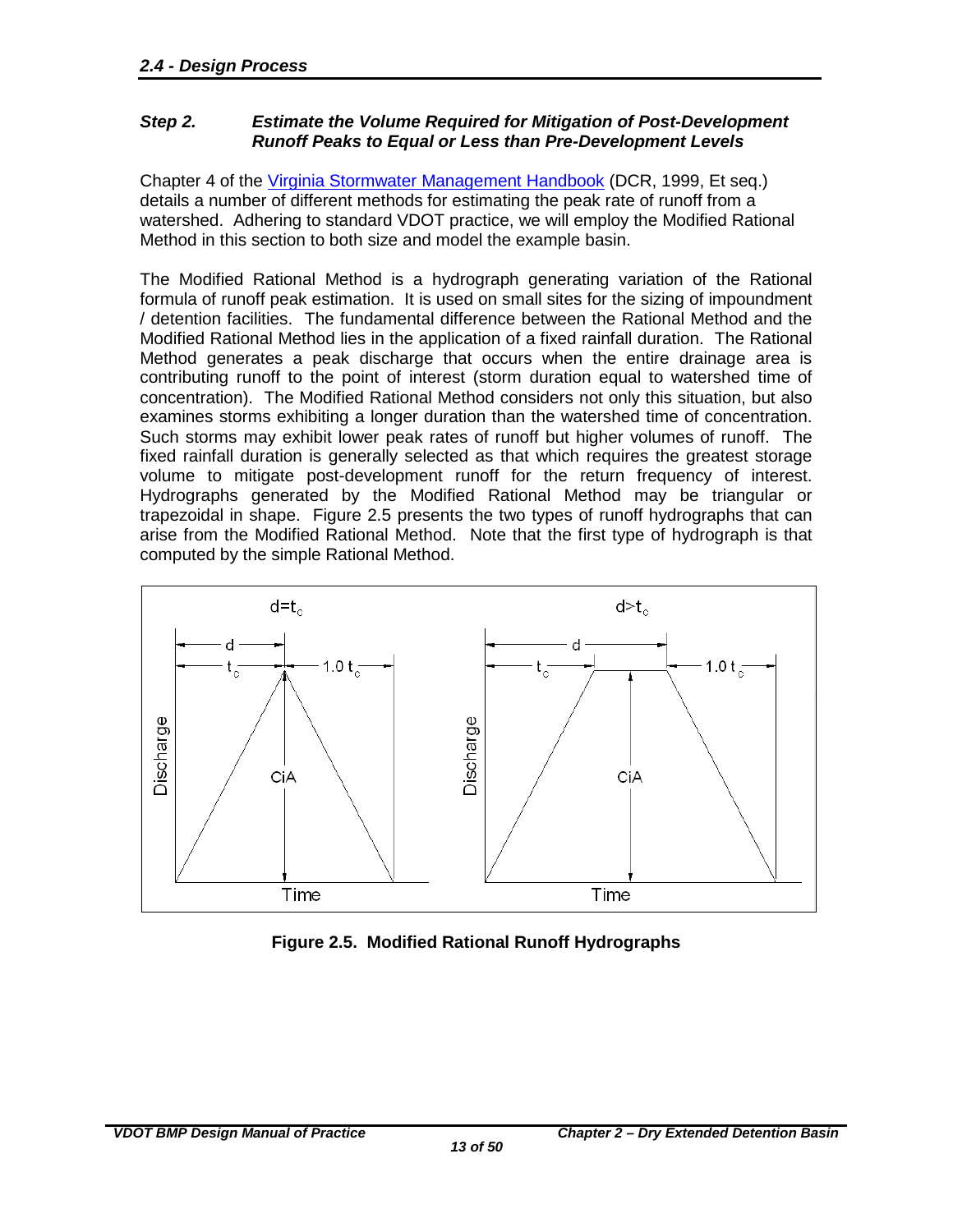Selection of the critical rainfall intensity averaging period can be accomplished by an iterative graphical approach or a simpler, direct, analytical approach.

The graphical approach requires the user to construct a plot, to some scale, of a family of hydrographs and an allowable release rate. The family of hydrographs will be generated by first selecting various rainfall intensity averaging periods. These periods should be such that their corresponding rainfall intensities are readily available (i.e. 10, 20, 30 min., etc.). The allowable release rate will generally be established as the predevelopment runoff rate for the return frequency storm of interest. The critical rainfall averaging period may differ among various return frequency storms, and thus requires the construction of individual plots for each return frequency for which detention is proposed. Graphically, the basin outflow hydrograph is represented as a straight line which starts at time zero and rises linearly to the intersection of the hydrograph's receding limb and the allowable release rate. Figure 2.6 illustrates a typical plot for determining the critical rainfall intensity duration.



<span id="page-17-0"></span>**Figure 2.6. Graphical Determination of Critical Rainfall Intensity Duration** (Virginia [Stormwater Management Handbook,](http://www.dcr.virginia.gov/stormwater_management/stormwat.shtml) 1999, Et seq.)

The triangular hydrograph shown in Figure 2.6 is generated from a rainfall averaging period equal to the watershed time of concentration. Its peak discharge is computed as the product *Q=CiA,* with *"i"* derived from the rainfall intensity corresponding to the time of concentration. By contrast trapezoidal-shaped hydrographs exhibit a peak discharge also computed as the product of *CiA*, but with the *"i"* parameter derived from the rainfall intensity corresponding to the selected duration.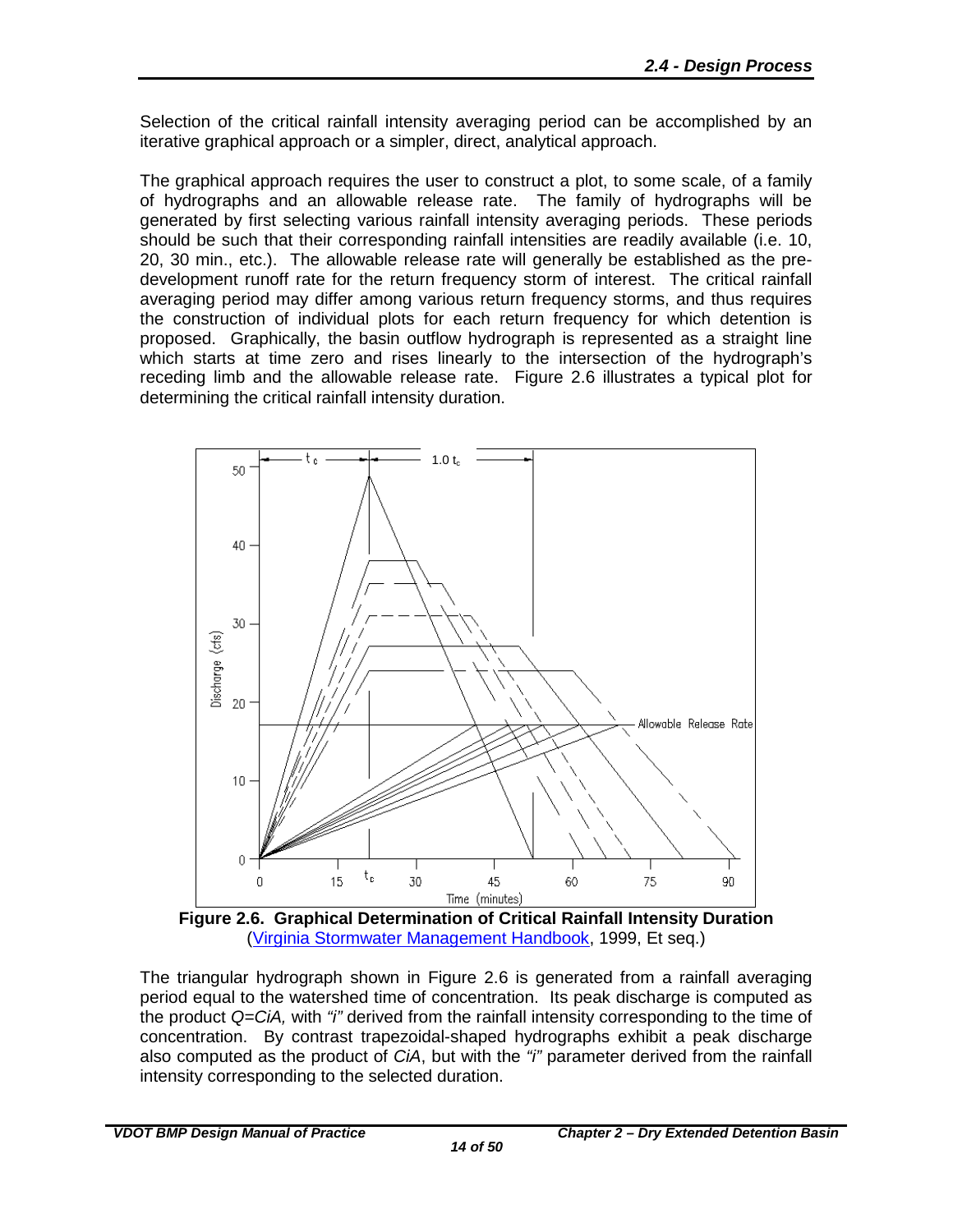The critical rainfall intensity averaging period is the one which produces the greatest storage volume. The required detention volume for each of the various rainfall intensity averaging periods is a function of the area lying between the inflow hydrograph and the corresponding basin outflow. For an intra-hydrograph area computed in square inches (as in Figure 2.6 for example), a typical conversion is shown as follows:

$$
V = in^2 \times A \left(\frac{\text{min}}{in}\right) \times \frac{60 \text{ sec}}{\text{min}} \times B \left(\frac{cfs}{in}\right)
$$

Variables *"A"* and *"B"* scaling factors measured respectively in minutes per inch and cfs per inch from the plot scales.

The iterative graphical approach to determining the critical rainfall duration is time intensive, cumbersome, and provides numerous opportunities for error. A direct analytical approach to determining the critical rainfall duration is recommended, and demonstrated as follows.

The critical storm duration is determined from the following equation, with variables as defined:

$$
T_d = \sqrt{\frac{2C A a (b - \frac{t_c}{4})}{q_o}} - b
$$

- $T_d$  = critical storm duration for the return period of interest
- $C =$  rational runoff coefficient (developed conditions)
- $A = \text{drainage area (acres)}$
- $t_c$  = post-development time of concentration
- $q_0$  = allowable peak rate of outflow from basin
- a = geographic rainfall regression constant
- $b =$  geographic rainfall regression constant

Regression constants *"a"* and *"b"* can be found in Appendix 5A of the [Virginia](http://www.dcr.virginia.gov/stormwater_management/stormwat.shtml)  [Stormwater Management Handbook,](http://www.dcr.virginia.gov/stormwater_management/stormwat.shtml) (DCR, 1999, Et seq.) The coefficients for the example project site, located in Montgomery County, are presented below.

|   | 2-Year | 10-Year |
|---|--------|---------|
| a | 118.78 | 177.0   |
| b | 19.21  | 22.39   |

#### **Table 2.3. Rainfall Regression Constants Montgomery County**

<span id="page-18-0"></span>Setting the allowable release rates equal to the respective pre-developed peak rates of runoff for the 2 and 10-year return frequency events, the critical storm durations are computed as follows: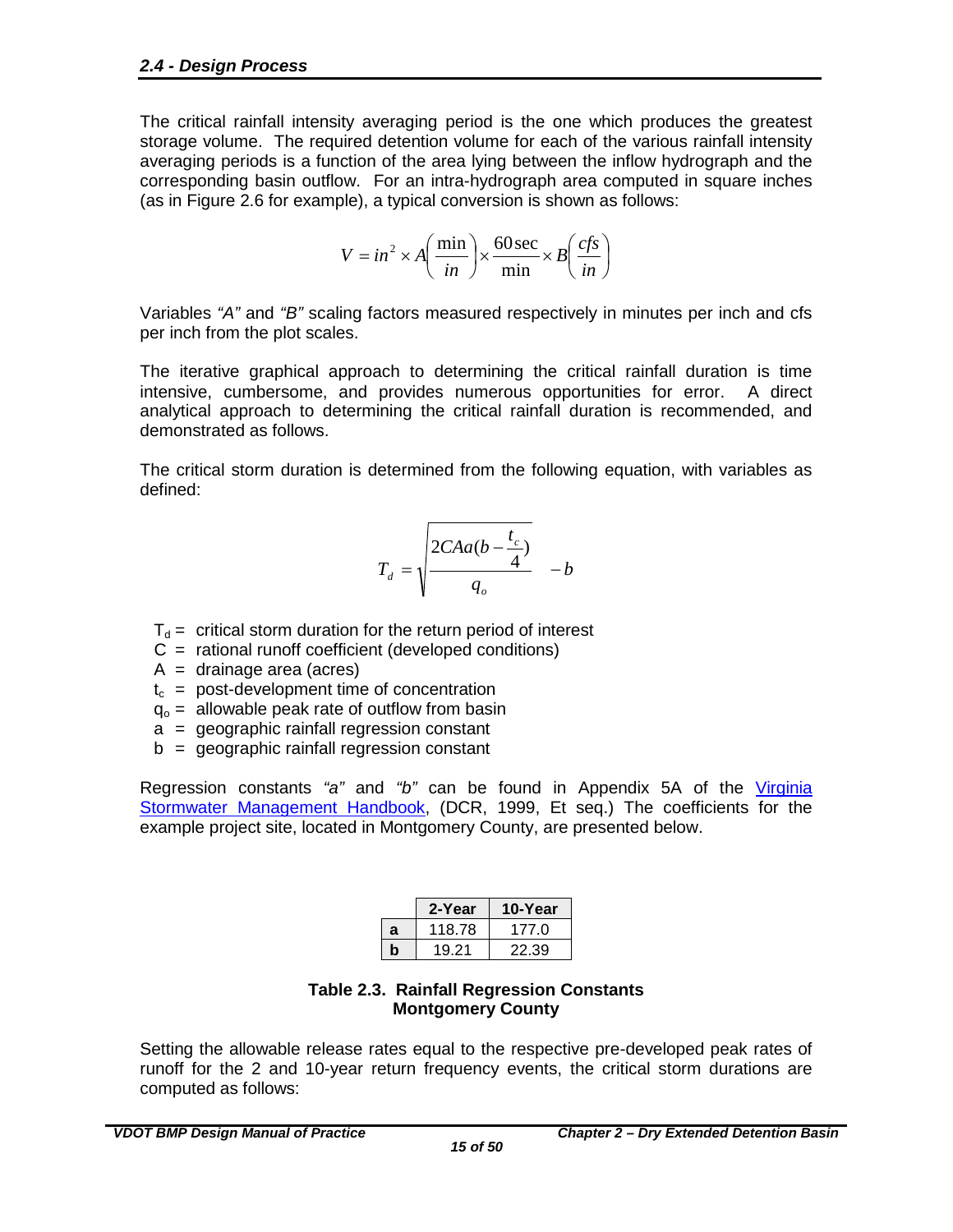$$
T_2 = \sqrt{\frac{(2)(0.50)(17.4ac)(118.78)(19.21 - \frac{10 \text{ min}}{4})}{7.97cf s}} - 19.21 = 46.6 \text{ min}
$$

$$
T_{10} = \sqrt{\frac{(2)(0.50)(17.4ac)(176.95)(22.39 - \frac{10 \text{ min}}{4})}{11.37cf s}} - 22.39 = 51.0 \text{ min}
$$

The next step is to apply the computed critical durations to determine the corresponding rainfall intensities. This intensity is defined as follows, with variables as previously defined.

$$
I = \frac{a}{b + T_d}
$$

The 2 and 10-year return intensities are computed as follows:

$$
I_2 = \frac{118.78}{19.21 + 46.6} = 1.80 \frac{in}{hr}
$$

$$
I_{10} = \frac{176.95}{22.39 + 51.0} = 2.41 \frac{in}{hr}
$$

The peak rate of runoff from the post-development site under the critical storm is then determined using the Rational Method equation.

$$
Q = \mathbf{C}iAC_f
$$

- $Q =$  runoff rate (cfs)
- $i =$  rainfall intensity (in/hr) corresponding to the critical duration
- $C = post-development runoff coefficient$
- $A = \text{drainage area (acres)}$
- $C_f$  = Correction factor for ground saturation (1.0 for storm return frequency of 10 years or less)

$$
Q_2 = (0.50)(1.80)(17.4)(1.0) = 15.7cfs
$$

$$
Q_{10} = (0.50)(2.41)(17.4)(1.0) = 21.0cfs
$$

Finally, the volume of detention storage required to reduce the post-development runoff rates to pre-development levels can be estimated from the following equation.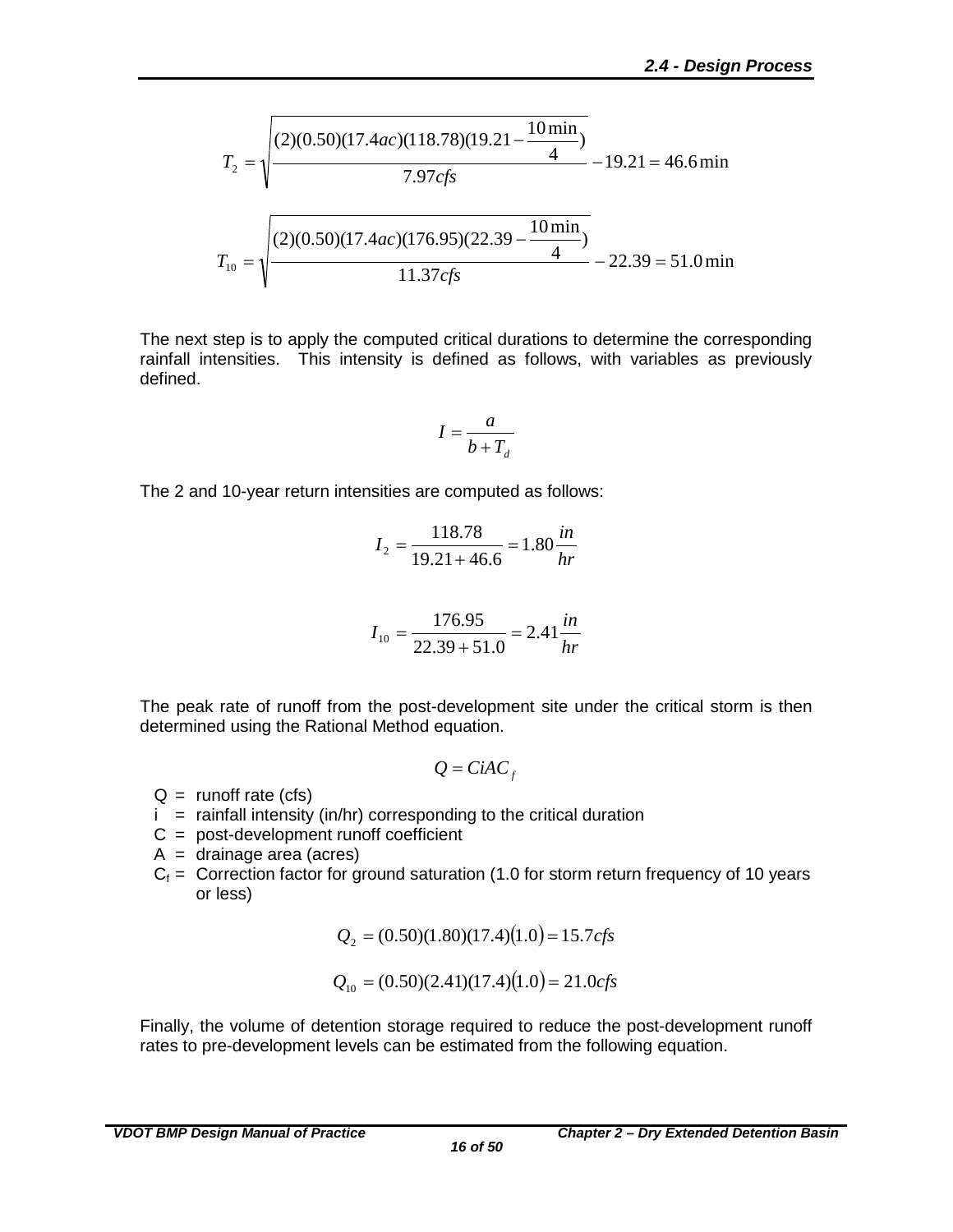$$
V = \left[Q_i T_d + \frac{Q_i t_c}{4} - \frac{q_o T_d}{2} - \frac{3q_o t_c}{4}\right] 60
$$

- V = required storage volume (ft<sup>3</sup>)
- $Q_i$  = peak inflow for critical storm (cfs)
- $t_c$  = post-development time of concentration
- $q_0$  = allowable release rate from basin
- $T_d$  = critical storm duration

The estimated detention volumes required to mitigate the peak rate of runoff from the 2 and 10-year post-development events to pre-development levels are computed as follows.

$$
V_2 = \left[ (15.7)(46.6) + \frac{(15.7)(10)}{4} - \frac{(7.97)(46.6)}{2} - \frac{(3)(7.97)(10)}{4} \right] 60 = 31,523.6 \, \text{ft}^3
$$

$$
V_{10} = \left[ (21.0)(51.0) + \frac{(21.0)(10)}{4} - \frac{(11.37)(51.0)}{2} - \frac{(3)(11.37)(10)}{4} \right] 60 = 44,897.4 \, \text{ft}^3
$$

#### <span id="page-20-0"></span>*Step 3. Development of Runoff Hydrographs*

Having determined the critical storm durations and their corresponding peak runoff rates, it is now possible to construct full inflow hydrographs by the Modified Rational Method. The general shape of these hydrographs is shown in Figure 2.7.



<span id="page-20-1"></span>**Figure 2.7. Modified Rational Hydrograph Shape**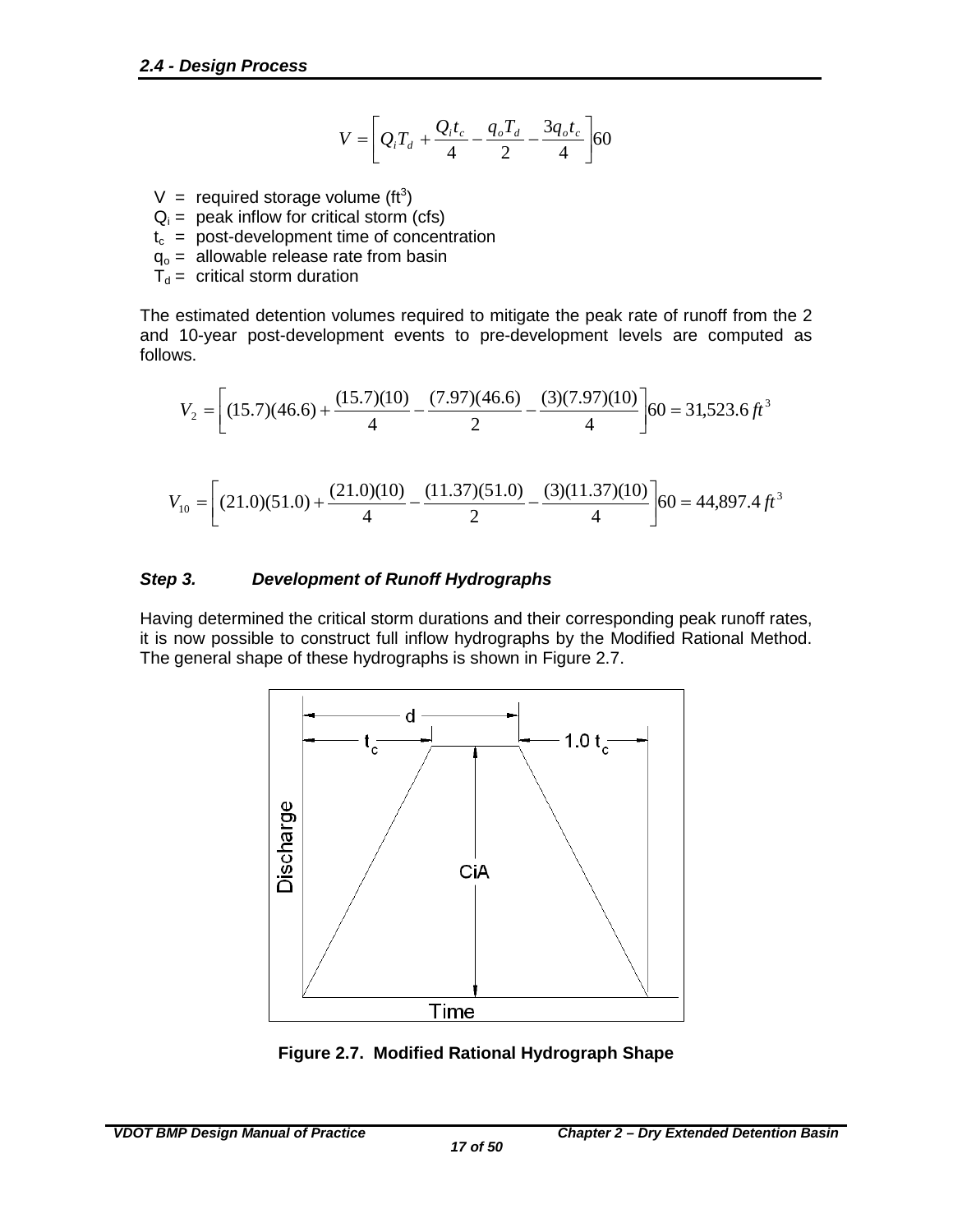The hydrographs developed with the previously computed parameters are presented below as Figures 2.8 and 2.9. These hydrographs subsequently will be routed by the storage indication method to verify pond sizing and outlet structure design.



<span id="page-21-0"></span>**Figure 2.8. 2-Year Post-Development Modified Rational Hydrograph**



<span id="page-21-1"></span>**Figure 2.9. 10-Year Post-Development Modified Rational Hydrograph**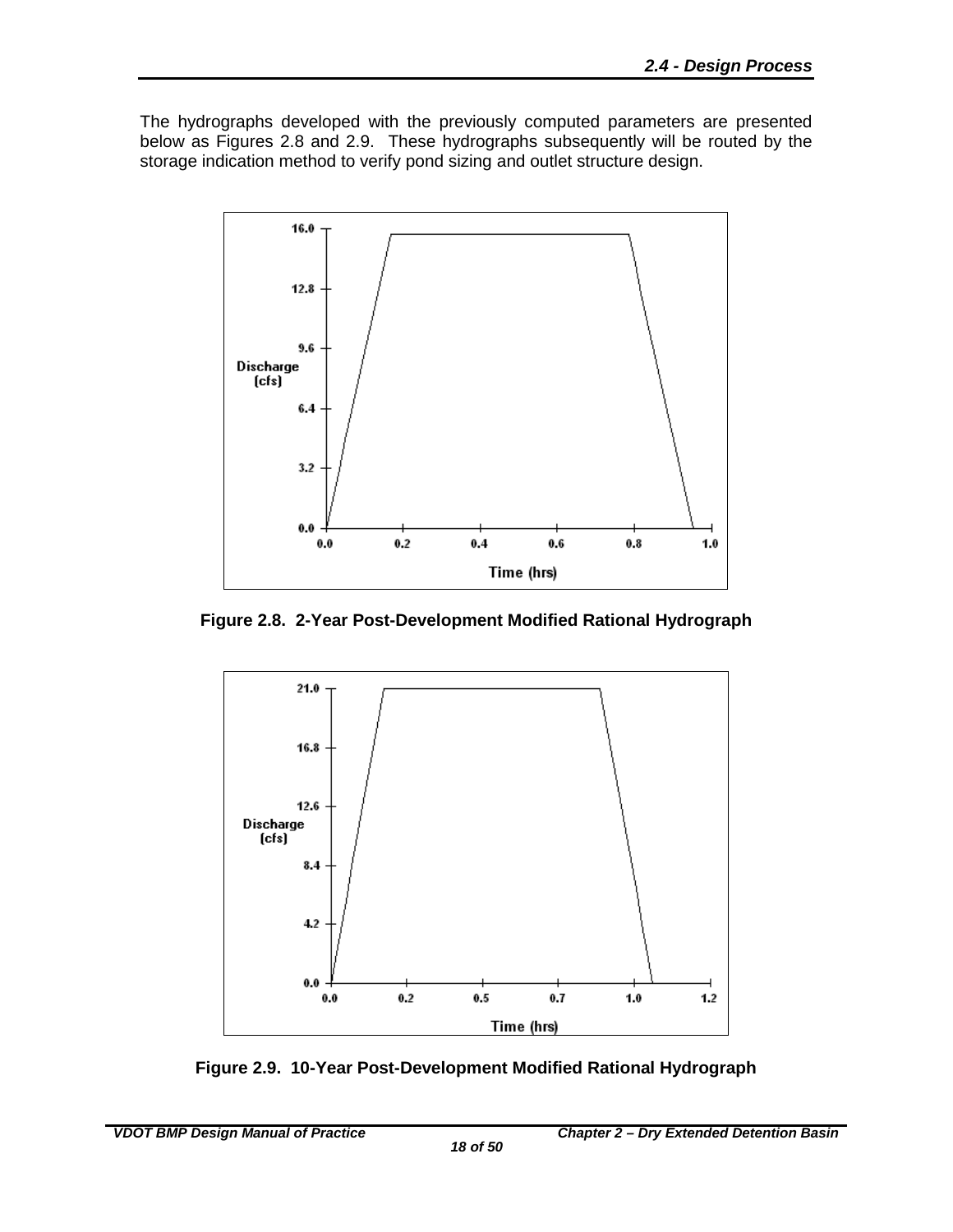#### <span id="page-22-0"></span>*Step 4. Development of Storage Versus Elevation Data*

Having determined the required storage volumes, we now turn to developing the preliminary basin grading plan in order to establish the relationship between ponded depth and storage volume. Site geometry and topography must be carefully examined during the siting and grading of the basin. As well as providing the peak mitigation volumes estimated previously, the pond grading must also provide safe passage of the 100-year runoff producing event without breaching the basin embankment. The required freeboard depths under 100-year conditions are as follows:

- $\circ$  When equipped with an emergency spillway, the basin must provide a minimum of one foot of freeboard from the maximum water surface elevation arising from the 100-year event and the lowest point in the embankment.
- o When no emergency spillway is provided, a minimum of two feet of freeboard should be provided between the maximum water surface elevation produced by the 100-year runoff event and the lowest point in the embankment.

In addition to considering site geometry and topography, the previously discussed *"General Design Guidelines"* should also be closely integrated into the proposed basin grading. Side slope steepness, length-to-width ratio, and desirable ponded depth must be considered. The total storage volume is computed from the lowest stage outlet.

Pond sizing is, generally, an iterative process. A typical storage versus elevation data table and curve are presented in Table 2.4 and Figure 2.10. The data presented represents a basin of rectangular orientation with an approximate length-to-width ratio of 3:1 and variable side slopes (minimum 3H:1V). Note that the computed water quality volume is provided at a depth of less than three feet. This will permit the invert of the principal outlet or weir to be placed at a depth of less than three feet. This condition should be met when practically possible. The storage – elevation data presented below is intended only to serve as a means of illustrating the outlet structure design and storm routing steps of the design procedure. It does not reflect an actual grading plan.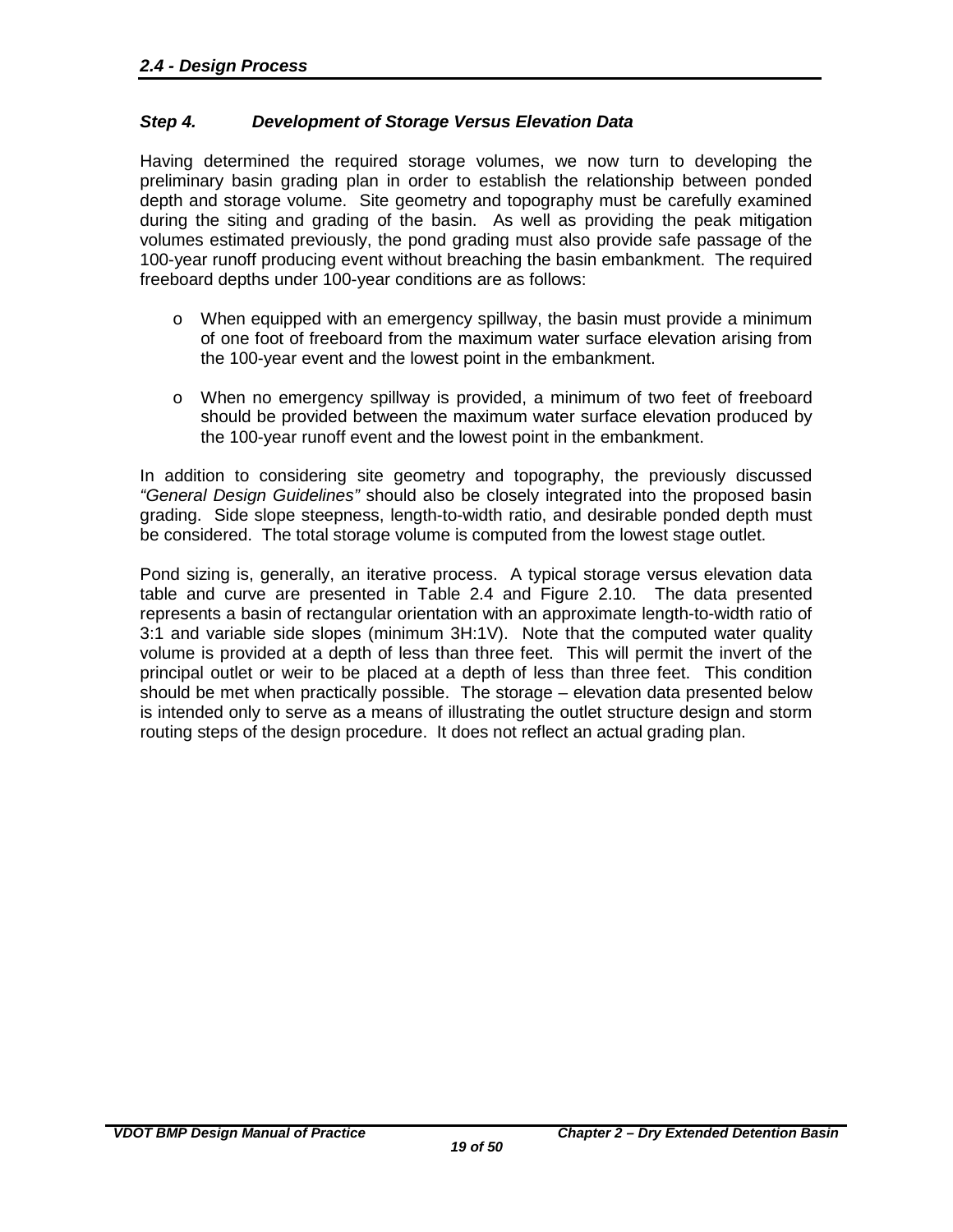| <b>Elevation</b><br>(f <sup>t</sup> ) | <b>Storage</b><br>(CF) | <b>Storage</b><br>(AF) |
|---------------------------------------|------------------------|------------------------|
| 2100                                  | 0                      | O                      |
| 2100.5                                | 3,920                  | 0.09                   |
| 2101                                  | 7,841                  | 0.18                   |
| 2101.5                                | 12,197                 | 0.28                   |
| 2102                                  | 16,553                 | 0.38                   |
| 2102.5                                | 21,780                 | 0.50                   |
| 2103                                  | 27,007                 | 0.62                   |
| 2103.5                                | 37,026                 | 0.85                   |
| 2104                                  | 52,272                 | 1.20                   |
| 2104.5                                | 69,696                 | 1.60                   |
| 2105                                  | 91,476                 | 2.10                   |
| 2105.5                                | 113,256                | 2.60                   |
| 2106                                  | 139,392                | 3.20                   |
| 2106.5                                | 169,884                | 3.9                    |

**Table 2.4. Basin Storage Versus Elevation Data**

<span id="page-23-1"></span>

**Figure 2.10. Basin Storage Versus Elevation Curve**

#### <span id="page-23-2"></span><span id="page-23-0"></span>*Step 5. Design of the Water Quality Control Orifice*

The previously computed water quality volume of 0.40 acre feet  $(17,424 \text{ ft}^3)$  must be detained and released over a period of not less than 30 hours. This requires the design of a controlling orifice.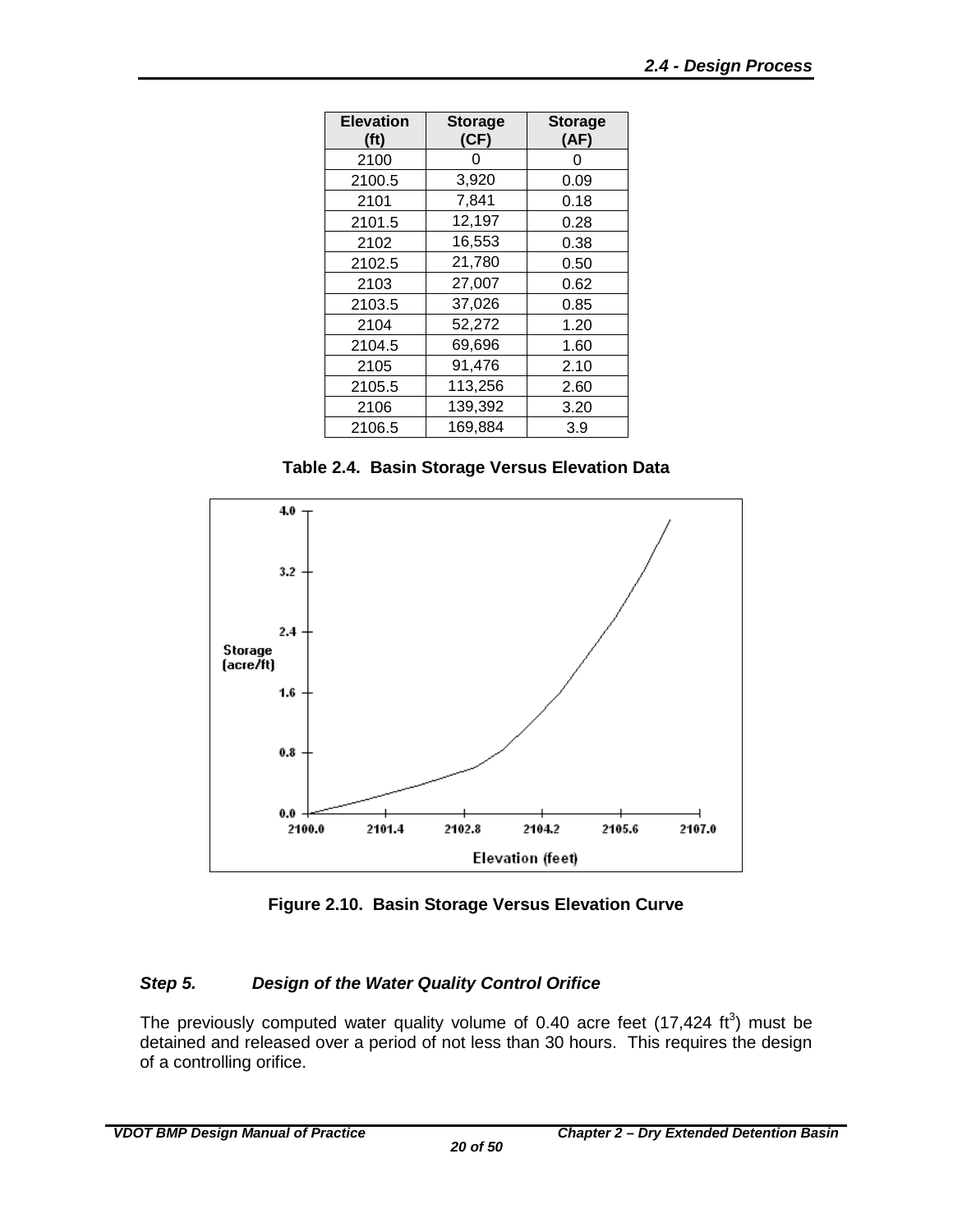The first step is to determine the ponded depth within the basin that provides the extended draw down volume of 0.40 acre feet. Linearly interpreting the storage – elevation table presented as Table 2.4, we see that this volume is provided at a ponded depth of 2.1 feet, or at elevation 2102.1.

The [Virginia Stormwater Management Handbook](http://www.dcr.virginia.gov/stormwater_management/stormwat.shtml) identifies two methods for sizing a water quality release orifice. The VDOT preferred method is the "average head/average discharge" approach as presented below.

The water quality volume is attained at a ponded depth of 2.1 feet, therefore the average discharge and head associated with this volume are computed as:

$$
h_{avg} = \frac{2.1 \, ft}{2} = 1.05 \, ft
$$

 $\frac{17,424\,ft^3}{hr}(3,600\,\text{sec}/hr) = 0.16cfs$  $Q_{avg} = \frac{WQV}{(30hr)(3,600\sec/hr)} = \frac{17,424 ft^3}{(30hr)(3,600\sec/hr)} = 0.16$ 17,424  $(30 hr)(3,600 sec/hr)$ 3  $=\frac{WQV}{(2.81 \times 10^{-3} \text{ s})^2} = \frac{11,727Jl}{(2.81 \times 10^{-3} \text{ s})^2} =$ 

Next, the orifice equation is rearranged and used to compute the required orifice diameter.

$$
Q = Ca\sqrt{2gh}
$$

 $Q =$  discharge (cfs)

- $C =$  orifice Coefficient (0.6)
- $a =$  orifice Area (ft<sup>2</sup>)
- $g =$  gravitational acceleration (32.2 ft/sec<sup>2</sup>)
- $h =$  head (ft)

The head is estimated as that acting upon the invert of the water quality orifice when the total water quality volume of 17,424  $\text{ft}^3$  is present in the basin. While the orifice equation should employ the head acting upon the center of the orifice, the orifice diameter is presently unknown. Therefore, the head acting upon the orifice invert is used. As demonstrated in the water quality draw down verification later in this section, the error incurred from this assumption does not compromise the usefulness of the results.

Rearranging the orifice equation, the orifice area is computed as

$$
a = \frac{Q_{\text{avg}}}{C\sqrt{2gh}} = \frac{0.16}{0.6\sqrt{(2)(32.2)(1.05)}} = .03 ft^2
$$

The diameter is then computed as:

$$
d = \sqrt{\frac{4a}{\pi}} = \sqrt{\frac{(4)(0.03)}{3.14}} = 0.20 \, \text{ft} = 2.4 \, \text{in}
$$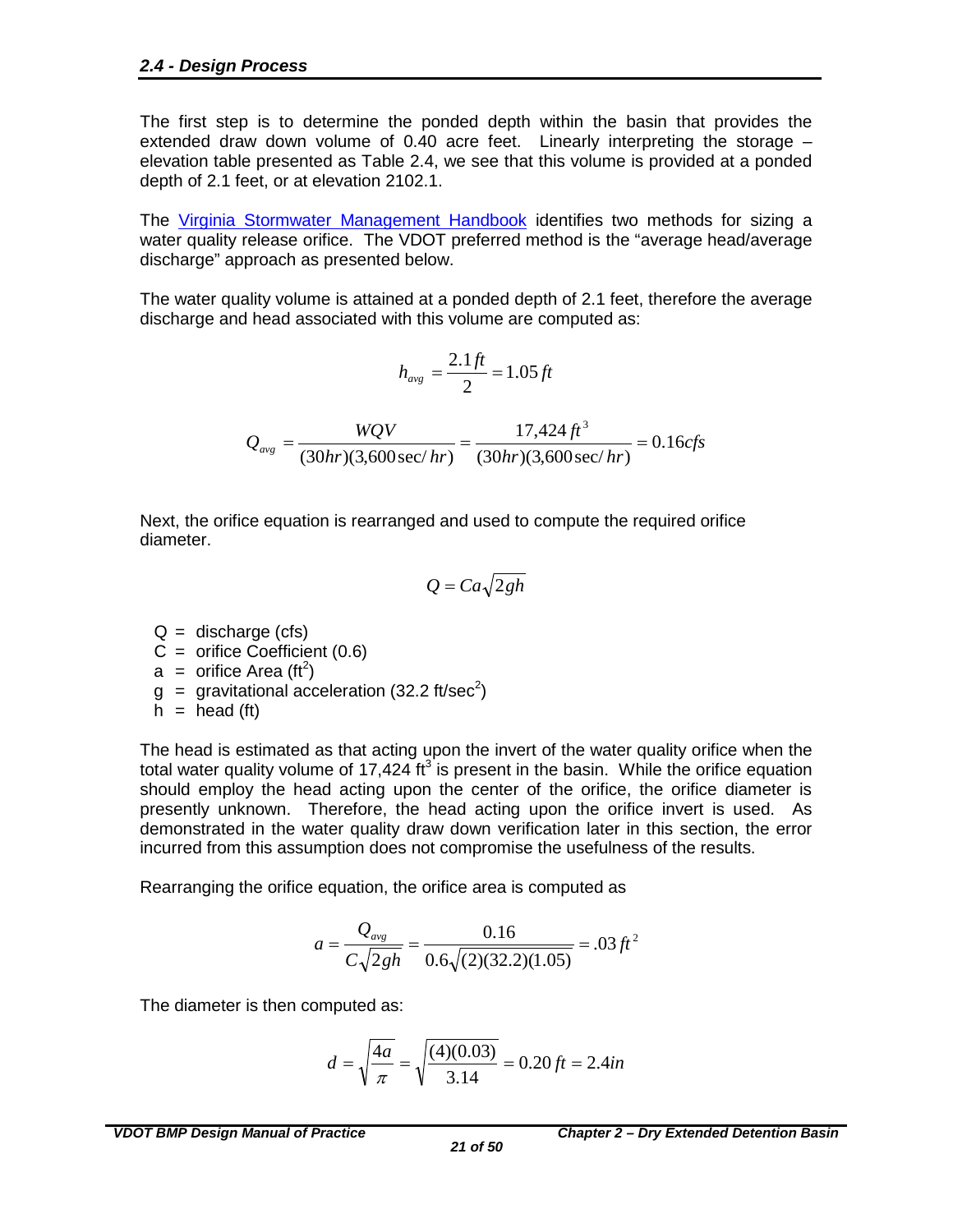The computed orifice diameter is less than three inches. However, a three inch diameter will be chosen, and later verified for adequacy by storage indication routing.

## <span id="page-25-0"></span>*Step 6. Design of the Principal Spillway*

The basin principal spillway controls the rate at which storms are released from the basin. To control the release rate for multiple return frequency storms, the spillway will typically need to be multi-staged. A multi-stage riser employs various precisely located outlets such that the desired target release rates are achieved for all chosen return frequencies. Hydraulic modeling of a basin's principal spillway is termed "Reservoir Routing" or "Storage Indication Routing." The basic input parameters for this modeling are:

- o Stage Storage Relationship
- o Stage Discharge Relationship
- o Inflow Hydrograph(s)

The design of a principal spillway to control multiple return frequency storms is usually iterative. A design which attains target release rates along with minimized storage volume and ponded depth, will often require several iterations and the subsequent refinement of stage – discharge and/or stage – storage data. A number of proprietary desktop computing programs are available to assist in principal spillway design process. A non exhaustive list of these programs includes Eagle Point, Hydraflow, PondPack, HydroCAD, and the Virginia Tech Penn State Urban Hydrology Model (VTPSUHM). Each of these programs employ the same basic methodology of routing, which includes subjecting a given pair of stage – storage and stage – discharge relationships to some inflow hydrograph. The following steps will demonstrate the fundamental process of designing a basin's principal spillway. The routing operations are conducted using the Virginia Tech/Penn State Urban Hydrology Model (VTPSUHM). In the absence of acceptable hydraulic computing software, the calculations shown here can be done by hand. Refer to Section 5-9 of the [Virginia Stormwater Management Handbook,](http://www.dcr.virginia.gov/stormwater_management/stormwat.shtml) 1999, Et seq. or any standard textbook on water resources engineering for information on manual storage indication routing.

#### <span id="page-25-1"></span>*Step 6A. Size Basin Outfall Culvert*

Before proceeding to the design of various outlets in the multi-stage riser structure, we must first size the outfall conduit conveying pond releases through the embankment and into the receiving channel. The first step is to determine the outlet conduit's maximum discharge and corresponding ponded depth in the basin. Flows in excess of the 10-year runoff producing event will be conveyed through an emergency spillway. Therefore, the design discharge for the culvert is that of the routed 10-year event. The 10-year postdevelopment runoff must be detained and released at a rate equal to or less than the 10 year pre-development runoff. This value was computed previously as *11.37 cfs*.

Step 2 of this example detailed the Modified Rational approach to estimating the detention volume necessary to reduce the 10-year peak runoff rate to that of predevelopment conditions. This volume was found to be  $44,897ft<sup>3</sup>$ . Linearly interpreting the stage – storage data (Table 2.4), we find this volume at basin elevation 2103.7. This ponded depth corresponds to an approximate head of 3.7 ft acting upon the outfall culvert during 10-year conditions.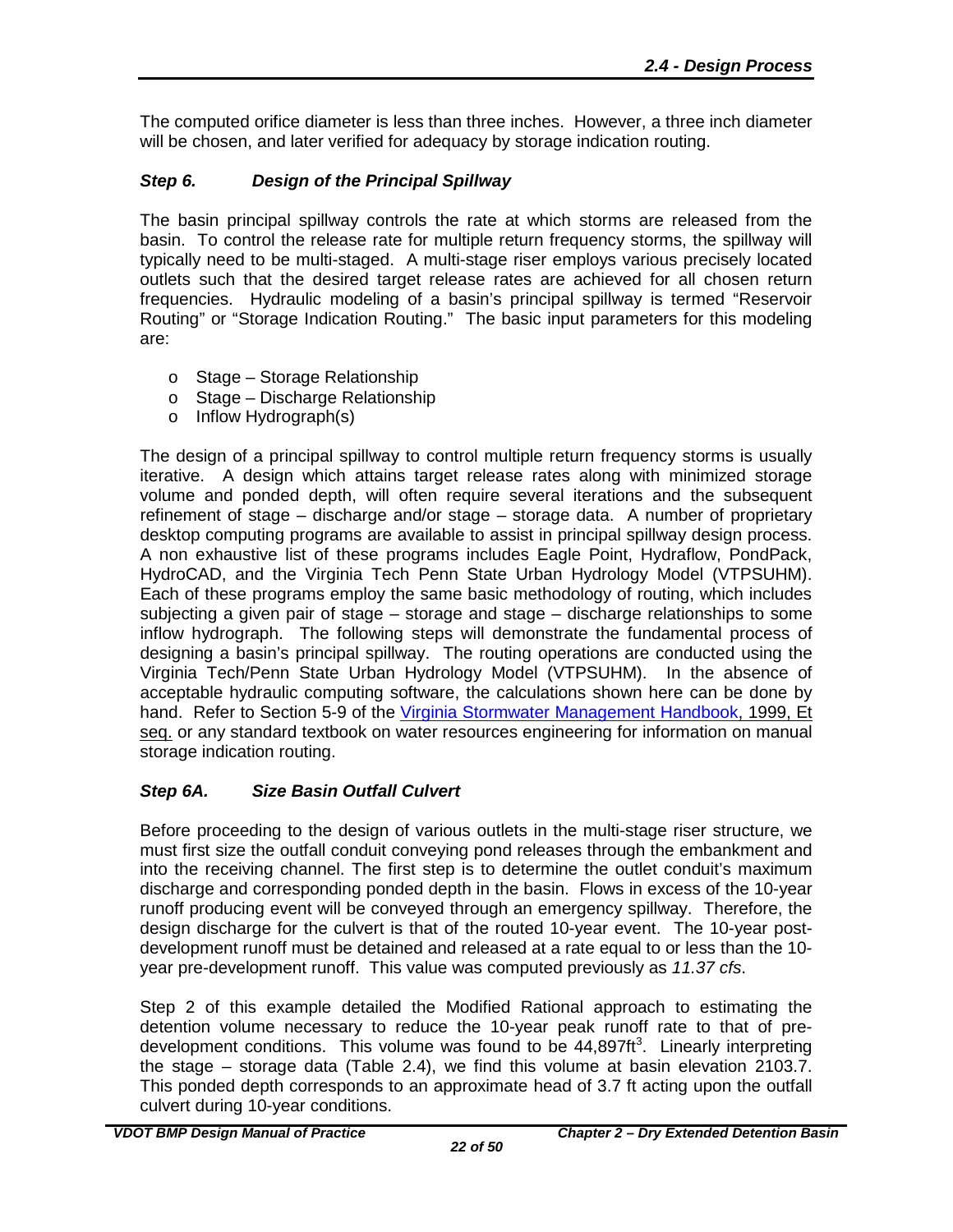The next step is to employ FWHA culvert rating charts like the one shown on the following page. This chart is taken from FHWA HDS 5, "Design of Highway Culverts" (1985, revised 2001). The use of the inlet control chart for sizing the culvert is done only to develop a first trial value of the culvert diameter. Once this is done, the elevationdischarge rating table for the culvert will be computed by VTPSUHM (or other software), whereby the selected culvert is checked for inlet versus outlet control at each water surface elevation in the outer pond. In other words, for a given water surface elevation in the pond, the headwater depth in the riser box will be computed under inlet control and then under outlet or friction control to determine which condition controls the discharge capacity at that elevation. The larger of the two headwaters will dictate the hydraulic control. Once the rating table is generated in VTPSUHM (or other software), the designer can then route the design hydrograph through the outlet structure (which includes the outfall culvert) to determine if the design has met the outflow target. If it does not, the designer must select a larger or smaller culvert size and repeat the rating table development and routing steps until a satisfactory design solution is achieved. Selecting a RCP outfall culvert with a finished concrete entrance, and making the initial assumption of a headwater depth to pipe diameter ratio of 1.5, we observe that an 18" culvert appears to be adequate for a discharge of 11.4 cfs at headwater depths exceeding 2.25 feet (1.5D). Note that the 18-inch RCP outfall culvert is attached to the back of the riser box assembly and represented in all subsequent design calculations.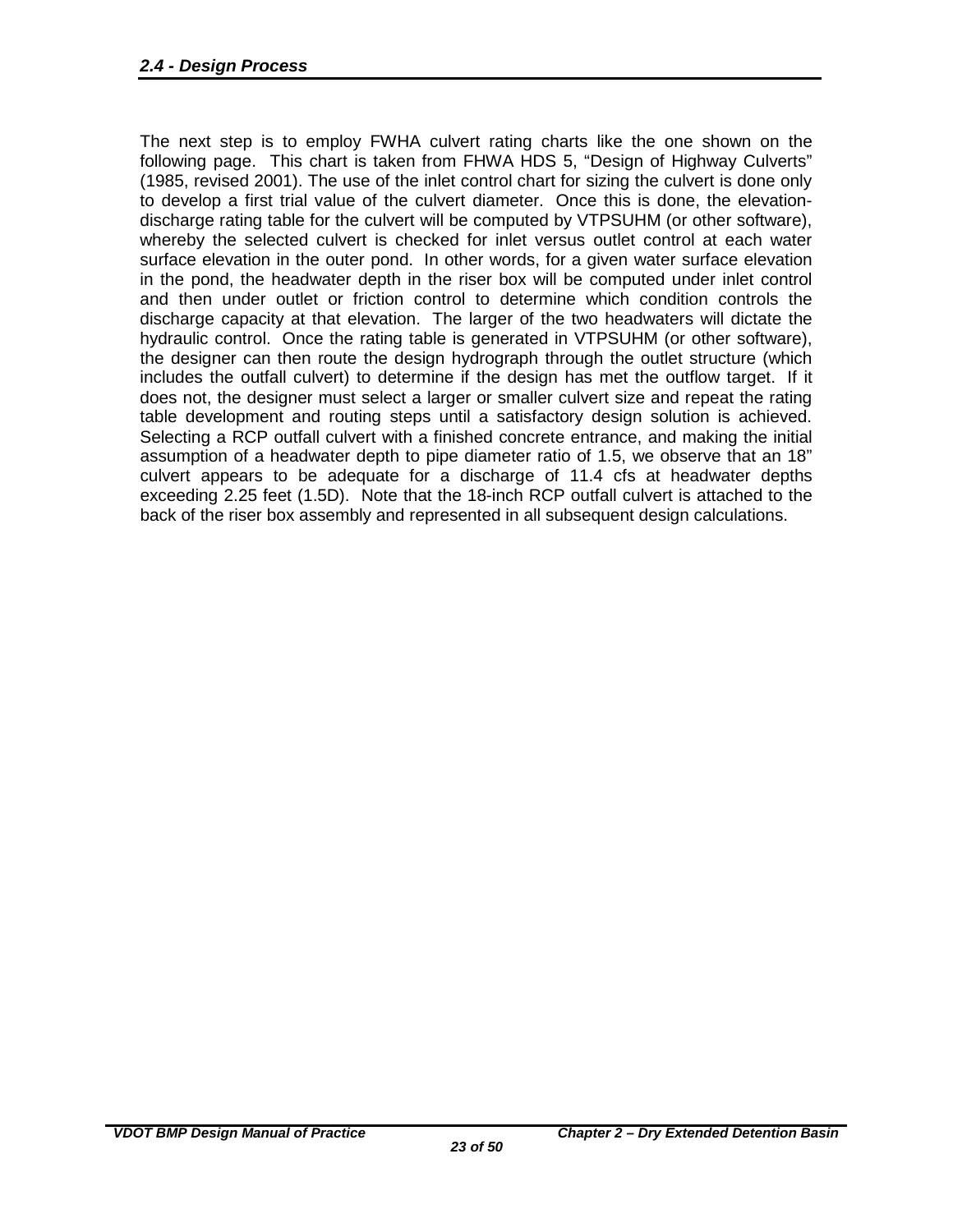

**Figure 2.11 Culvert Design Chart (FHWA, 2001)**

<span id="page-27-0"></span>For an 18" diameter pipe acting under the available 3.7 feet of hydraulic head during 10 year discharge, the estimated HW/D is: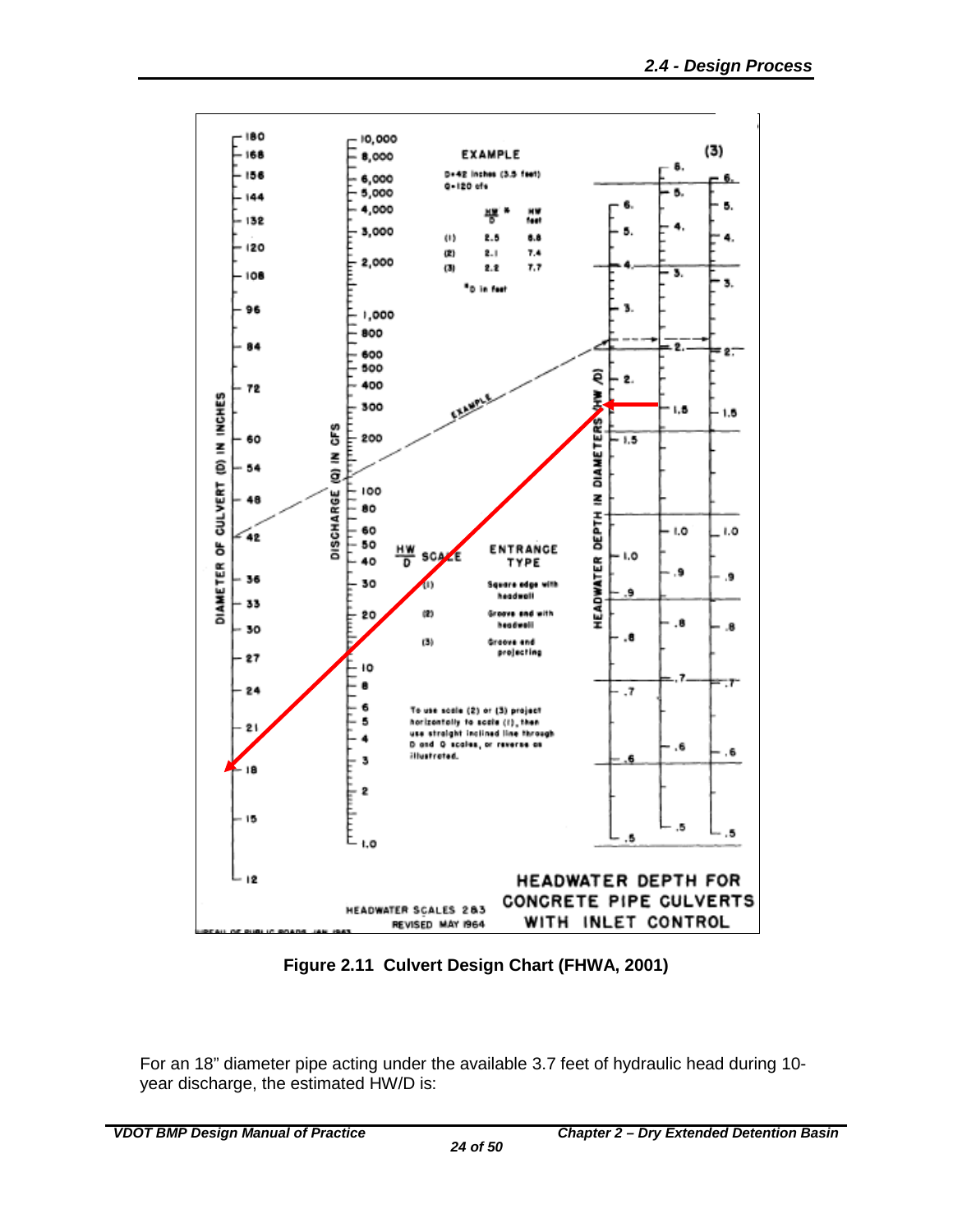$$
\frac{HW}{D} = \frac{3.7 \, ft}{(18in) \left(\frac{1 \, ft}{12in}\right)} = 2.5
$$

By aligning  $HW/D = 2.5$  and  $D = 18$ ", we see that the estimated capacity is about 29 cfs. This is certainly conservative. For purposes of this design, we will employ an 18" culvert placed on a 1% slope leaving the proposed riser structure. Note that this culvert will be submitted to full testing in subsequent flood routings by VTPSUHM, as described later.

#### <span id="page-28-0"></span>*Step 6B. Design the 2-Year Control Outlet*

The first step in sizing the 2-year control outlet is to determine the basin water surface elevation at which the estimated 2-year detention volume is provided. Step 2 detailed the Modified Rational approach to estimating the 2-year detention volume required to reduce the 2-year peak runoff rate to the pre-development level. This volume was found to be 31,523.6 ft<sup>3</sup>. Linearly interpreting the stage – elevation data (Table 2.4), we find this volume at basin elevation 2103.2.

The next step is to estimate the maximum hydraulic head acting on the 2-year control outlet. The crest/invert of the 2-year control outlet should be set just above the surface of the ponded water quality volume. The water quality volume was found to occur at basin elevation 2102.1. Therefore, the crest of the 2-year control outlet is set at elevation 2102.2, and the maximum estimated head acting upon the 2-year outlet is the difference between the ponded water surface elevation and the crest of the outlet:

$$
h_{2-year} = 2103.2ft - 2102.2ft = 1.0ft.
$$

The designer has an essentially unlimited number of weir and orifice shapes, geometries, and sizes from which to choose. However, unless unique site restraints prohibit such a design, the outlets comprising the principal spillway should function in weir flow for *all* design storms. When site conditions are such that weir flow cannot be maintained, an anti-vortex device must be provided in accordance with the specifications detailed in the [Virginia Stormwater Management Handbook,](http://www.dcr.virginia.gov/stormwater_management/stormwat.shtml) (DCR, 1999, Et seq.).

Regardless of the shape and size chosen, the outlet will function under weir flow conditions until the entire opening is submerged. Therefore, the weir equation is very useful in selecting control outlet sizes and shapes. The weir equation is shown as follows:

$$
Q=C_w L h^{1.5}
$$

 $Q =$  Weir flow discharge (cfs)

- $C_W$ = Weir coefficient (3.1 for most sharp-crested weirs)
- $L =$  Weir crest length (ft)
- $H =$  Head measured from the water surface elevation to the crest of the weir (ft)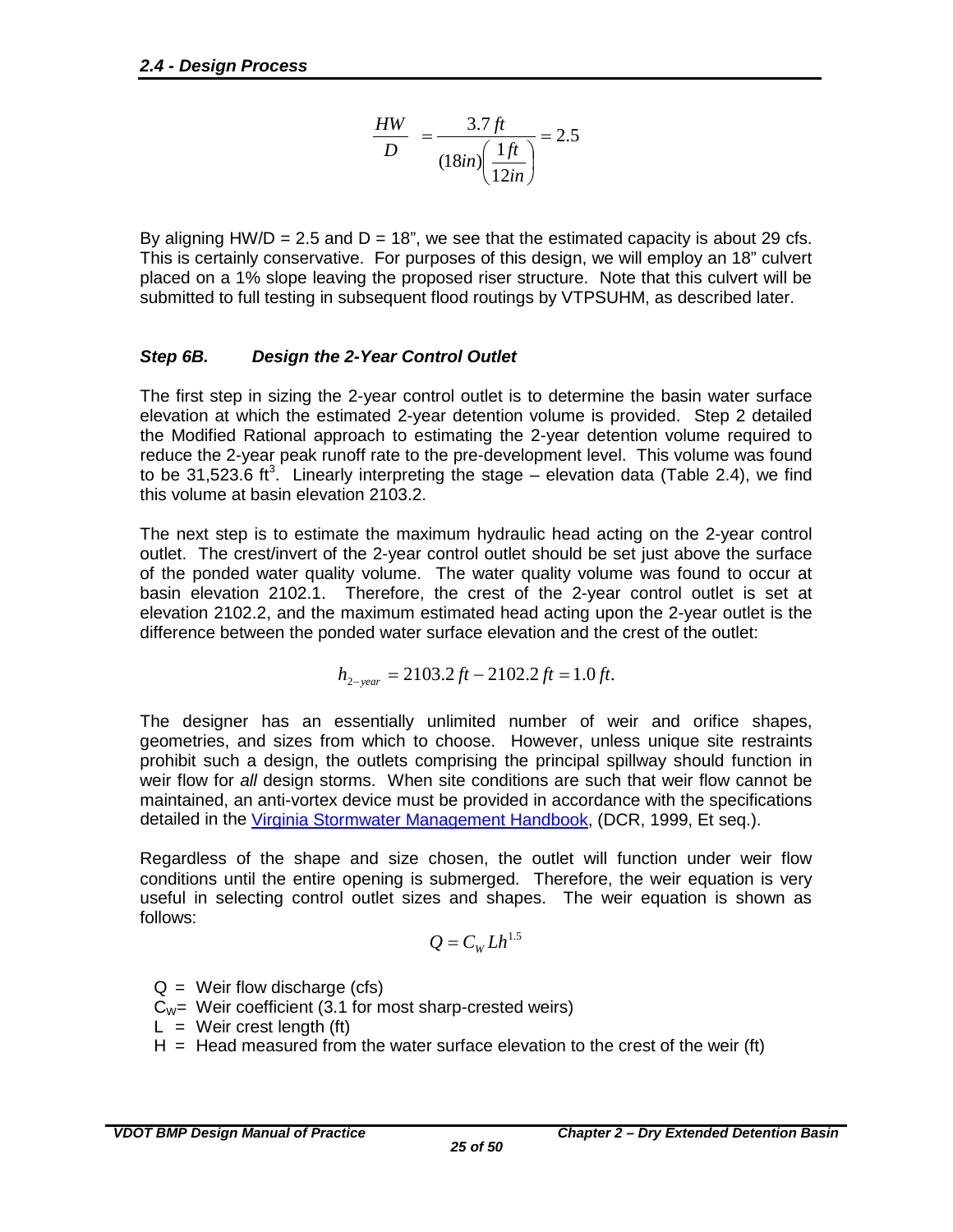When rearranged, the weir equation can be used to compute weir lengths necessary to meet basin release targets. The rearranged form of the weir equation, with variables as previously defined, is shown as follows:

$$
L = \frac{Q}{C_w h^{1.5}}
$$

Another useful approach in the sizing of circular orifices is to select an orifice diameter that is just slightly larger than that required under orifice flow. Sizing the orifice in this manner will ensure that, for the available storage volume, the orifice provides the minimal release from the basin that is possible while remaining under weir flow conditions. This approach utilizes the orifice equation, shown as follows:

$$
Q = Ca\sqrt{2gh}
$$

 $Q =$  Discharge (cfs)

- $C =$  Orifice coefficient  $(0.6)$
- $a =$  Orifice area (ft<sup>2</sup>)
- $g =$  Gravitational acceleration (32.2 ft/sec<sup>2</sup>)
- $h =$  Head (ft)

The previously estimated head acting upon the 2-year control outlet is 1.1 ft, and the target 2-year release from the basin is 7.97 cfs. Rearranging the orifice equation and applying these values, we compute the diameter as follows:

$$
a = \frac{Q}{C\sqrt{2gh}} = \frac{7.97}{0.6\sqrt{(2)(32.2)(1.0)}} = 1.65 \, \text{ft}^2
$$

The diameter is then computed as:

$$
d = \sqrt{\frac{4a}{\pi}} = \sqrt{\frac{(4)(1.65)}{3.14}} = 1.4 \text{ ft} = 16.8 \text{in}
$$

To ensure that the orifice does not become submerged, thus inducing orifice flow, the orifice diameter is increased to the nominal size of 18 inches.

Next, the designer must construct the stage – discharge relationship for the chosen outlet. It is noted that the stage – discharge curve should reflect not only the 2-year control outlet, but also the 18" concrete outfall culvert. Typically, on VDOT projects, the water quality orifice is not considered in the flood control rating curve(s). Table 2.5 presents the stage – discharge relationship for the 2-year control orifice, and the 18" concrete outfall culvert.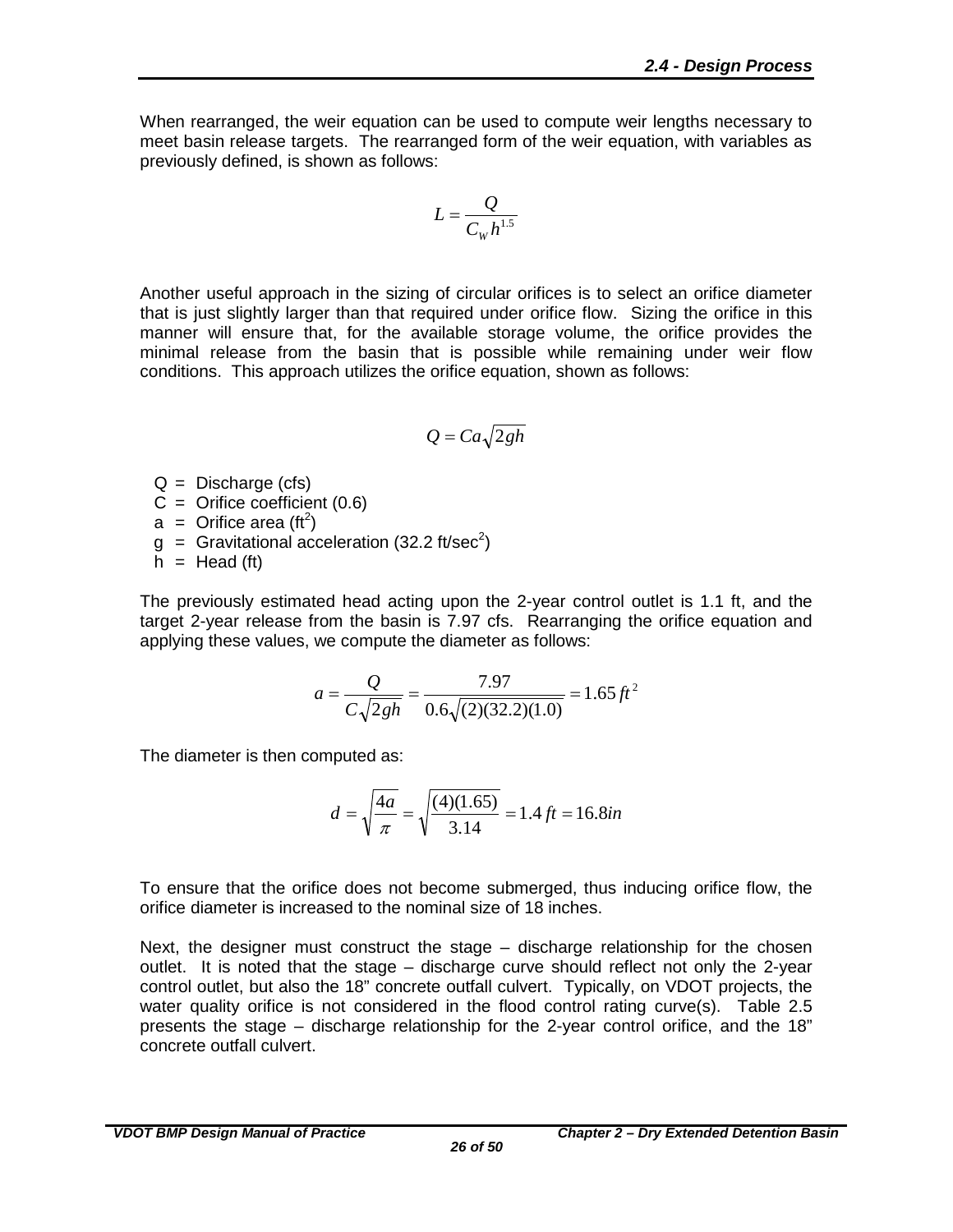**Stage 1:** Circular Orifice **Stage 2:** Outfall Culvert (RCP)<br>Invert = 2102.2 **Stage 2:** Invert = 2100.0  $Invert = 2100.0$ <br>Diameter = 18 in Discharge Coefficient =  $0.6$ Diameter  $= 18$  in

| <b>Basin Water</b><br>Elevation (ft) | <b>Basin</b><br>Outflow (cfs) |
|--------------------------------------|-------------------------------|
| 2100.00                              | 0.00                          |
| 2100.50                              | 0.00                          |
| 2101.00                              | 0.00                          |
| 2101.50                              | 0.00                          |
| 2102.00                              | 0.00                          |
| 2102.50                              | 0.35                          |
| 2103.00                              | 2.27                          |
| 2103.50                              | 5.55                          |
| 2104.00                              | 8.72                          |
| 2104.50                              | 10.59                         |
| 2105.00                              | 11.46                         |
| 2105.50                              | 12.33                         |
| 2106.00                              | 13.34                         |
| 2106.50                              | 14.35                         |
| 2107.00                              | 15.03                         |

#### **Table 2.5. Preliminary Stage – Discharge Relationship**

<span id="page-30-0"></span>Next, using the stage – storage and stage – discharge data, along with the 2-year return frequency post-development Modified Rational hydrograph, we apply storage indication routing to determine the actual peak discharge and maximum storage volume used during this event. The results of this routing are shown on the following page.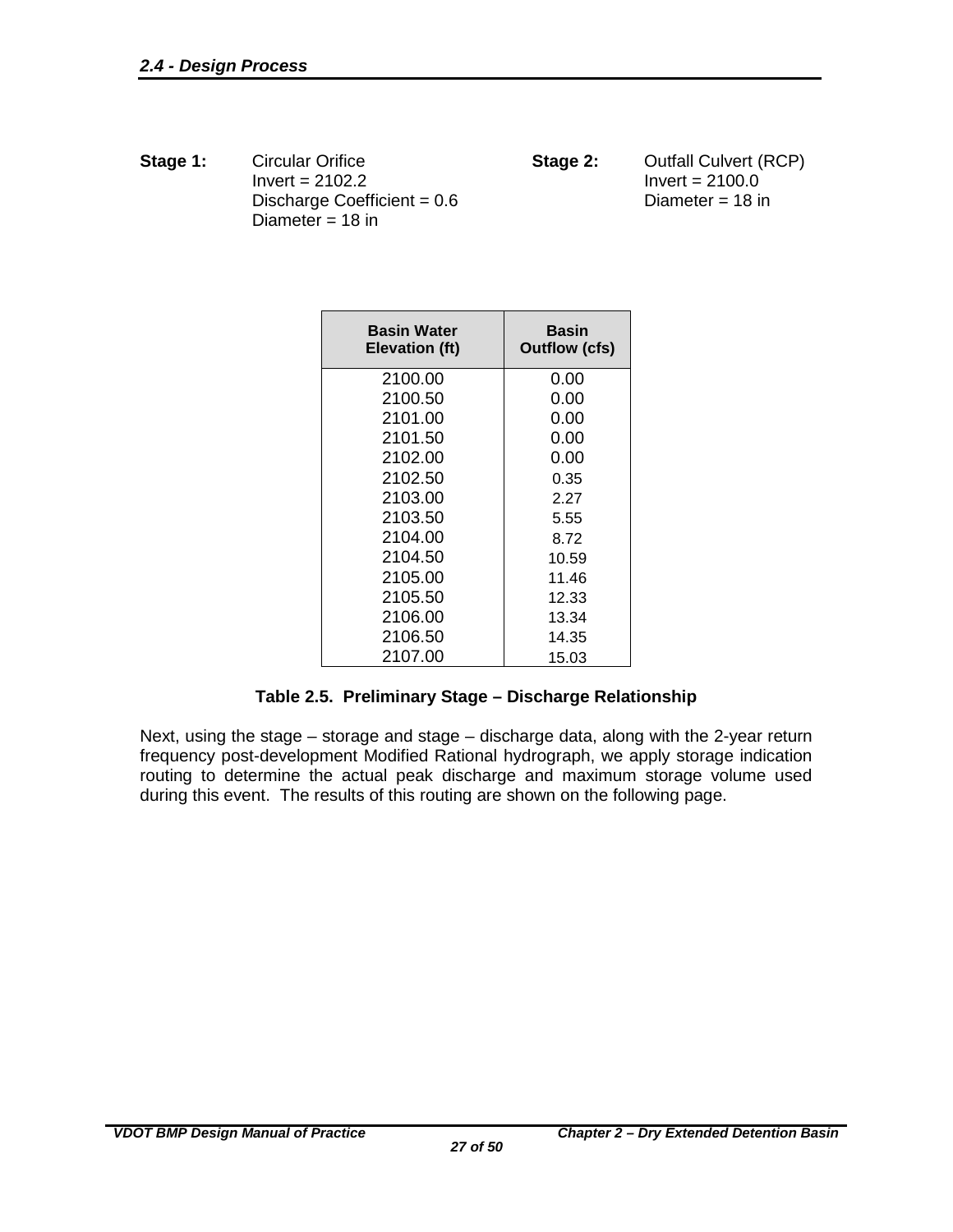| Event<br>Time<br>(hours)                                                                                                                                            | Hydrograph<br>Inflow<br>$[{\rm cfs}]$ | <b>Basin</b><br>Inflow<br>$[{\rm cfs}]$ | <b>Storage</b><br><b>Used</b><br>(acre-ft) | <b>Elevation</b><br><b>Above MSL</b><br>[feet] | <b>Basin</b><br><b>Outflow</b><br>$[{\rm cfs}]$ | <b>Outflow</b><br><b>T</b> otal<br>$[{\rm cfs}]$ |  |  |
|---------------------------------------------------------------------------------------------------------------------------------------------------------------------|---------------------------------------|-----------------------------------------|--------------------------------------------|------------------------------------------------|-------------------------------------------------|--------------------------------------------------|--|--|
| 0.73                                                                                                                                                                | 15.70                                 | 15.70                                   | 0.8165                                     | 2090.32                                        | 2.10                                            | 2.10                                             |  |  |
| 0.75                                                                                                                                                                | 15.70                                 | 15.70                                   | 0.8352                                     | 2097.68                                        | 2.20                                            | 2.20                                             |  |  |
| 0.77                                                                                                                                                                | 15.70                                 | 15.70                                   | 0.8515                                     | 2103.50                                        | 5.56                                            | 5.56                                             |  |  |
| 0.78                                                                                                                                                                | 15.70                                 | 15.70                                   | 0.8654                                     | 2103.52                                        | 5.69                                            | 5.69                                             |  |  |
| 0.80                                                                                                                                                                | 14.13                                 | 14.13                                   | 0.8781                                     | 2103.54                                        | 5.81                                            | 5.81                                             |  |  |
| 0.82                                                                                                                                                                | 12.56                                 | 12.56                                   | 0.8884                                     | 2103.56                                        | 5.90                                            | 5.90                                             |  |  |
| 0.83                                                                                                                                                                | 10.99                                 | 10.99                                   | 0.8965                                     | 2103.57                                        | 5.97                                            | 5.97                                             |  |  |
| 0.85                                                                                                                                                                | 9.42                                  | 9.42                                    | 0.9023                                     | 2103.58                                        | 6.02                                            | 6.02                                             |  |  |
| 0.87                                                                                                                                                                | 7.85                                  | 7.85                                    | 0.9059                                     | 2103.58                                        | 6.06                                            | 6.06                                             |  |  |
| 0.89                                                                                                                                                                | 6.28                                  | 6.28                                    | 0.9072                                     | 2103.58                                        | 6.07                                            | 6.07                                             |  |  |
| 0.90                                                                                                                                                                | 4.71                                  | 4.71                                    | 0.9065                                     | 2103.58                                        | 6.06                                            | 6.06                                             |  |  |
| 0.92                                                                                                                                                                | 3.14                                  | 3.14                                    | 0.9035                                     | 2103.58                                        | 6.04                                            | 6.04                                             |  |  |
| 0.94                                                                                                                                                                | 1.57                                  | 1.57                                    | 0.8985                                     | 2103.57                                        | 5.99                                            | 5.99                                             |  |  |
| 0.95                                                                                                                                                                | 0.00                                  | 0.00                                    | 0.8913                                     | 2103.56                                        | 5.93                                            | 5.93                                             |  |  |
| Total Routing Mass Balance Discrepancy is 0.40%<br><b>Save Outflow Hydrograph</b><br><b>Print</b><br><b>Print Summary</b><br><b>Perform Another Routing</b><br>Done |                                       |                                         |                                            |                                                |                                                 |                                                  |  |  |

**Figure 2.12. Preliminary Routing Results – 2-Year Inflow Hydrograph**

<span id="page-31-1"></span>The results reveal a peak discharge from the basin of 6.07cfs, a value below the maximum allowable release rate of 7.97cfs. Additionally, the maximum observed water surface elevation is 2103.58 ft, 1.38 ft above the invert of the 2-year control orifice. This indicates that the 18 inch circular orifice is never completely submerged, and thus does not support orifice flow conditions.

The use of a smaller diameter outlet would subject the outlet to more hydraulic head. This increased hydraulic head could raise the maximum discharge from the basin. In doing so, the release rate could be brought closer to the target rate of 7.97cfs. However, this would likely` place the outlet in an orifice flow regime – a condition which should be avoided when possible.

#### <span id="page-31-0"></span>*Step 6C. Design the 10-Year Control Outlet*

As with the 2-year control outlet, the designer has a multitude of options for the control of larger runoff producing events. These options range from circular riser tops equipped with a "bird cage" trash rack to various types of grated inlet tops. Regardless of the type of riser top selected, the effective weir length and total flow area of the configuration must be known in order to design and model the structure. This design example will employ a "bird cage" trash rack top consistent with the SWM-DR, 114.07 structure detailed in the Virginia Department of Transportation [Road and Bridge Standards,](http://www.virginiadot.org/business/locdes/2008_road_and_bridge_standards.asp) (VDOT, 2008). A detail of this type of inlet top is shown in Figure 2.13.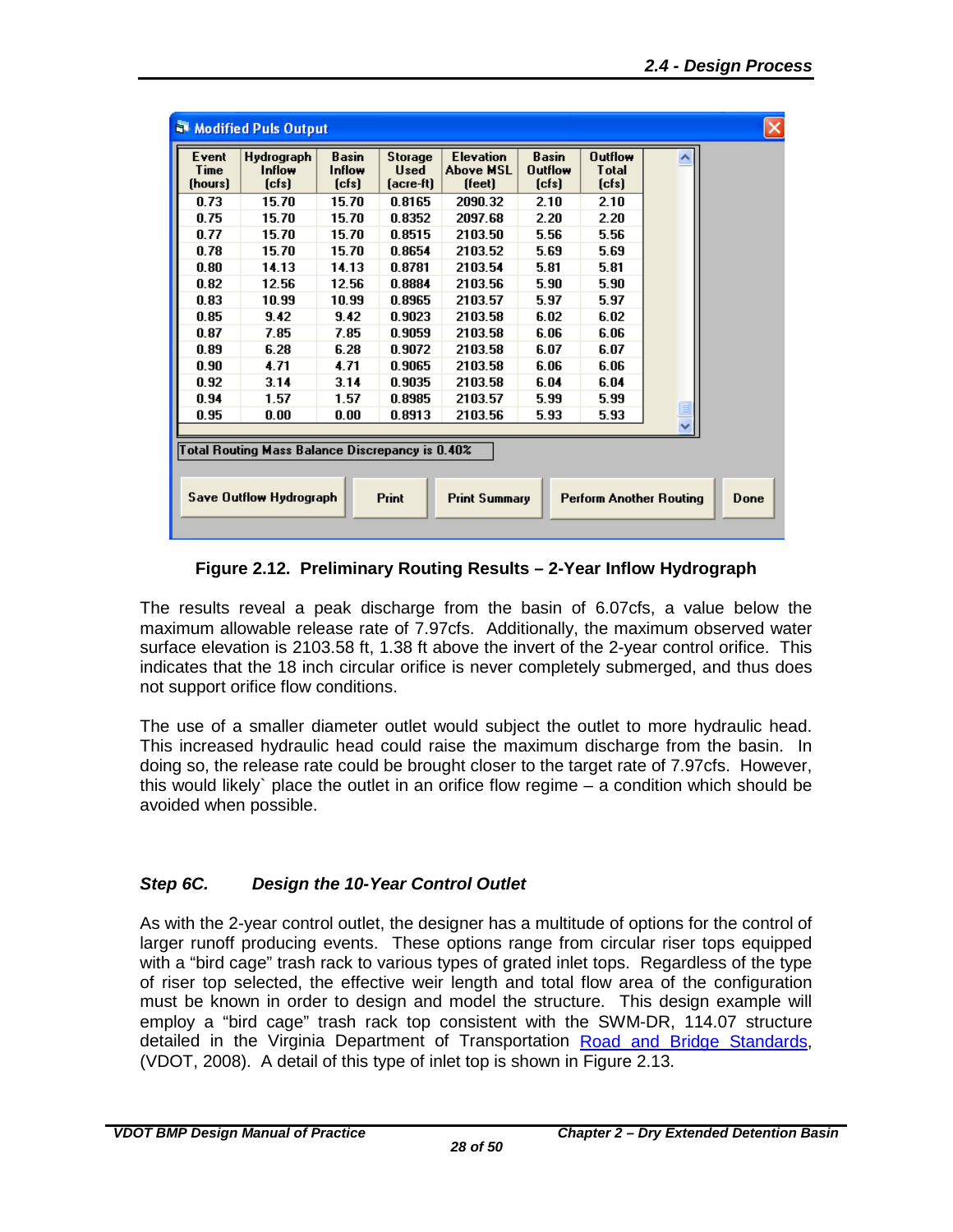

#### **Figure 2.13. VDOT SWM-DR Inlet Top (Metal)** [VDOT Road and Bridge Standards](http://www.virginiadot.org/business/locdes/2008_road_and_bridge_standards.asp) (2008)

<span id="page-32-0"></span>In this example, we will employ a square riser with interior dimensions (I.D.) of 48", consistent with structure SWM-1 shown below in Figure 2.14.



<span id="page-32-1"></span>**Figure 2.14. VDOT SWM-1 Riser** [VDOT Road and Bridge Standards](http://www.virginiadot.org/business/locdes/2008_road_and_bridge_standards.asp)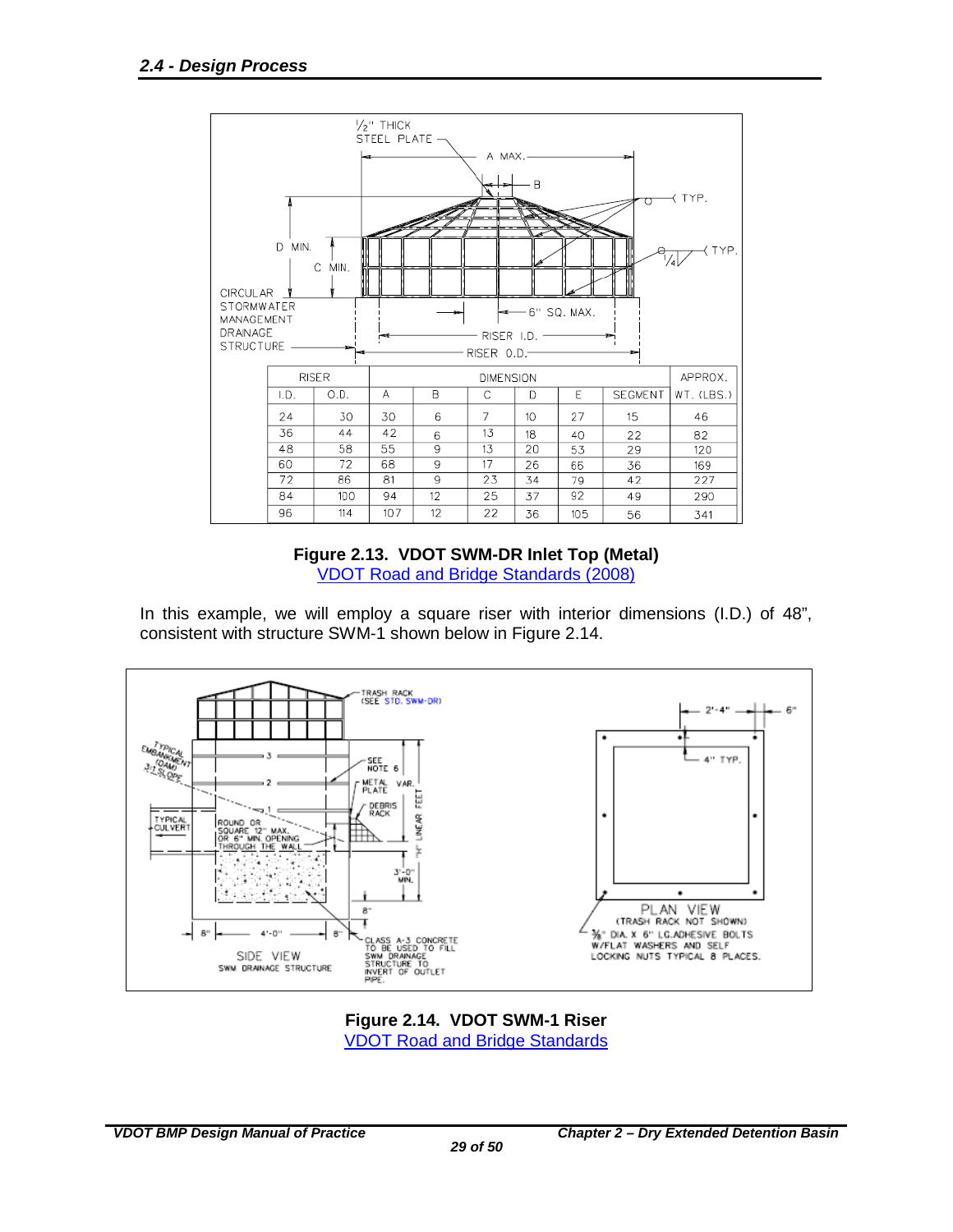For the SWM-1 square riser, the effective weir length and flow area are 16 feet and 16 square feet respectively.

Examining the estimate of required detention volume developed in Step 2, we see that 44,897.4  $\text{ft}^3$  of storage is required to mitigate the 10-year post-development runoff event. This storage volume occurs at a basin elevation of 2103.8. Linearly interpolating the previously developed stage – discharge data, at this water surface elevation we can see that the 2-year control outlet is discharging approximately 7.45 cfs. Therefore the design flow for the riser top is computed as the difference between the allowable predevelopment release rate and the flow being discharged through the 2-year control outlets:

$$
Q_{Design} = 11.37 cfs - 7.45 cfs = 3.92 cfs
$$

The outlet should be designed to operate under weir flow conditions. This assumption will be made to establish the riser crest elevation. Verification of the weir flow assumption will later be made. Placement of the riser crest is determined as follows:

Weir equation:  $Q = CPh^{1.5}$ 

 $C =$  discharge coefficient  $(3.1)$  $P =$  effective perimeter (ft)

 $h =$  head acting on weir (ft)

$$
h = \left(\frac{Q}{CP}\right)^{\frac{2}{3}} = \left(\frac{3.92}{(3.1)(16)}\right)^{\frac{2}{3}} = 0.18 \, \text{ft}
$$

Crest elevation of riser: 2103.8 *ft* − 0.18 *ft* = 2103.6 *ft*

This elevation, however, coincides with the top of the 18" orifice controlling the 2-year storm flows. Therefore, to provide a minimum separation, the crest elevation of the riser is set at 2103.9.

Next, a stage – discharge relationship is built for the 2-year control outlet, the riser weir top, and the outfall culvert. This relationship is shown in Table 2.6.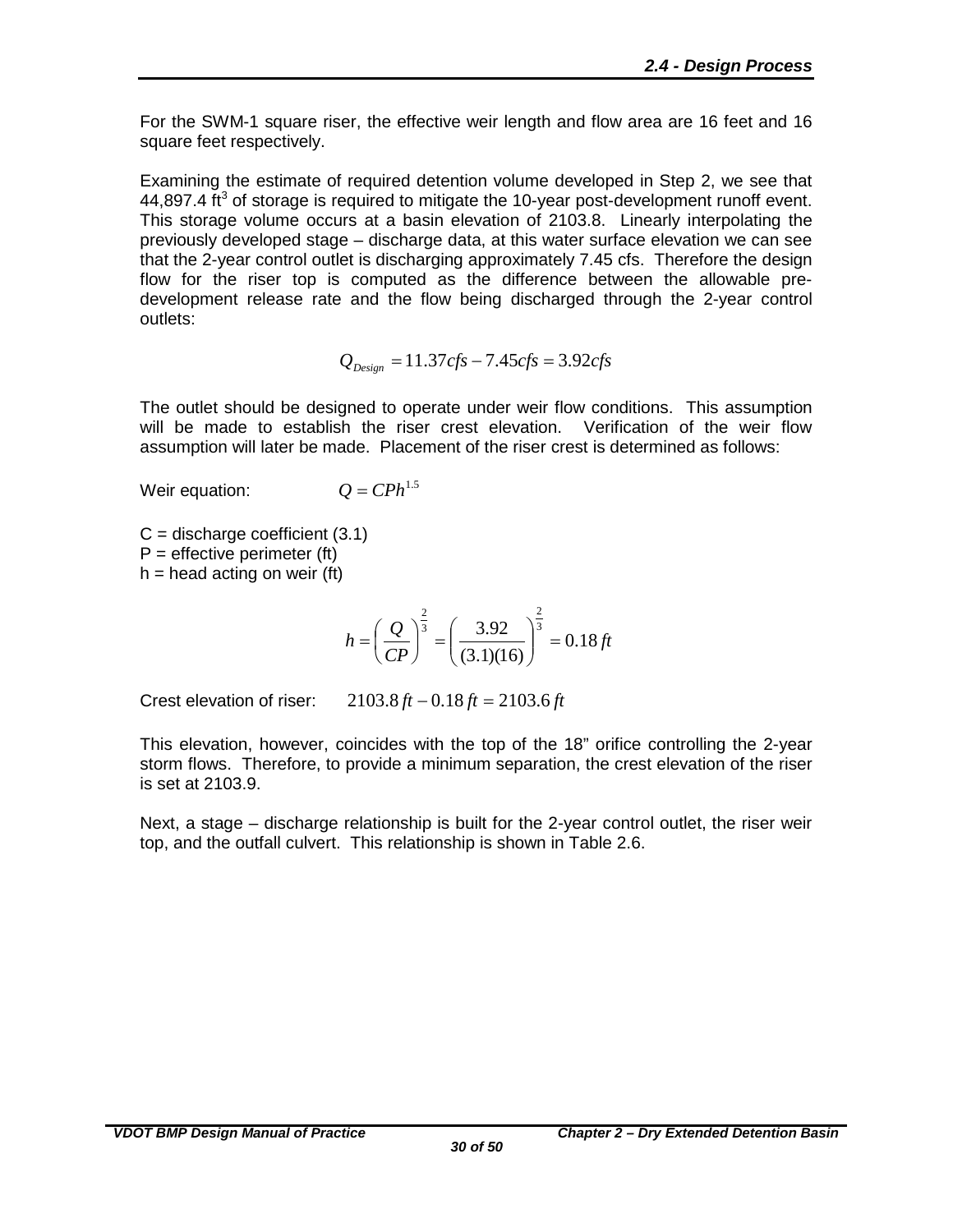**Stage 1:** Circular Orifice **Stage 2:** SWM-1 Riser<br>lnvert = 2102.2 ft **Stage 2:** Crest Elev. = 2 Discharge Coefficient = 0.6 Diameter = 18 in

Crest Elev.  $= 2103.9$ 

**Stage 3:** Outfall Culvert (RCP)  $Invert = 2100.0$ Diameter = 18 in

| <b>Basin Water</b><br><b>Elevation (ft)</b> | 18" Orifice<br><b>Outflow (cfs)</b> | <b>SWM-1 Riser</b><br><b>Outflow (cfs)</b> | <b>Total Basin</b><br><b>Outflow (cfs)</b> |
|---------------------------------------------|-------------------------------------|--------------------------------------------|--------------------------------------------|
| 2100.00                                     | 0.00                                | 0.00                                       | 0.00                                       |
| 2100.50                                     | 0.00                                | 0.00                                       | 0.00                                       |
| 2101.00                                     | 0.00                                | 0.00                                       | 0.00                                       |
| 2101.50                                     | 0.00                                | 0.00                                       | 0.00                                       |
| 2102.00                                     | 0.00                                | 0.00                                       | 0.00                                       |
| 2102.50                                     | 0.35                                | 0.00                                       | 0.35                                       |
| 2103.00                                     | 2.27                                | 0.00                                       | 2.27                                       |
| 2103.50                                     | 5.55                                | 0.00                                       | 5.55                                       |
| 2104.00                                     | 8.72                                | 1.57                                       | 10.29                                      |
| 2104.50                                     | 10.59                               | 23.06                                      | 33.65                                      |
| 2105.00                                     | 11.46                               | 57.95                                      | 69.41                                      |
| 2105.50                                     | 12.33                               | 98.71                                      | 111.04                                     |
| 2106.00                                     | 13.34                               | 113.16                                     | 126.50                                     |
| 2106.50                                     | 14.35                               | 125.90                                     | 140.25                                     |
| 2107.00                                     | 15.03                               | 137.74                                     | 152.77                                     |

#### **Table 2.6. Final Stage – Discharge Relationship**

<span id="page-34-0"></span>Next, using the stage – storage and revised stage – discharge data, along with the 10 year return frequency post-development Modified Rational hydrograph, we will conduct storage indication routing to determine the actual peak discharge and maximum storage volume used during this event. The results of this routing are shown on the following page.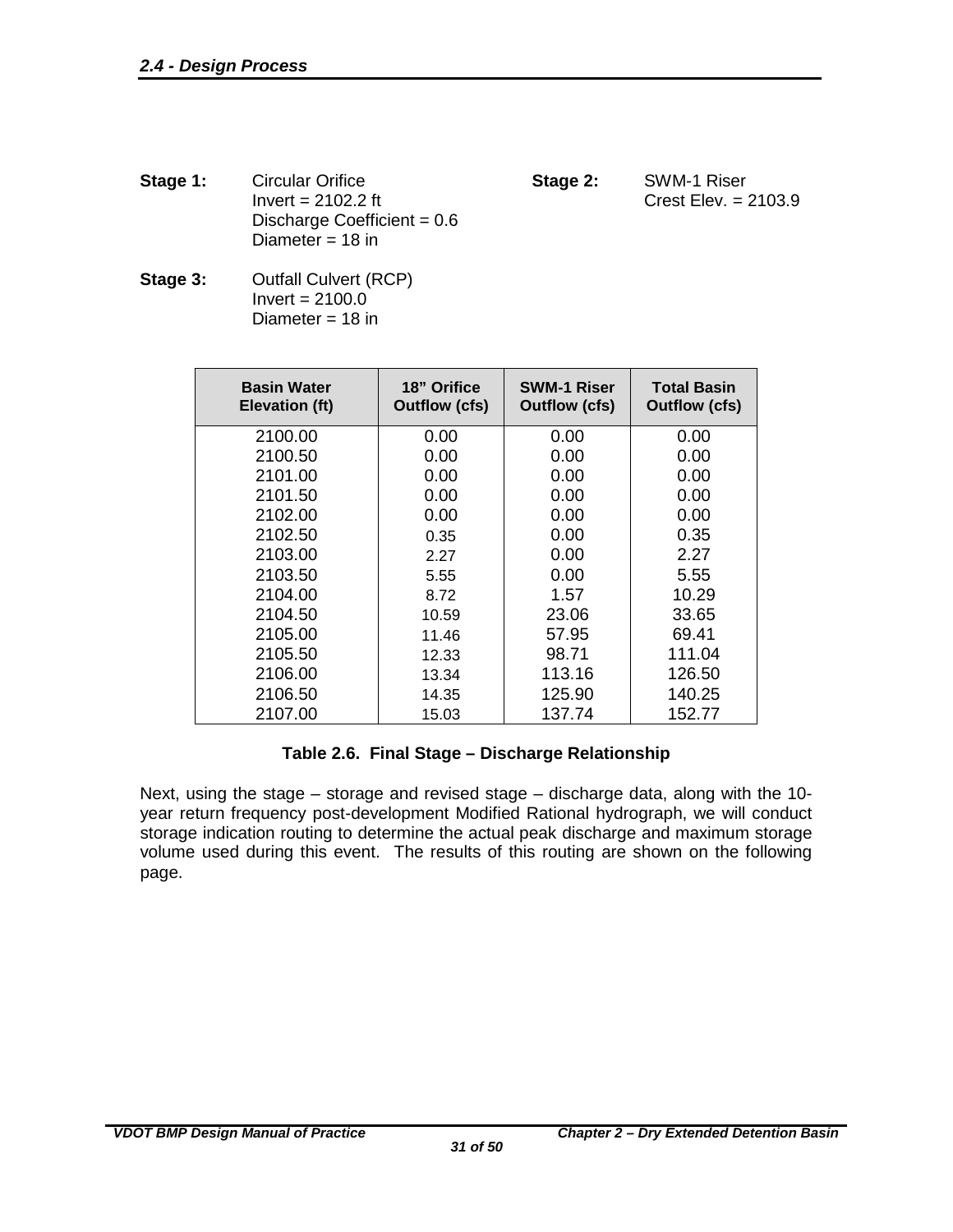|                                                                                                           | Modified Puls Output                            |                                         |                                     |                                                |                                                 |                                            |  |
|-----------------------------------------------------------------------------------------------------------|-------------------------------------------------|-----------------------------------------|-------------------------------------|------------------------------------------------|-------------------------------------------------|--------------------------------------------|--|
| Event<br>Time<br>(hours)                                                                                  | Hydrograph<br>Inflow<br>[ <sub>cfs</sub> ]      | <b>Basin</b><br>Inflow<br>$[{\rm cfs}]$ | Storage<br><b>Used</b><br>(acre-ft) | <b>Elevation</b><br><b>Above MSL</b><br>(feet) | <b>Basin</b><br><b>Outflow</b><br>$[{\rm cfs}]$ | <b>Outflow</b><br><b>T</b> otal<br>$[cfs]$ |  |
| 0.80                                                                                                      | 21.00                                           | 21.00                                   | 1.0942                              | 2103.85                                        | 8.86                                            | 8.86                                       |  |
| 0.82                                                                                                      | 21.00                                           | 21.00                                   | 1.1108                              | 2103.87                                        | 9.08                                            | 9.08                                       |  |
| 0.83                                                                                                      | 21.00                                           | 21.00                                   | 1.1271                              | 2103.90                                        | 9.30                                            | 9.30                                       |  |
| 0.85                                                                                                      | 21.00                                           | 21.00                                   | 1.1431                              | 2103.92                                        | 9.52                                            | 9.52                                       |  |
| 0.87                                                                                                      | 18.90                                           | 18.90                                   | 1.1574                              | 2103.94                                        | 9.71                                            | 9.71                                       |  |
| 0.89                                                                                                      | 16.80                                           | 16.80                                   | 1.1685                              | 2103.96                                        | 9.86                                            | 9.86                                       |  |
| 0.90                                                                                                      | 14.70                                           | 14.70                                   | 1.1766                              | 2103.97                                        | 9.97                                            | 9.97                                       |  |
| 0.92                                                                                                      | 12.60                                           | 12.60                                   | 1.1816                              | 2103.97                                        | 10.04                                           | 10.04                                      |  |
| 0.94                                                                                                      | 10.50                                           | 10.50                                   | 1.1837                              | 2103.98                                        | 10.07                                           | 10.07                                      |  |
| 0.95                                                                                                      | 8.40                                            | 8.40                                    | 1.1828                              | 2103.98                                        | 10.05                                           | 10.05                                      |  |
| 0.97                                                                                                      | 6.30                                            | 6.30                                    | 1.1791                              | 2103.97                                        | 10.00                                           | 10.00                                      |  |
| 0.99                                                                                                      | 4.20                                            | 4.20                                    | 1.1726                              | 2103.96                                        | 9.92                                            | 9.92                                       |  |
| 1.00                                                                                                      | 2.10                                            | 2.10                                    | 1.1634                              | 2103.95                                        | 9.79                                            | 9.79                                       |  |
| 1.02                                                                                                      | 0.00                                            | 0.00                                    | 1.1514                              | 2103.93                                        | 9.63                                            | 9.63                                       |  |
|                                                                                                           |                                                 |                                         |                                     |                                                |                                                 |                                            |  |
|                                                                                                           | Total Routing Mass Balance Discrepancy is 0.45% |                                         |                                     |                                                |                                                 |                                            |  |
|                                                                                                           |                                                 |                                         |                                     |                                                |                                                 |                                            |  |
| <b>Save Outflow Hydrograph</b><br>Print<br><b>Print Summary</b><br><b>Perform Another Routing</b><br>Done |                                                 |                                         |                                     |                                                |                                                 |                                            |  |

**Figure 2.15. Routing Results – 10-Year Inflow Hydrograph**

<span id="page-35-0"></span>The results reveal a peak discharge from the basin of 10.07cfs, a value below the maximum allowable release rate of 11.37cfs.

Now, the weir flow assumption must be verified for accuracy. This is done by computing both the weir and orifice flow values for the observed head. The lower of the two values is the controlling condition.

From Figure 2.15, the actual head acting on the grate  $= 2103.98 - 2103.9 = 0.08$  ft. Using the orifice equation, the discharge is computed as follows:

$$
Q = CA\sqrt{2gh}
$$
  

$$
Q = (0.6)(16)\sqrt{(2)(32.2)(0.08)} = 21.79cfs
$$

The discharge computed for weir conditions acting under the same head:

$$
Q = CPH^{1.5}
$$

$$
Q = (3.1)(16)(0.08)^{1.5} = 1.12cfs
$$

Therefore, it is verified that the initial weir flow assumption was correct.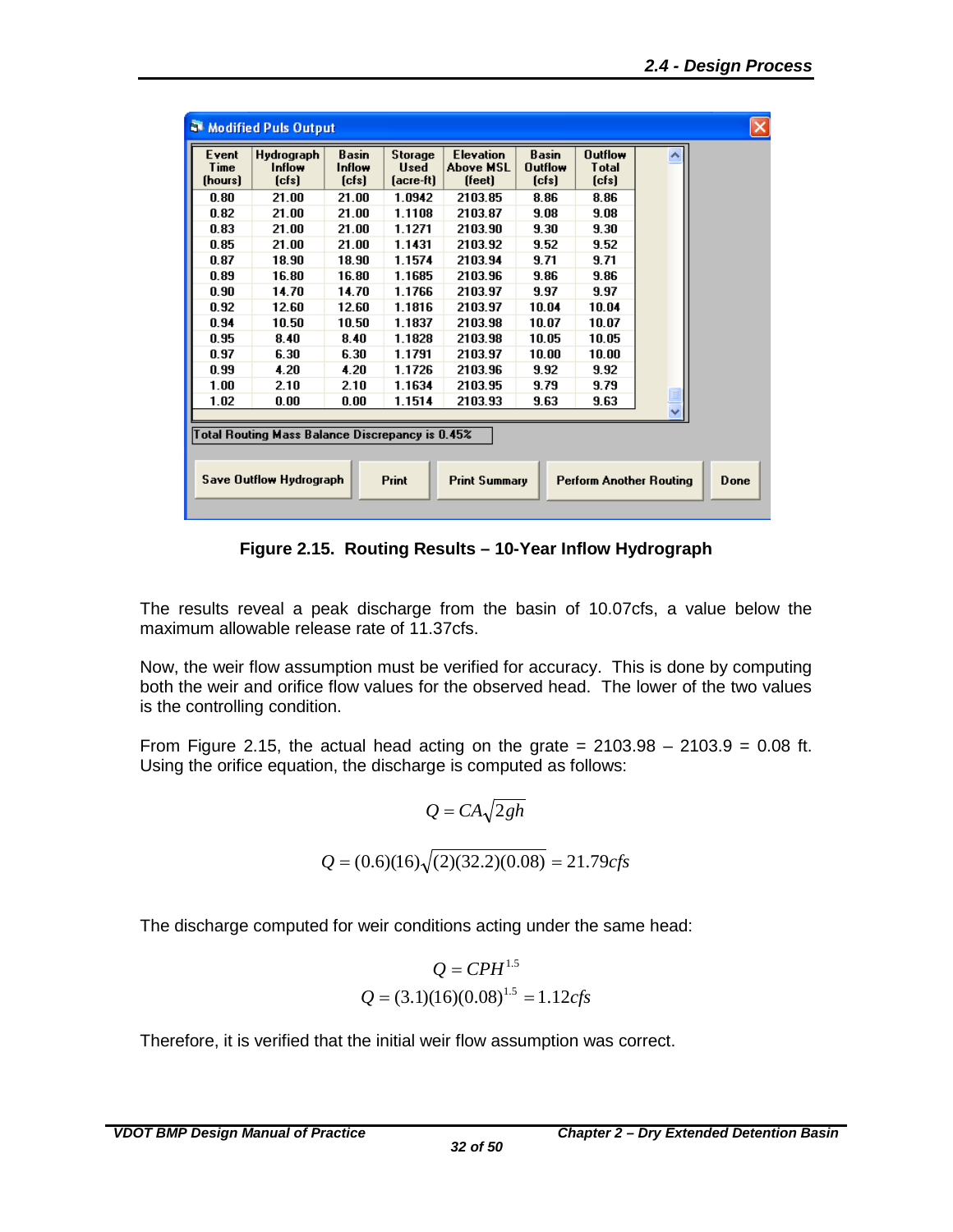#### <span id="page-36-0"></span>*Step 6D. Evaluate the Performance of the Principal Spillway Under 100-Year Runoff Conditions*

All stormwater impoundment facilities should be equipped with an armored emergency spillway. However, site conditions occasionally make the construction of such a spillway impractical. When this occurs, the 100-year runoff must be safely passed through the basin's principal spillway.

In an effort to provide an increased level of safety against embankment breaching, the routed 100-year water surface elevation must be a minimum of two feet below the embankment's lowest point when no emergency spillway is provided.

Evaluation of the 100-year inflow event is performed in the same manner as the 10-year event. The post-development 100-year runoff hydrograph is routed by the storage indication method using the stage – storage and stage – discharge relationships previously developed. See Step 7 for  $Q_{100}$  hydrograph development.

#### <span id="page-36-1"></span>*Step 6E. Verify Target Draw Down Time for Water Quality Volume*

Many of the proprietary hydraulic modeling programs discussed on page 1-25 possess some version of a basin draw-down calculator. Generally, the input parameters will be the stage – discharge data curve representing only the water quality orifice and a specified beginning water surface elevation coinciding with the ponded water quality volume. In the example basin, the water quality volume is attained at a water surface elevation of 2102.07. Employing the basin draw down calculator in VTPSUHM reveals a water quality draw down-time of 30.4 hours, as seen in Figure 2.16.

| <b>Elevation</b><br>[ft] | Storage<br>[acre-ft] | <b>Outflow</b><br>[ <b>cfs</b> ] | <b>Time</b><br>(hours) | <b>Total Empty Time</b><br>30.4137 Hours |
|--------------------------|----------------------|----------------------------------|------------------------|------------------------------------------|
| 2102.07                  | 0.400                | 0.33                             |                        | 1.27 Days                                |
| 2101.58                  | 0.297                | 0.28                             | 4.0490                 |                                          |
| 2101.05                  | 0.189                | 0.23                             | 5.1169                 |                                          |
| 2100.53                  | 0.094                | 0.15                             | 6.1039                 |                                          |
| 2100.00                  | 0.000                | 0.00                             | 15.1440                |                                          |
|                          |                      |                                  |                        |                                          |
|                          |                      |                                  |                        |                                          |
|                          |                      |                                  |                        |                                          |
|                          |                      |                                  |                        | <b>New Multiplier</b>                    |
|                          |                      |                                  |                        |                                          |
|                          |                      |                                  |                        | Cancel                                   |
|                          |                      |                                  |                        |                                          |
|                          |                      |                                  |                        | Print                                    |

<span id="page-36-2"></span>**Figure 2.16. Water Quality Draw Down Calculator**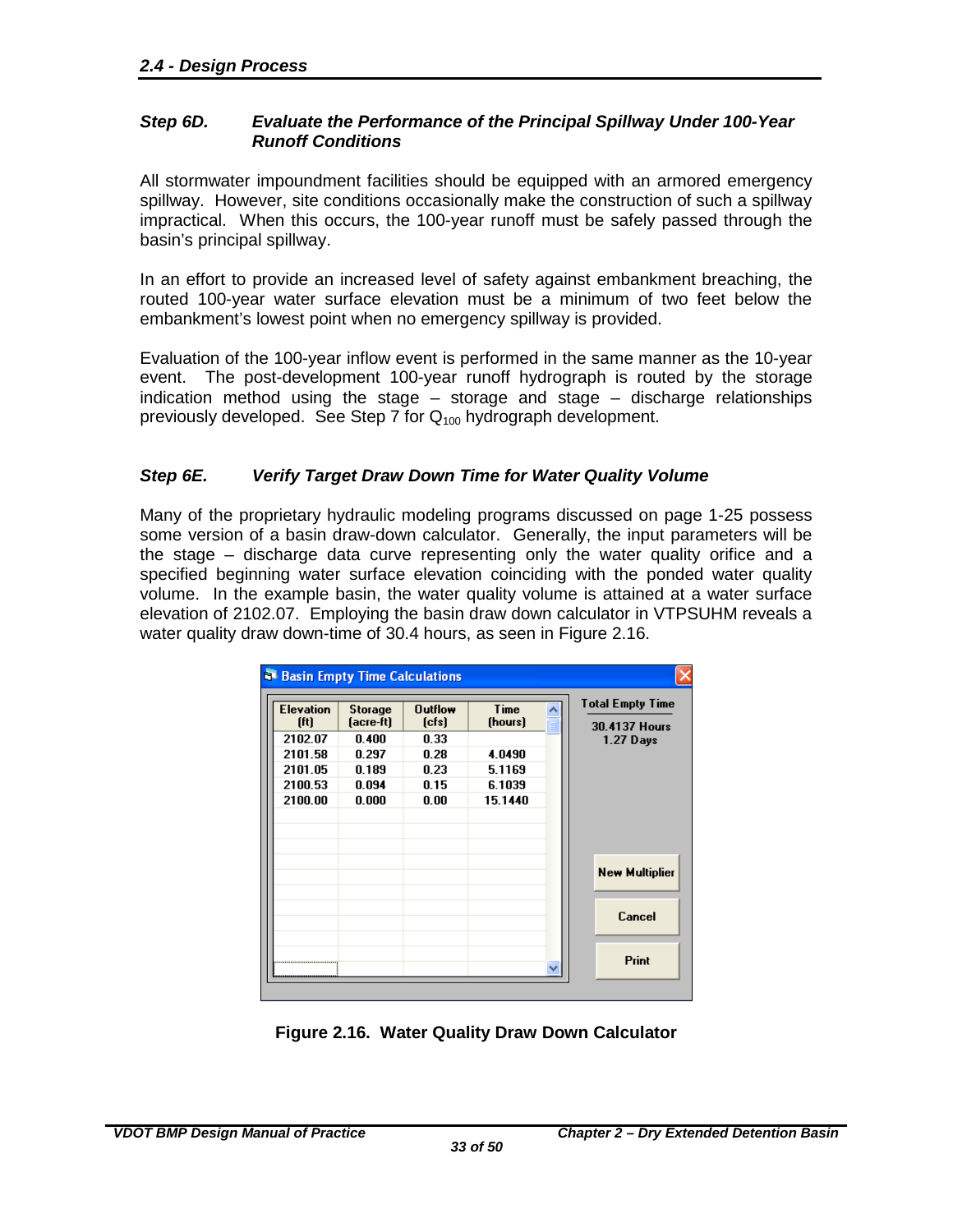When no draw-down software aid is available, the engineer can verify the water quality draw-down time by storage indication routing. The water quality volume, beginning at pool elevation 2102.07 feet, is assumed to be present in the basin at the onset of the routing operation. Then, a null hydrograph exhibiting all zeroes is routed through the basin. The results of this calculation are shown in Figure 2.17.

| Event<br>Time<br>(hours)                                                                                         | Hydrograph<br>Inflow<br>[ <b>cfs</b> ] | <b>Basin</b><br>Inflow<br>[ <b>cfs</b> ] | <b>Storage</b><br><b>Used</b><br>(acre-ft) | <b>Elevation</b><br><b>Above MSL</b><br>[feet] | <b>Basin</b><br><b>Outflow</b><br>[ <b>cfs</b> ] | <b>Outflow</b><br><b>Total</b><br>[ <b>cfs</b> ] |  |  |
|------------------------------------------------------------------------------------------------------------------|----------------------------------------|------------------------------------------|--------------------------------------------|------------------------------------------------|--------------------------------------------------|--------------------------------------------------|--|--|
| 25.50                                                                                                            | 0.00                                   | 0.00                                     | 0.0244                                     | 2100.14                                        | 0.030                                            | 0.030                                            |  |  |
| 26.00                                                                                                            | 0.00                                   | 0.00                                     | 0.0232                                     | 2100.13                                        | 0.027                                            | 0.027                                            |  |  |
| 26.50                                                                                                            | 0.00                                   | 0.00                                     | 0.0221                                     | 2100.12                                        | 0.025                                            | 0.025                                            |  |  |
| 27.00                                                                                                            | 0.00                                   | 0.00                                     | 0.0211                                     | 2100.12                                        | 0.023                                            | 0.023                                            |  |  |
| 27.50                                                                                                            | 0.00                                   | 0.00                                     | 0.0202                                     | 2100.11                                        | 0.021                                            | 0.021                                            |  |  |
| 28.00                                                                                                            | 0.00                                   | 0.00                                     | 0.0194                                     | 2100.11                                        | 0.019                                            | 0.019                                            |  |  |
| 28.50                                                                                                            | 0.00                                   | 0.00                                     | 0.0187                                     | 2100.11                                        | 0.017                                            | 0.017                                            |  |  |
| 29.00                                                                                                            | 0.00                                   | 0.00                                     | 0.0180                                     | 2100.10                                        | 0.016                                            | 0.016                                            |  |  |
| 29.50                                                                                                            | 0.00                                   | 0.00                                     | 0.0174                                     | 2100.10                                        | 0.015                                            | 0.015                                            |  |  |
| 30.00                                                                                                            | 0.00                                   | 0.00                                     | 0.0168                                     | 2100.09                                        | 0.014                                            | 0.014                                            |  |  |
| 30.50                                                                                                            | 0.00                                   | 0.00                                     | 0.0162                                     | 2100.09                                        | 0.014                                            | 0.014                                            |  |  |
| 31.00                                                                                                            | 0.00                                   | 0.00                                     | 0.0157                                     | 2100.09                                        | 0.013                                            | 0.013                                            |  |  |
| 31.50                                                                                                            | 0.00                                   | 0.00                                     | 0.0151                                     | 2100.09                                        | 0.013                                            | 0.013                                            |  |  |
| 32.00                                                                                                            | 0.00                                   | 0.00                                     | 0.0146                                     | 2100.08                                        | 0.012                                            | 0.012                                            |  |  |
| Total Routing Mass Balance Discrepancy is 0.06%                                                                  |                                        |                                          |                                            |                                                |                                                  |                                                  |  |  |
| <b>Save Outflow Hydrograph</b><br><b>Print</b><br><b>Print Summary</b><br><b>Perform Another Routing</b><br>Done |                                        |                                          |                                            |                                                |                                                  |                                                  |  |  |

#### **Figure 2.17. Verification of Water Quality Draw Down by Storage Indication Routing**

<span id="page-37-0"></span>At time event 30 hours, there is a very small amount of water in the basin. Since the inflow hydrograph has no flow, the volume of water shown in the "Storage Used" column of the routing table is part of the initial water quality volume. The elevation of the water in the WQ pool at time event 30 hours is only 0.09' above the basin floor elevation of 2100.0, a negligible amount.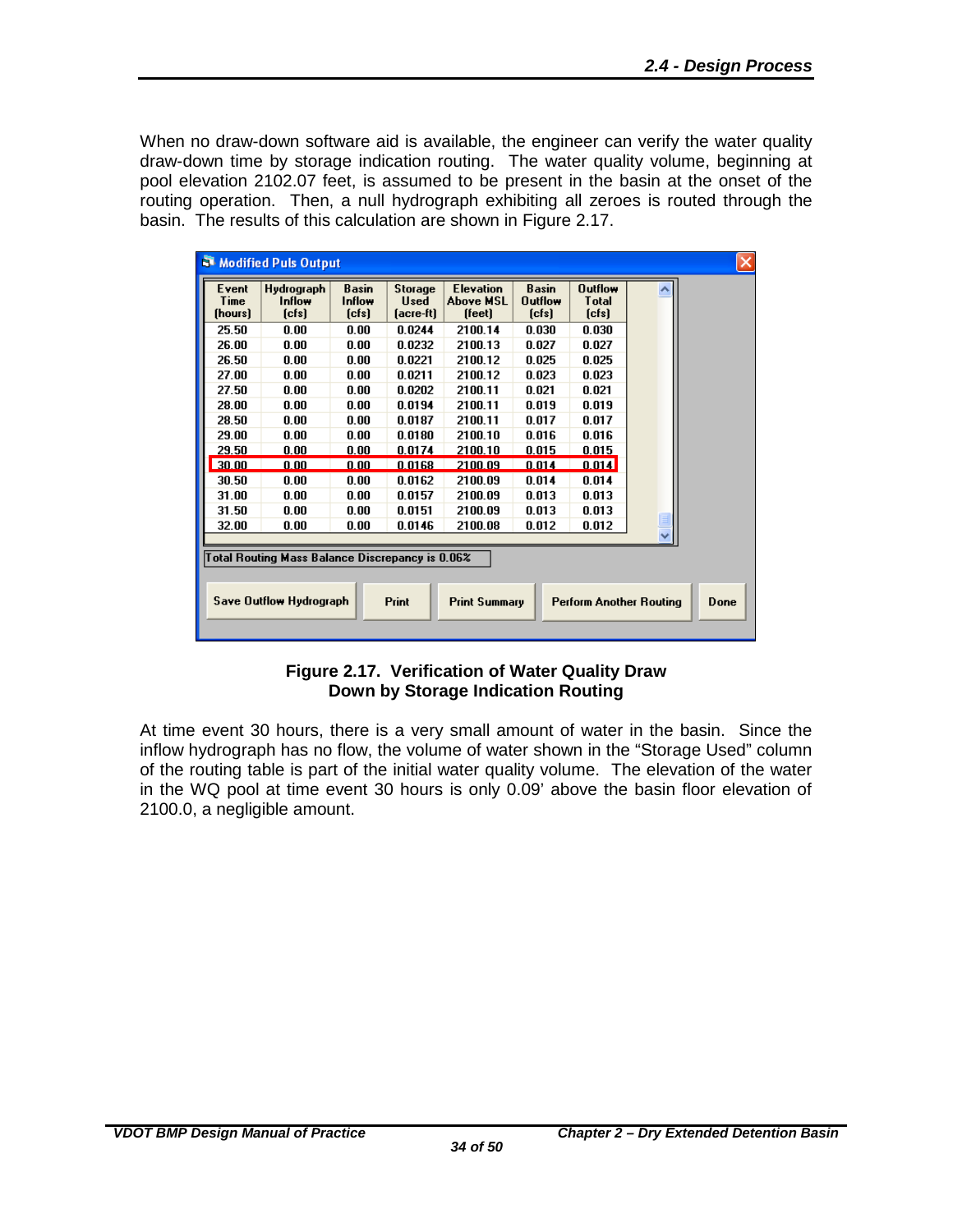#### <span id="page-38-0"></span>*Step 7. Design of the Emergency Spillway*

The design of an vegetated emergency spillway should conform to that outlined in Minimum Standard 3.03, Vegetated Emergency Spillways, found in the Virginia [Stormwater Management Handbook](http://www.dcr.virginia.gov/stormwater_management/stormwat.shtml) (DCR, 1999, Et seq.)

The location of a vegetated emergency spillway must always be on native, undisturbed material, or "cut." Under no circumstances should a vegetated emergency spillway be constructed on embankment fill material. When site conditions prohibit the location of an emergency spillway on cut material, an armored or oversized spillway may be considered. Design of such a spillway is very site-specific, and when any spillway is considered, it must be designed by a qualified professional.

The spillway itself is comprised of three distinct elements – the entrance channel, the level section, and the exit channel. Flow exits the basin in a sub-critical flow regime through the spillway's entrance channel. The level section may serve as a control section with flows becoming super-critical upon entering the exit channel. As flow exits the basin through the emergency spillway, the upstream end of the entrance channel will function much like a broad-crested weir. At the entrance point, unless the spillway is constructed in rock, the maximum side slopes of the spillway are 3H:1V. Figure 2.18 illustrates the schematic layout of a vegetated emergency spillway.



<span id="page-38-1"></span>

The first step in the design of a vegetated emergency spillway is to determine the peak inflow for the 100-year return frequency event. Applying the Rational Method and the regional NOAA NW-14 factors recommended in the VDOT Drainage Manual, we obtain the post-development 100-year peak rate of runoff shown in Table 2.7.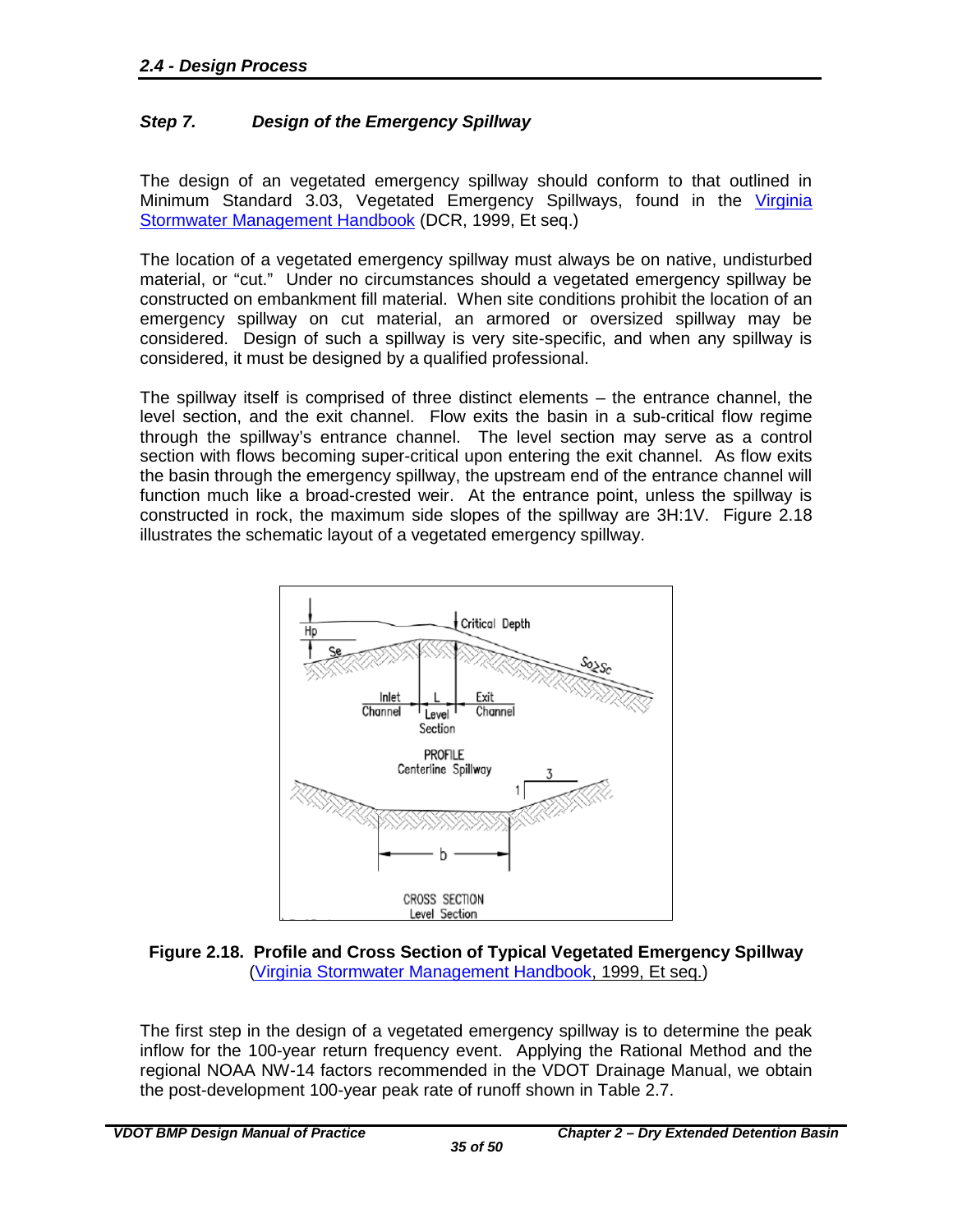| Area      | 17.4 ac          |
|-----------|------------------|
| $C_{w}$   | 0.5              |
| $t_c$     | $10 \text{ min}$ |
| B         | 27.24            |
| D         | 5                |
| E         | 0.55             |
| Intensity | 6.14 in/hr       |
| Q(CiA)    | 53.4 cfs         |

#### **Table 2.7. 100-Year Post-Development Runoff Parameters**

<span id="page-39-0"></span>Conservative design of a vegetated emergency spillway assumes that the principal spillway is damaged, clogged, or otherwise not operating during the 100-year storm event. Therefore, the peak design discharge for the emergency spillway is set equal to the peak inflow of the 100-year event, 53.4 cfs.

The crest of the emergency spillway should be set at a small increment above the surface of the routed 10-year event. This will ensure that only those runoff events in excess of a 10-year return frequency will result in discharge through the emergency spillway. Minimizing the frequency of flows through the emergency spillway will reduce required maintenance and prolong the facility lifespan. Figure 2.15 shows the routed 10 year water surface to be 2103.98. Therefore the crest of the emergency spillway will be set at 2104.1. Table 2.4 shows the embankment top at elevation 2106.5. Maintaining the required one foot of freeboard, we can compute the maximum allowable head acting on the emergency spillway as:

 $h = (2106.5 - 1.0) - 2104.1 = 1.4 \text{ ft}$ 

Next, the required base width of the spillway is determined from Figure 2.19 on the following page. This figure, taken from the USDA – SCS *Design Data for Earth Spillways*, relates available head to spillway base width, exit channel slope, exit channel length, and exit channel velocity.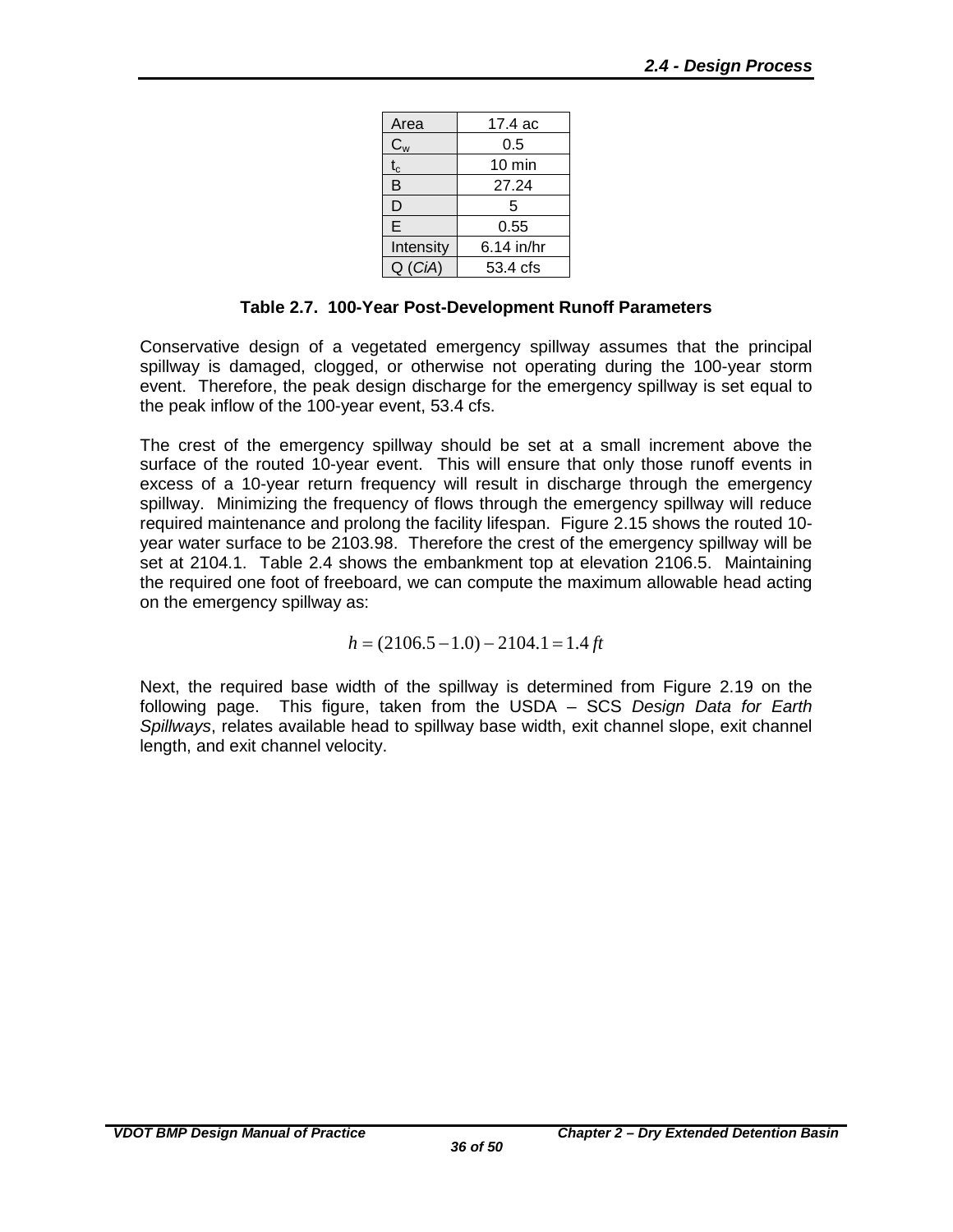| <b>STAGE</b>   |                         |                   |                 |                                                                               |                 |                 |           |                 |                       |                  |                   |               |             |               |                |                     |      |                     |
|----------------|-------------------------|-------------------|-----------------|-------------------------------------------------------------------------------|-----------------|-----------------|-----------|-----------------|-----------------------|------------------|-------------------|---------------|-------------|---------------|----------------|---------------------|------|---------------------|
| (Hp)           | <b>SPILLWAY</b>         |                   |                 |                                                                               |                 |                 |           | BOTTOM          |                       |                  | WIDTH (b) IN FEET |               |             |               |                |                     |      |                     |
| IN FEET        | <b>VARIABLES</b>        | 8                 | 10              | 12                                                                            | 4               | 16              | 18        | 20              | 22                    | 24               | 26                | 28            | 30          | 32            | 34             | 36                  | 38   | 40                  |
|                | ٥                       |                   |                 |                                                                               |                 |                 |           |                 |                       |                  |                   |               |             |               |                |                     |      |                     |
|                | $\overline{\mathsf{v}}$ | 6                 |                 | 8                                                                             | 10              | п               | 13        | $\overline{14}$ | 15                    | $\overline{17}$  | 18                | 20            | 21          | 22            | 24             | 25                  | 27   | 28                  |
| 0.5            |                         | 2.7               | 2.7             | 2.7                                                                           | 2.7             | 2.7             | 2.7       | 2.7             | 2.7                   | 2.7              | 2.7               | 2.7           | 2.7         | 2.7           | 2.7            | 2.7                 | 2.7  | 2.7                 |
|                | $\overline{\mathsf{s}}$ | 3.9               | 3.9             | 3.9                                                                           | 3.9             | 3.<br>.8        | 3.8       | 3.8             | 3.8                   | 3.8              | 3.8               | 3.8           | 3.8         | 3.8           | 3.8            | 3.8                 | 3.8  | 3.8                 |
|                | x                       | 32                | 33              | 33                                                                            | 33              | 33              | 33        | 33              | 33                    | 33               | 33                | 33            | 33          | 33            | 33             | 33                  | 33   | 33                  |
|                | ठ                       | 8                 | ю               | ï2                                                                            | $\overline{14}$ | $\overline{6}$  | 18        | 20              | 22                    | 24               | 26                | 28            | 30          | 32            | 34             | 35                  | 37   | 39                  |
| 0.6            | v                       | 3.0               | 3.0             | 3.0                                                                           | 3.0             | 3.0             | 3.0       | 3.0             | 3.0                   | 3.0              | 3.0               | 3.0           | 3.0         | 3.0           | 3.0            | 3.0                 | 3.0  | 3.0                 |
|                | ड                       | 3.7               | 3.7             | 3.7                                                                           | 3.7             | 3.6             | 3.7       | 3.6             | 3.6                   | 3.6              | 3.6               | 3.6           | 3.6         | 3.6           | 3.6            | 3.6                 | 3.6  | 3.6                 |
|                | x                       | 36                | 36              | 36                                                                            | 36              | 36              | 36        | $\overline{37}$ | 37                    | 37               | 37                | 37            | 37          | 37            | 37             | 37                  | 37   | 37                  |
|                | σ                       | īΤ                | 13              | 16                                                                            | 18              | 20              | 23        | 25              | 28                    | 30               | 33                | 35            | 38          | 41            | 43             | 44                  | 46   | 48                  |
|                | ٧                       | 3.2               | 3.2             | 3.3                                                                           | 3.3             | 3.3             | 3.3       | 3.3             | 3.3                   | 3.3              | 3.3               | 3.3           | 3.3         | 3.3           | 3.3            | 3.3                 | 3.3  | 3.3                 |
| 0.7            | s                       | 3.5               | 3.5             | 3.4                                                                           | 3.4             | 3,4             | 5.4       | 3.4             | 3.4                   | 3.4              | 3.4               | 3.4           | 3.4         | 3.4           | 3.4            | 3.4                 | 3.4  |                     |
|                | χ                       | 39                | 40              | 40                                                                            | 40              | 41              | 4         | 41              | 41                    | 41               | 41                | 4             | 4           | 4             | 41             | 41                  |      | 3.4<br>41           |
|                | ठ                       | 13                | 16              | 19                                                                            | 22              |                 |           |                 |                       |                  |                   |               |             |               |                |                     | 4    |                     |
|                | ⊽                       | 3.5               | 3.5             |                                                                               |                 | 26              | 29        | 32              | 35                    | 38               | 42                | 45            | 46          | 48            | 5 <sub>1</sub> | 54                  | 57   | 60                  |
| 0.8            | $\overline{\mathbf{s}}$ |                   |                 | 3.5                                                                           | 3.6             | 3.6             | 3.6       | 3.6             | 3.6                   | 3.6              | 3.6               | 3.6           | 3.6         | 3.6           | 3.6            | 3.6                 | 3.6  | 3.6                 |
|                | Ⴟ                       | 3.3<br>44         | 3.3<br>44       | $3.\overline{3}$                                                              | 3.2             | 3.2             | 3.2       | 3.2             | 3.2                   | 3.2              | 3.2               | 3.2           | 3.2         | 3.2           | 3.2            | 3.2                 | 3.2  | 3.2                 |
|                |                         |                   |                 | 44                                                                            | 44              | 45              | 45        | 45              | 45                    | 45               | 45                | 45            | 45          | 45            | 45             | 45                  | 45   | 45                  |
|                | ٥                       | $\overline{17}$   | $\overline{20}$ | 24                                                                            | 28              | 32              | 35        | 39              | 43                    | 47               | 5١                | 53            | 57          | 60            | 64             | 68                  | 71   | 75                  |
| 0.9            | ٧                       | $\frac{3.7}{3.2}$ | 3.8             | 3.8                                                                           | 3.8             | 3.8             | 3.8       | 3.8             | 3.8                   | 3.8              | 3.8               | 3.8           | 3.8         | 3.8           | 3.8            | 3.8                 | 3.8  | 3.8                 |
|                | s                       |                   | 3.1             | 3.1                                                                           | 3.1             | 3.              | 3.1       | 3.1             | 3.1                   | 31               | 3. I              | 3.1           | 3.1         | 3.1           | 3.1            | 3.1                 | 3. I | 3.1                 |
|                | X                       | 47                | 47              | 48                                                                            | 48              | 48              | 48        | 48              | 48                    | 48               | 48                | 49            | 49          | 49            | 49             | 49                  | 49   | 49                  |
|                | ٥                       | $\overline{20}$   | $^{24}$         | 29                                                                            | 33              | 38              | 42        | 47              | 5١                    | 56               | 61                | 63            | 68          | 72            | 77             | 81                  | 86   | 90                  |
| $\overline{0}$ | ν                       | 4.0               | 4.0             | 4.0                                                                           | 4.0             | 4.0             | 4.0       | 4.0             | 4.0                   | 4.0              | 4.0               | 4.0           | 4.0         | 40            | 4.0            | 4.0                 | 4.0  | 4.0                 |
|                | s                       | 3. i              | 3.0             | 3.0                                                                           | 3.0             | 3.0             | 3         | 3.0             | 3.<br>.o              | 3.<br>.o         | 3.0               | 3.0           | 3.0         | 3.0           | 3.Q            |                     | 3.0  | $3-0$               |
|                | Ⴟ                       | 51                | 51              | 51                                                                            | $5^{+}$         | 52              | 52        | 52              | 52                    | 52               | 52                | 52            | 52          | 52            | 52             | $\frac{3.0}{52}$    | 52   | 52                  |
|                | ٥                       | 23                | 28              | 34                                                                            | 39              | 44              | 49        | 54              | 60                    | 65               | 70                | 74            | 79          | 84            | 89             | 95                  | oo   | 05                  |
|                | ⊽                       | 4.2               | 4.2             | 4.2                                                                           | 4.3             | 4.3             | 4.3       | 4.3             | 4.3                   | 4.3              | 4. 3              | 4.3           | 4, 3        | 4.3           | 4.3            | 4.3                 | 4.3  | 4.3                 |
| $\mathsf{L}$   | $\overline{\mathbf{s}}$ | 2.9               | 2.9             | 2.9                                                                           | 2.9             | 2.9             | 2.9       | 2.9             | 2.9                   | 2.9              | 2.8               | 2.8           | 2.8         | 2.8           | 2.8            | 2.8                 | 2.8  |                     |
|                | x                       | 55                | 55              | 55                                                                            | 55              | 55              | 55        | 55              | 56                    |                  |                   |               |             |               |                |                     |      | 2.8                 |
|                | Q                       | 28                | 33              | 40                                                                            | 45              | 51              |           | 64              |                       | 56               | 56                | 56            | 56          | 56            | 56             | 56                  | 56   | 56                  |
|                | ⊽                       | 4.4               | 44              | 4.4                                                                           | 4, 4            | 4, 4            | 58<br>4.5 |                 | 69                    | 76               | 80                | 86            | 92          | 98            | 104            | 110                 | 116  | 22                  |
| 1.2            | s                       | 2.9               | 2.9             |                                                                               |                 |                 |           | 4.5             | 4.5                   | 4.5              | 4.5               | 4.5           | 4.5         | 4.5           | 4.5            | 4.5                 | 4.5  | 4.5                 |
|                |                         |                   |                 | 2.8                                                                           | 28              | 2.8             | 2.8       | 28              | 2.8                   | 2.8              | 2.8               | 2.8           | 2.8         | 2.8           | 2.8            | 2.8                 | 2.8  | 2.8                 |
|                | x                       | 58                | 58              | 59                                                                            | 59              | 59              | 59        | 59              | 59                    | 60               | 60                | 60            | 60          | 60            | 60             | 60                  | 60   | 60                  |
|                | ٥                       | 32                | 38              | 46                                                                            | 53              | 58              | 65        | 73              | 80                    | 86               | 9 1               | 99            | C6          | 12            | 9              | 25                  | 33   | 40                  |
| 1.3            | ν                       | 4.5               | 4.6             | 4.6                                                                           | 4.6             | 4.6             | 46        | 4.7             | 4.7                   | 4. 7             | 4,7               | 4.7           | 4.7         | 4.7           | 4.7            | 4.7                 | 4.7  | 4.7                 |
|                | $\overline{\mathsf{s}}$ | 28                | 2.8             | 2.8                                                                           | 2.7             | 2.7             | 2.7       | 2.7             | 2.7                   | $\overline{2.7}$ | 2.7               | 2.7           | 2.7         | 2.7           | 2.7            | 2.7                 | 2.7  | 2.7                 |
|                | $\overline{\mathsf{x}}$ | 62                | 62              | 62                                                                            | 63              | 63              | 63        | 63              | 63                    | 63               | 63                | 63            | 64          | 64            | 64             | 64                  | 64   | 64                  |
|                | ٥                       | 37                | 44              | 51                                                                            | 59              | 66              | 74        | 82              | 90                    | 96               | 03                | Ш             | 19          | 27            | 34             | 42                  | 50   | 58                  |
| 1.4            | ٧                       | 4.7               | 4.8             | 4.8                                                                           | 4.8             | 4.8             | 4.8       | 4.8             | 4.8                   | 4.8              | 49                | 4.9           | 4.9         | 4.9           | 4.9            | 4.9                 | 49   |                     |
|                | s                       | 2.8               | 2.7             | 2.7                                                                           | 2.7             | 2.7             | 2.7       | 2.7             | $\overline{2}$<br>6   | 2.6              | 2.6               | 2.6           | 2.6         | 2.6           | 2.6            | 2.6                 | 2.6  | $\frac{4.9}{2.6}$   |
|                | x                       | 65                | 66              | 66                                                                            | 66              | 66              | 67        | 67              | 67                    | 67               | 67                | 67            | 68          | 68            | 68             | 68                  | 68   | 69                  |
|                | ٥                       | 41                | 50              | 58                                                                            | 66              | 75              | 85        | 92              | $\overline{101}$      | 08               | 16                | 25            | 33          | 42            | 150            | 60                  | 69   | 78                  |
| 1.5            | ν                       | 4.8               | 4.9             | 4.9                                                                           | 5.0             | 5.0             | 5.0       | 5.0             | 5.0                   | 5.0              | 5.0               | 5.0           | 5.0         | 5.<br>$\circ$ | 5.<br>o        | 5.1                 | 5.1  | 5.1                 |
|                | s                       | 2.7               | 2.              | 2.6                                                                           | 2.6             | 2.6             | 2.6       | 2.6             | $\mathbf{2}$<br>6     | 2.6              | 2.6               | 2.6           | 2,6         | 2.<br>6       | 2.6            | 2.5                 | 2.5  | 2.5                 |
|                | $\overline{\mathbf{x}}$ | 69                | 69              | 70                                                                            | 70              | 71              | 71        | 71              | 71                    | 71               | 71                | 71            | 72          | 72            | 72             | 72                  | 72   | 72                  |
|                | Q                       | 46                | 56              | 65                                                                            | 75              | 84              | 94        | 104             | 112                   | 122              | 32                | 142           | 149         | 158           | 168            | 178                 | 187  | 197                 |
|                | $\overline{\mathsf{v}}$ | 5.0               | 5.1             | 5.1                                                                           | 5.1             | 5.1             | 5.2       | 5.2             | 5.2                   | 5.2              | 5.2               | 5.2           | 5.2         | 5.2           | 5.2            | 5.2                 | 5.2  |                     |
| 1.6            | s                       | 2.6               | 2.6             | 2.6                                                                           | 2.6             | 2.5             | 2.5       | 2.5             | 2.5                   | 2.5              | 2.5               | 2.5           | 2.5         | 2.5           | 2.5            | 2.5                 | 2.5  | $\frac{5}{2}$ . 3   |
|                | X                       |                   |                 | 74                                                                            | 75              | 75              | 76        | 76              | 76                    | 76               | 76                | 76            | 76          | 76            | 76             | 76                  | 7 C  | 76                  |
|                | ٥                       | $\frac{72}{52}$   | $\frac{74}{62}$ | 72                                                                            | 83              | 94              | 05        | 115             | 26                    | 35               | 45                | 156           | 167         | 175           | 187            | 196                 | 206  | 217                 |
| 1.7            | ν                       | 5.2               | 5.2             | 5.2                                                                           | 5.3             | 5.3             | 53        | 5.3             | 5.4                   | 5.4              | 5.4               | 5.4           | 5.4         | 5.4           | 5.4            | 5.4                 | 5.4  | 5.4                 |
|                | ङ                       | 2.6               | 2.6             | 2.5                                                                           | 2.5             | 2.5             | 2.5       | 2.5             | 2.5                   | 2.5              | 2.5               | 2.5           | 2.5         | 2.5           | 2.5            | 2.5                 | 2.5  | $\overline{2}$<br>5 |
|                | ᅑ                       | 76                | 78              | 79                                                                            | 80              | 80              | 80        | 80              | 80                    | 80               | 80                | 80            | 80          | 80            | 80             | 80                  | 80   | 80                  |
|                | σ                       | 58                | 69              | $\overline{8}$                                                                | 93              | 04              | 16        | 127             | 138                   | 50               | 60                | 71            | 82          | 94            | 204            | 214                 | 226  | 233                 |
|                | ٧                       | 5.3               | 5.4             | 5.4                                                                           | 5.5             | 5.5             | 5.5       | 5.5             | 5.5                   | 5.5              | 5.5               | 5.5           | 56          | 5. 6          | 5.6            | 5.6                 |      |                     |
| 1.8            | s                       | 2.5               | 2.5             | 2.5                                                                           | 2.5             | 2.4             | 2.4       | 2.4             | 2.4                   | 2.4              | 2.4               | 2.4           | 2.4         | 2.4           | 2.4            | 2A                  | 5.6  | 5.6                 |
|                | X                       | 80                | 82              | 83                                                                            | 84              | 84              | 84        | 84              | 84                    | 84               | 84                | 84            | 84          | 84            | 84             |                     | 2.4  | 2.4                 |
|                | Q                       | 64                | 76              | 88                                                                            | 102             | 4               | 27        | 40              | 52                    | 64               | 75                | 88            | 201         | 213           | 225            | 84                  | 84   | 84                  |
|                | ٧                       | 5.5               | 5.5             | 5.5                                                                           | 5.6             | 5.6             | 5.6       | 5.7             | 5.7                   | 5.7              |                   | 5.7           | 5.7         |               |                | 235                 | 248  | 260                 |
| 1.9            | $\overline{\mathsf{s}}$ | 2.5               | 2.5             | 2.5                                                                           | 2.4             | 2.4             | 2.4       | 2.4             | 2.4                   | 2.4              | $\frac{5.7}{2.4}$ |               |             | 5.7           | 5.7            | 5.7                 | 5.7  | 5.7                 |
|                | $\overline{\mathbf{x}}$ | 84                | 85              | 86                                                                            | 87              | 88              | 88        | 88              | 88                    | 88               | 88                | 2.4<br>88     | 2.4         | 2.<br>4       | <u>2</u>       | 2.4                 | 2.4  | 2.4                 |
|                | ٥                       | 71                | 83              | 97                                                                            | Ш               | 25              |           |                 |                       |                  |                   |               | 88          | 88            | 88             | 88                  | 88   | 88                  |
|                | ٧                       | 5.6               | 5.7             |                                                                               |                 |                 | 138       | 153             | 64                    | 78               | 93                | 204           | 218         | 232           | 245            | 256                 | 269  | 283                 |
| 2.0            | s                       | 2.5               | 2.4             | 5.7<br>2.4                                                                    | 5.7             | 5.8             | 5.8       | 5.8             | 5.8<br>$\overline{4}$ | 5.8              | 5.8               | 5.8           | 5.9         | 5.9           | 5.9            | 5.9                 | 5.9  | $\frac{5.9}{2.3}$   |
|                | X                       |                   |                 |                                                                               | 2.4             | 2.4             | 2.4       | 2.4             | ž.                    | 2.3              | 2.3               | 2.3           | 2.3         | 2.3           | 2.3            | 2.3                 | 2.3  |                     |
|                |                         | 88                | 90              | 91                                                                            | 91              | 91              | 91        | 92              | 92                    | 92               | 92                | 92            | 92          | 92            | 92             | 92                  | 92   | 92                  |
|                | ٥                       | 77                | 91              | 107                                                                           | 122             | 35              | 49        | 62              | 177                   | 92               | 207               | 20            | 34          | 250           | 267            | 276                 | 29 I | 305                 |
| 2. I           | ٧                       | 5.7               | 5.8             | 5.9                                                                           | 5.9             | 5.9             | 5.9       | 59              | 6.0                   | 6.0              | 6.0               | 6.0           | 6.0         | 6.0           | 6.0            | 6.0                 | 6.0  | 6.0                 |
|                | $\overline{\mathbf{s}}$ | 2.4               |                 | $\begin{array}{ c c c c }\n\hline\n2.4 & 2.4 \\ \hline\n93 & 95\n\end{array}$ | 2.4             |                 | 2.3       | 2.3             | 2.3                   | 2.3              | 2.3               | 2.3           | <u>2, 5</u> | 2.3           | 2.3            | 2.31                |      | 2.3                 |
|                | х                       | 92                |                 |                                                                               | 95              | 95              | 95        | 95              | 95                    | 95               | 96                | 96            | $96 -$      | 96            |                | $96$ $96$           | 96   | 96                  |
|                | $\overline{\mathbf{Q}}$ | 84                | $100$ $116$     |                                                                               | 131             | 146             | 163 177   |                 | $194$ 210 224         |                  |                   | 2,38          | 253 269     |               |                | 288 301 314 330     |      |                     |
| 2.2            | ν                       | 5.9               | 5.9             | 6.0                                                                           | 6.0             |                 | 6.1       | 6.1             | 6.1                   | 6.1              | 6.1               | 6. I          | 6.II        | 6.1           | 62             | 6.2                 | 6.2  | 6.2                 |
|                | ड                       | 2.4               | 2.4             | 2.4                                                                           | 2.3             | $rac{6.0}{2.3}$ | 2.3       | 2.3             | 2.3                   | 2.3              | 2.3               | 2.3           | 2.3         | 2.3           | 2.3            | 2.3                 | 2.3  | 2.3                 |
|                | $\overline{\mathbf{x}}$ | 96 I              |                 | $96$ 99                                                                       | 99              | 99              |           |                 |                       |                  |                   |               |             |               |                |                     |      |                     |
|                | ٥                       | 90                | $108$   124     |                                                                               | 140             | 158             | $175$ 193 |                 | 208                   | 226              | 243               | 258           | 275         | 292           | 306 323        |                     | 341  | 354                 |
|                | ٧                       | 6.0               | 6.1             | 6.1                                                                           | 6.1             | 6.2             | 6.2       | 6.2             | 6.2                   | 6.3              | 6.3               | 6.3           | 6.3         |               |                |                     |      |                     |
| 2.3            | $\overline{\mathbf{s}}$ | 2.4               | 2.4             | 2.3                                                                           | 2.3             | 2.3             | 2.3       | 2.3             |                       | 2.2              |                   |               |             | 6.3           | 6.3            | 6.3                 | 6.3  | 6.3                 |
|                | Х                       | 100               |                 | $102$ $102$                                                                   | 103             | 103             |           | $103$ $104$     | 2.3                   | 104   104        | 2.2<br>105        | 2.2           | 2.2         | 2.2           | 2.2            | 2.2                 | 2.2  | 2.2                 |
|                | ٥                       | 99                | $116$ 136       |                                                                               | 152             | 170             | 189 206   |                 | $224$ 24              |                  |                   | $105$   $105$ |             |               |                | 105 105 105 105 105 |      |                     |
|                | v                       | 6. I              | 6.21            | 6.2                                                                           | 6.3             |                 |           |                 |                       |                  | 260               | 275           | 294         | 312           |                | 327 346 364 378     |      |                     |
| 2.4            | $\overline{\mathbf{s}}$ | 2.3               | 2.3             | 23                                                                            |                 | 6.3             | 6.3       | 6.4             | 6.4                   | 6.4              | 6.4               | 6.4           | 6.4         | 6.4           | 6.4            | 6.4                 | 6.4  | 6.4                 |
|                | х                       |                   |                 |                                                                               | 2.3             | 2.3             | 22        | 2.2             | 2.2                   | 2.2              | 2.2               | 2.2           | 2.2         | 2.2           | 2.2            | 2.2                 | 2.2  | 2.2                 |
|                |                         |                   |                 | 105 105 106 107 107 108 108 108 109                                           |                 |                 |           |                 |                       |                  |                   |               |             |               |                |                     |      |                     |

#### **Figure 2.19. Design Data for Earth Spillways**

<span id="page-40-0"></span>[\(Virginia Stormwater Management Handbook,](http://www.dcr.virginia.gov/stormwater_management/stormwat.shtml) 1999, Et seq.)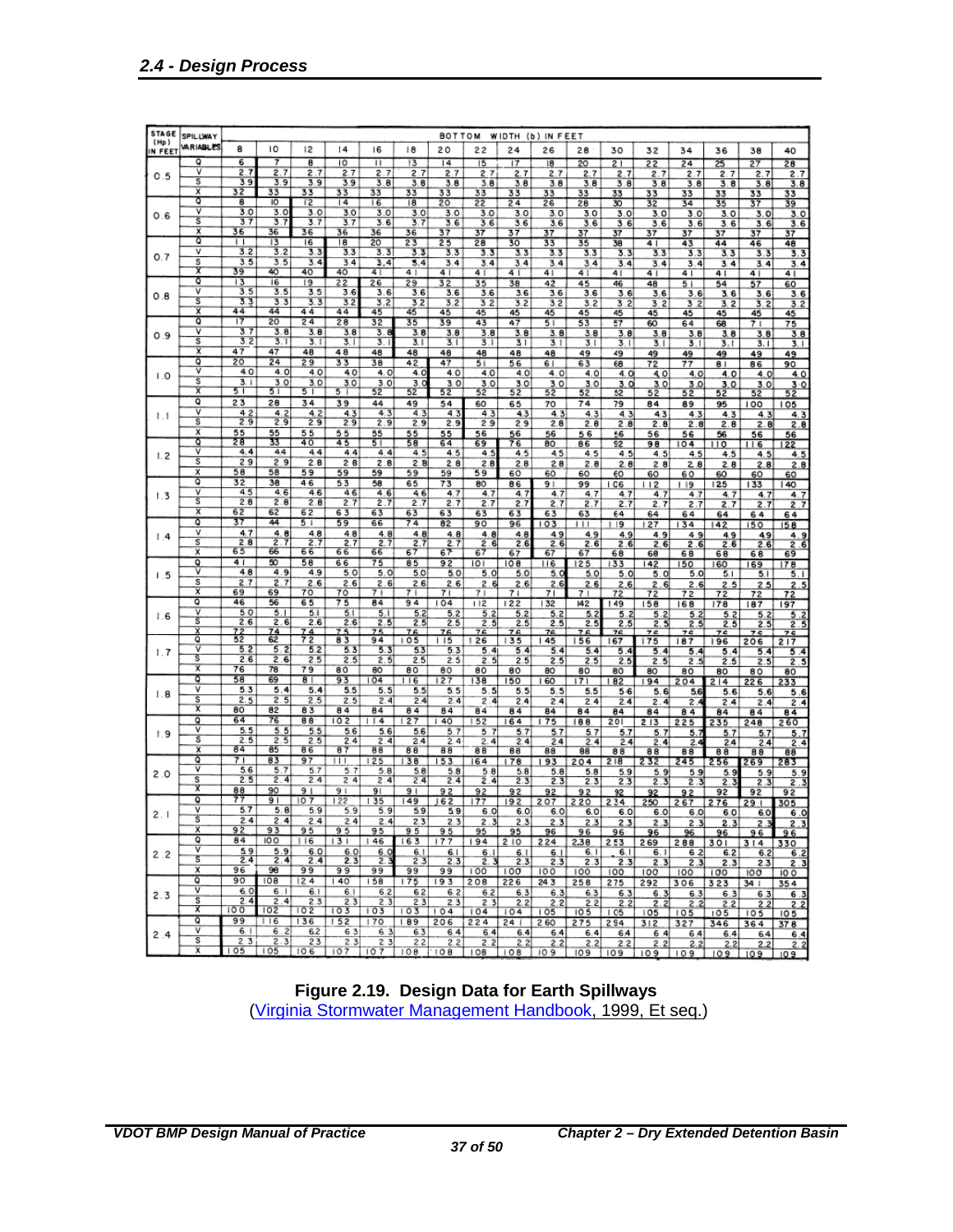Interpolating Figure 2.19 with an available head (stage) value of 1.4 feet and a design discharge of 53.4cfs, we obtain the following spillway parameters:

| Minimum Base Width                        | $13$ ft     |
|-------------------------------------------|-------------|
| Minimum Exit<br><b>Channel Slope</b>      | .027 $ft/t$ |
| Minimum Length of<br><b>Level Section</b> | 66 ft       |
| <b>Exit Channel Velocity</b>              | 4.8 ft/sec  |

#### **Table 2.8. Armored Emergency Spillway Parameters (1.4 ft. of Head Acting on Crest)**

<span id="page-41-0"></span>Figure 2.19 (of the USDA / SCS document) can be employed to determine the required head to convey the design storm discharge if site constraints restrict the available base width of the spillway, thus making it the known variable.

The computed base width of the channel should not exceed 35 times the depth of flow acting upon the spillway. Compliance with this ratio is shown as follows:

$$
\frac{13ft}{1.4ft} = 9.3 < 35
$$

Additionally, the cross-sectional area of the exit channel must be equal to or greater than the cross-sectional area of the control section.

The values obtained from the USDA / SCS Design Data for Earth Spillways table are minimum values only. It should be noted that exit channel slopes less than those found in the table will restrict the conveyance, Q, through the spillway. Also of note is that the exit channel velocities presented in the table correspond directly to the minimum exit channel slope from the table. If the slope of the exit channel is increased above the minimum value, the flow velocity will also increase. However, increasing this minimum exit channel slope, for a given head or stage, will not increase conveyance through the spillway itself.

Assuming that the minimum exit channel slope is used, the flow velocity in the exit channel is now known. The final step is to ensure that this exit channel velocity is below the velocity deemed erosive for the type of vegetation present. Table 2.9 presents permissible exit channel velocities as a function of vegetation type, soil erosion potential, and exit channel slope.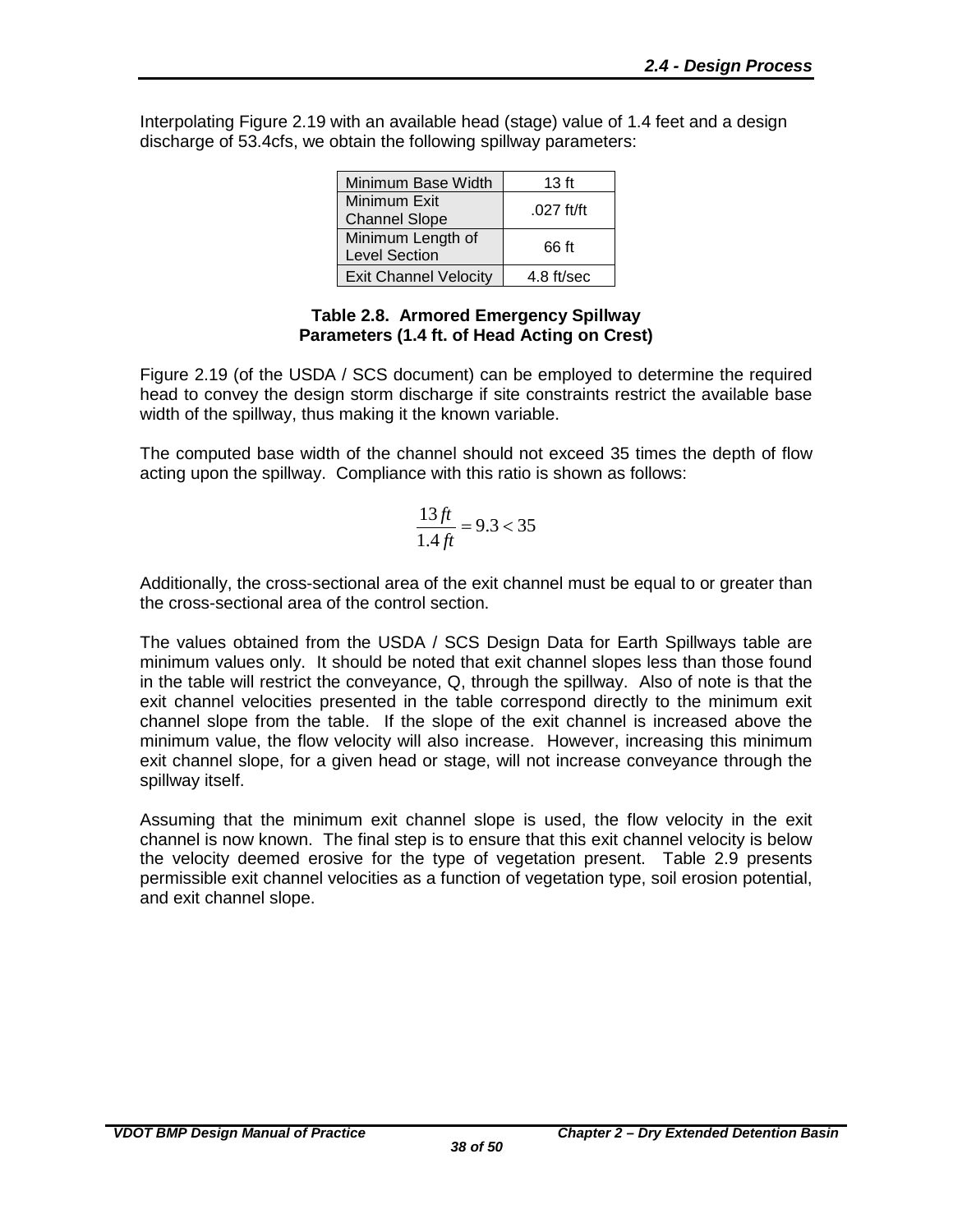| Permissible Velocity <sup>2</sup> (ft/s)                                                                                                                                                                                                                                                                                                                                                        |                                             |       |                                                         |       |  |  |
|-------------------------------------------------------------------------------------------------------------------------------------------------------------------------------------------------------------------------------------------------------------------------------------------------------------------------------------------------------------------------------------------------|---------------------------------------------|-------|---------------------------------------------------------|-------|--|--|
|                                                                                                                                                                                                                                                                                                                                                                                                 | <b>Erosion Resistant Soils</b> <sup>3</sup> |       | <b>Easily Erodible Soils 4</b><br>Slope of Exit Channel |       |  |  |
| <b>Vegetative Cover</b>                                                                                                                                                                                                                                                                                                                                                                         | Slope of Exit Channel                       |       |                                                         |       |  |  |
|                                                                                                                                                                                                                                                                                                                                                                                                 | $0 - 5\%$                                   | 5-10% | $0 - 5\%$                                               | 5-10% |  |  |
| Bermuda Grass<br>Bahiagrass                                                                                                                                                                                                                                                                                                                                                                     | 8                                           | 7     | 6                                                       | 5     |  |  |
| Buffalograss<br>Kentucky Bluegrass<br>Smooth Bromegrass<br>Tall Fescue<br>Reed Canary Grass                                                                                                                                                                                                                                                                                                     | 7                                           | 6     | 5                                                       | 4     |  |  |
| Sod Forming Grass-Legume<br>Mixtures                                                                                                                                                                                                                                                                                                                                                            | 5                                           | 4     | 4                                                       | 3     |  |  |
| Lespedeza<br>Weeping Lovegrass<br>Yellow Bluestem<br>Native Grass Mixtures                                                                                                                                                                                                                                                                                                                      | 3.5                                         | 3.5   | 2.5                                                     | 2.5   |  |  |
| $1$ SCS-TP-61<br>$2$ Increase values 25 percent when the anticipated average use of the spillway is not more<br>frequent than once in 10 years.<br><sup>3</sup> Those with a high clay content and high plasticity. Typical soil textures are silty clay,<br>sandy clay, and clay.<br><sup>4</sup> Those with a high content of fine sand or silty and lower plasticity or non-plastic. Typical |                                             |       |                                                         |       |  |  |

soil textures are fine sand, silt, sandy loam, and silty loam.

#### **Table 2.9. Exit Channel Permissible Velocities**

[\(Virginia Stormwater Management Handbook,](http://www.dcr.virginia.gov/stormwater_management/stormwat.shtml) 1999, Et seq.)

<span id="page-42-0"></span>If the exit channel velocity exceeds the permissible value for the type of vegetation present, the base width of the spillway may be increased. This increase in base width will result in less head acting on the spillway, in turn reducing the observed velocity in the exit channel.

The example basin embankment, principal spillway, emergency spillway, and various water surface elevations are shown schematically in Figure 2.20.

*39 of 50*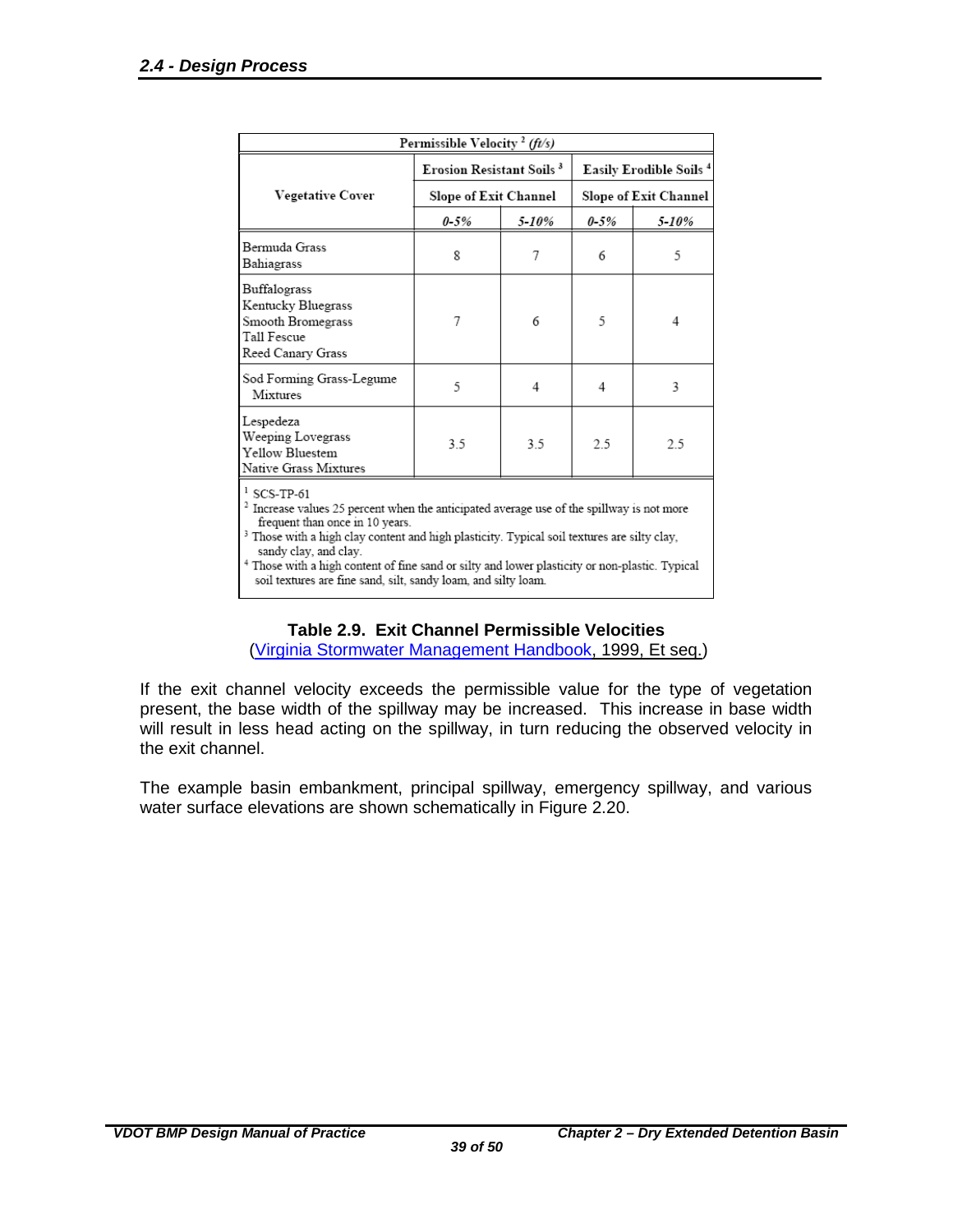

<span id="page-43-0"></span>**Figure 2.20. Schematic Illustration of Principal and Emergency Spillway Configuration and Resulting Water Surface Elevations**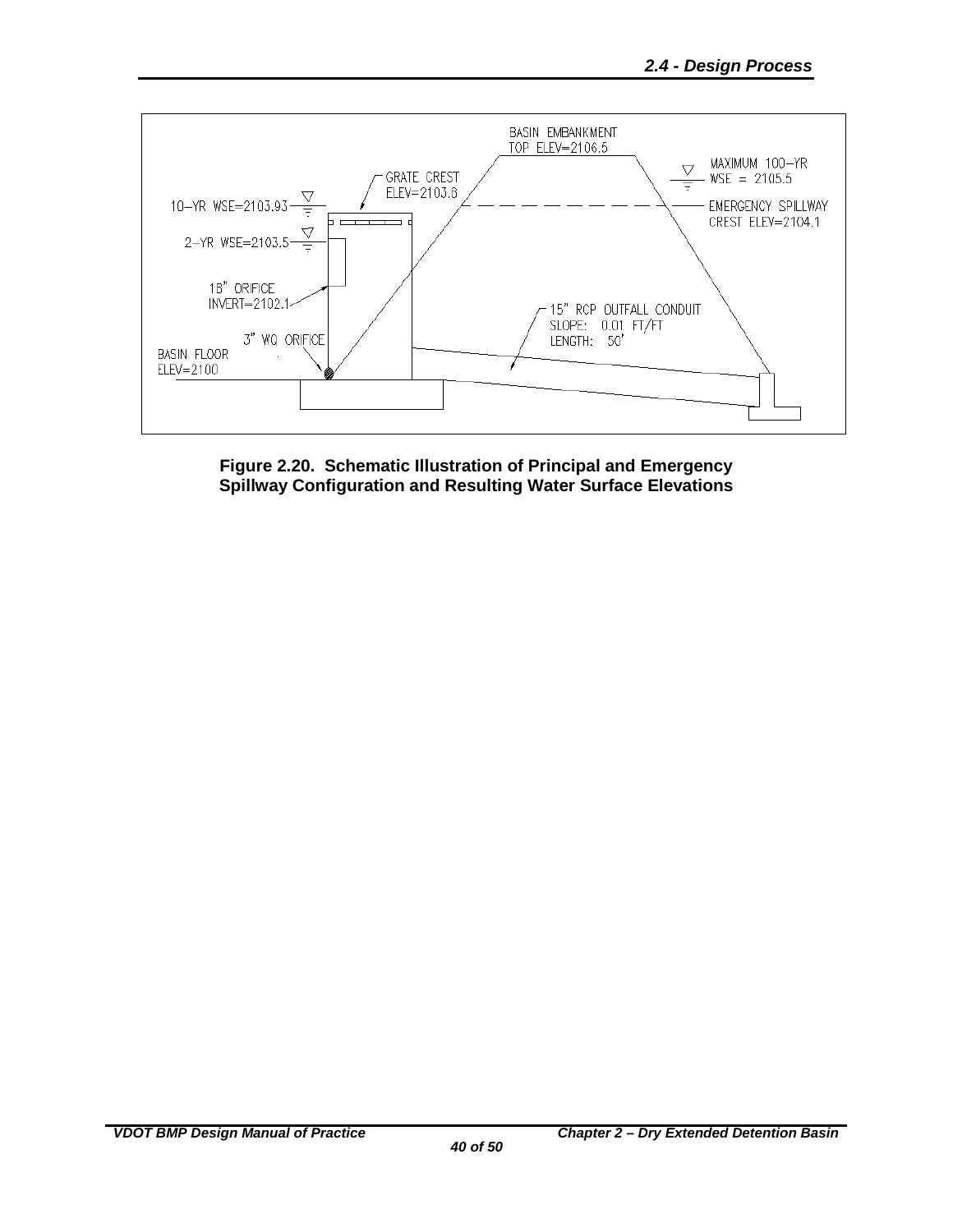#### <span id="page-44-0"></span>*Step 8. Provision for Seepage Control*

A primary cause of failure in earthen embankments arises from piping/seepage along the principal spillway's outfall conduit. Traditionally, an attempt to reduce the severity of piping has been made through the use of anti-seep collars. These collars attempt to lengthen the percolation path along the conduit, thus reducing the available hydraulic gradient. This, in effect, discourages piping along the conduit. In 1987, the U.S. Army Corps of Engineers released Technical Memorandum No. 9 at <http://www.usace.army.mil/Library.aspx> stating:

*"When a conduit is selected for a waterway through an earth or rockfill embankment, cutoff collars will not be selected as the seepage control measure."*

As an alternative to anti-seep collars, a variety of anti-seepage controls have been developed for *major* impoundments. By their nature, linear highway projects typically do not require large impoundment facilities for control of runoff. Therefore, per Instructional and Informational Memorandum [IIM-LD-195,](http://www.extranet.vdot.state.va.us/locdes/electronic_pubs/iim/IIM195.pdf) *"Management of Stormwater,"*, concrete cradles are recommended for seepage control on VDOT stormwater management basins. These cradles are to extend the *entire length of all outfall conduits penetrating earthen embankments*.

A cross-section of the size and type of concrete cradle to be used on VDOT stormwater impoundment facilities is presented in Figure 2.21.



<span id="page-44-1"></span>**Figure 2.21. Typical Concrete Cradle for Minimization of Piping Along Outfall Conduits** [\(VDOT Drainage Manual,](http://www.virginiadot.org/business/locdes/hydra-drainage-manual.asp) 2002)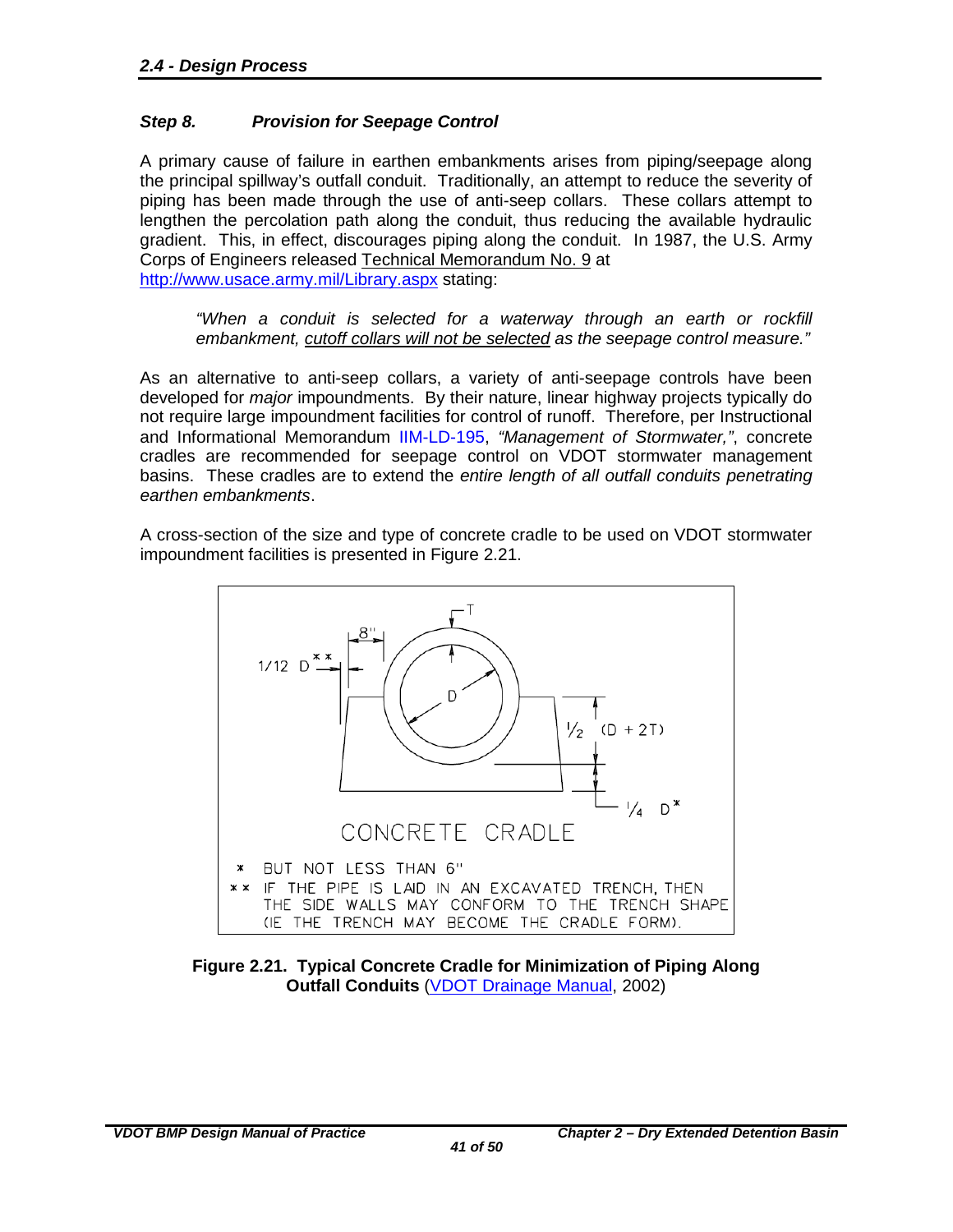#### <span id="page-45-0"></span>*Step 9. Embankment Design*

Proper design and construction of the earthen impounding structure is of critical importance to the long-term performance of a stormwater detention basin.

Early in the design stages of a project for which a detention basin is proposed, foundation data for the dam must be secured by the Materials Division to determine whether or not the native material is capable of supporting the dam while not allowing water to seep under the dam. Per Instructional and Informational Memorandum [IIM-LD-](http://www.extranet.vdot.state.va.us/locdes/electronic_pubs/iim/IIM195.pdf)[195](http://www.extranet.vdot.state.va.us/locdes/electronic_pubs/iim/IIM195.pdf) under *"Post Development Stormwater Management,"* Section 12.1.1:

*"The foundation material under the dam and the material used for the embankment of the dam should be an AASHTO Type A-4 or finer and/or meet the approval of the Materials Division. If the native material is not adequate, the foundation of the dam is to be excavated and backfilled a minimum of 4 feet or the amount recommended by the VDOT Materials Division. The backfill and embankment material must meet the soil classification requirements identified herein or the design of the dam may incorporate a trench lined with a membrane (such as bentonite penetrated fabric or an HDPE or LDPE liner). Such designs shall be reviewed and approved by the VDOT Materials Division before use."*

If the basin embankment height exceeds 15', or if the basin includes a permanent pool, the design of the dam should employ a homogenous embankment with seepage controls or zoned embankments, or similar design in accordance with the Virginia SWM Handbook and recommendations of the VDOT Materials Division.

During the initial subsurface investigation, additional borings should be made near the center of the proposed basin when:

- $\circ$  Excavation from the basin will be used to construct the embankment
- o There is a potential of encountering rock during excavation
- $\circ$  A high or seasonally high water table, generally two feet or less, is suspected

On larger projects, multiple borings for the dam and/or basin may be deemed necessary. The number and location of these borings should be determined by the Hydraulics and/or Materials Engineer.

If the basin embankment height exceeds 15', or if the basin includes a permanent pool, the design of the dam should employ a homogenous embankment with seepage controls or zoned embankments. Embankment height is largely dictated by freeboard requirements. The required freeboard depths under 100-year conditions are as follows:

- o When equipped with an emergency spillway, the basin must provide a minimum of one foot of freeboard from the maximum water surface elevation arising from the 100-year event and the lowest point in the embankment (excluding the emergency spillway itself).
- o When no emergency spillway is provided, a minimum of two feet of freeboard should be provided between the maximum water surface elevation induced by the 100-year runoff event and the lowest point in the embankment.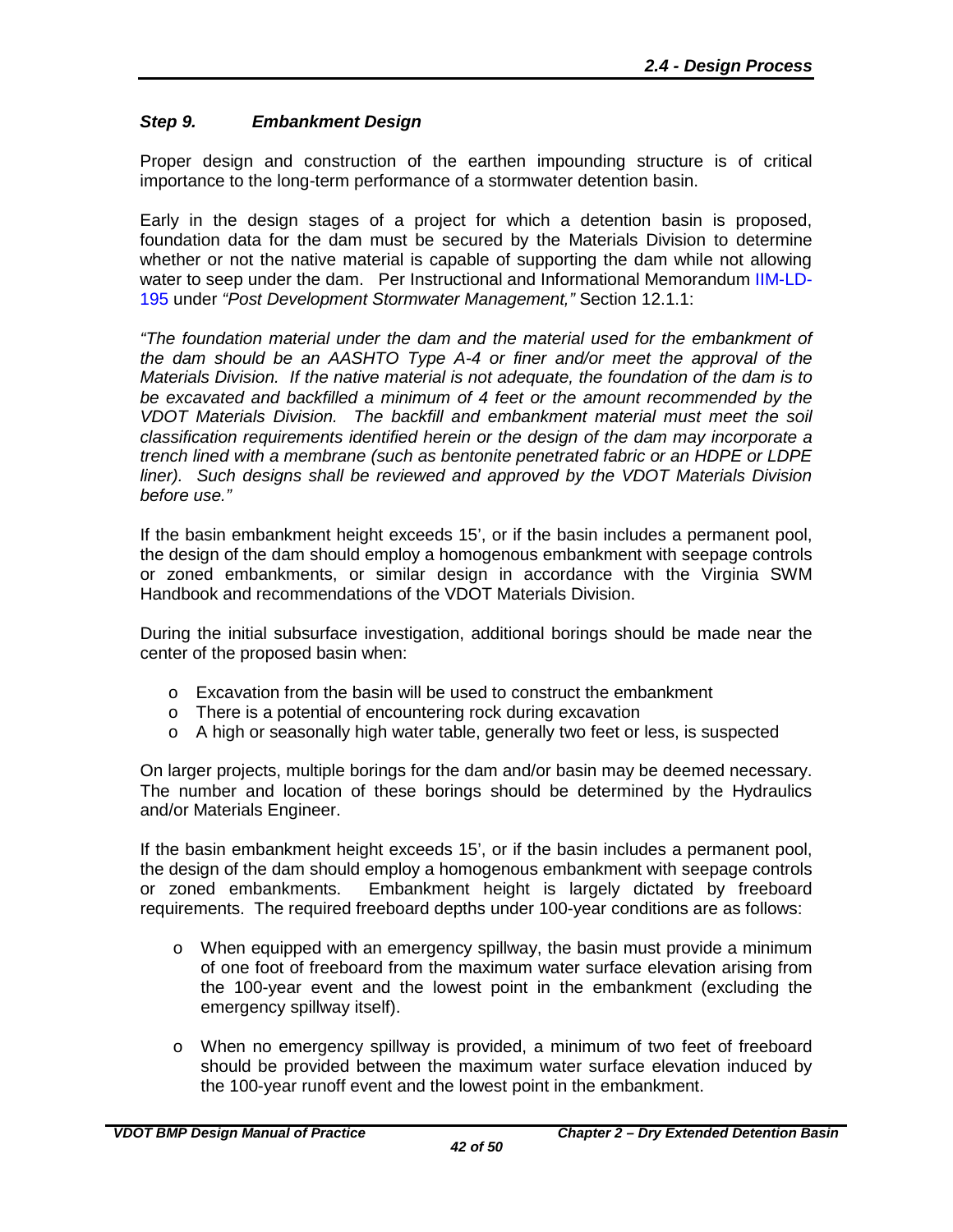This example embankment does not exceed 15 ft in height, nor does the basin hold a permanent pool. Reference *Design Example 3 – Retention Basin* for a zoned embankment design example.

The top width of the embankment should be a minimum of 10' in width to provide ease of construction and maintenance. Additionally, the top of the embankment should be graded to promote positive drainage and prevent the ponding of water on the embankment top.

To permit mowing and other maintenance, the embankment slopes should be no steeper than 3H:1V.

All earthen impounding structures should be equipped with a foundation cutoff trench. Figure 2.22 illustrates the general configuration of such a trench.



**Figure 2.22 Typical Cutoff Trench Configuration** 

<span id="page-46-0"></span>The trench bottom width and depth should be no less than four feet, and the trench slopes should be no steeper than 1H:1V. The cutoff trench should be situated along the centerline of the embankment, or slightly upstream of the centerline. Along the width of the embankment, the trench should extend up the embankment abutments to a point coinciding with the 10-year water surface elevation.

The cutoff trench material should be that of the embankment, provided the Materials Division has approved such material. When the embankment is "zoned," the cutoff trench material shall be that of the embankment core.

The designer is referenced to section 11.3.6 of the *[VDOT Drainage Manual](http://www.virginiadot.org/business/locdes/hydra-drainage-manual.asp)* for additional embankment details and specifications.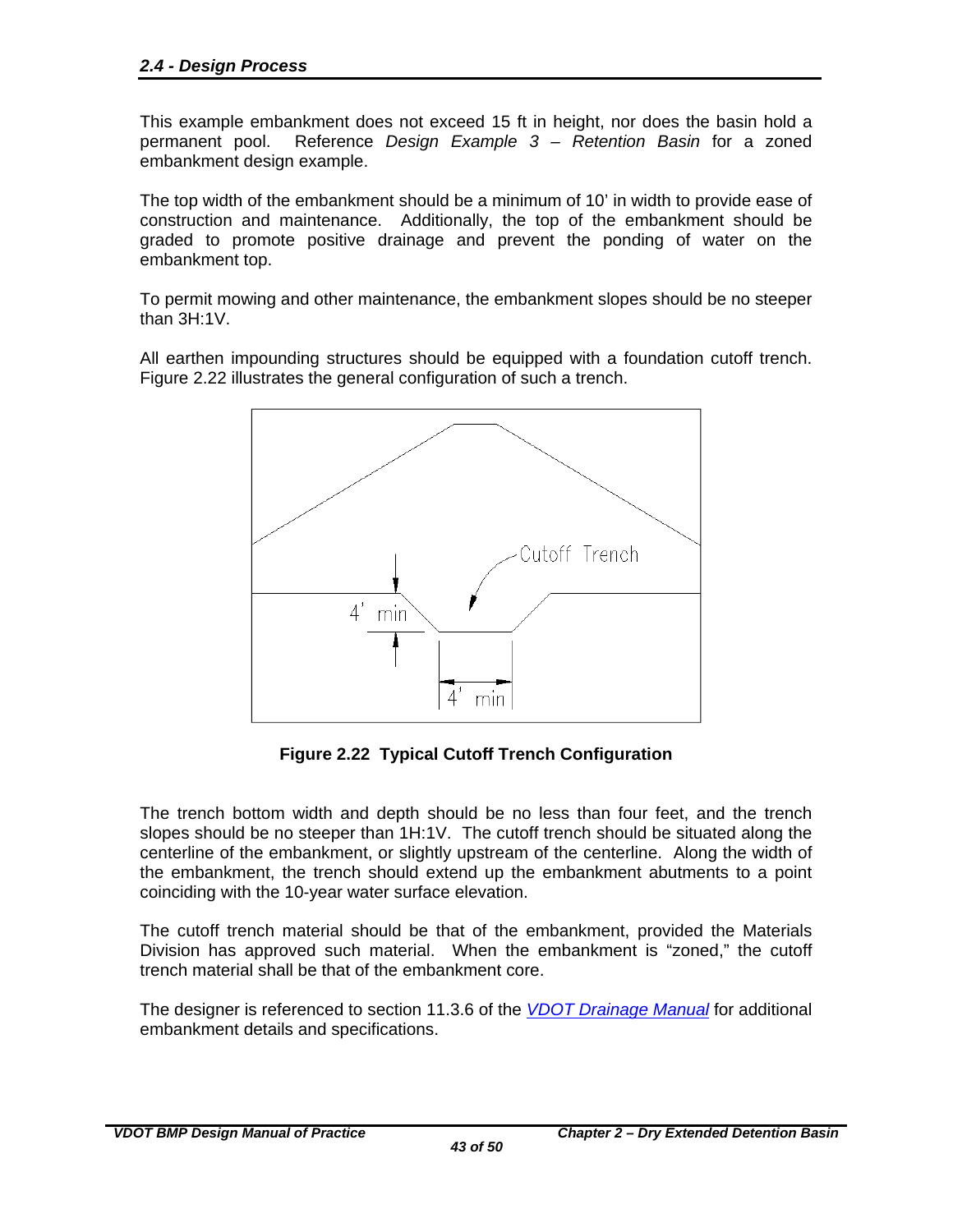#### <span id="page-47-0"></span>*Step 10. Buoyancy Calculation*

A buoyancy calculation should be performed on every proposed riser structure. A minimum factor of safety of 1.25 should be provided between the weight of the structure and the uplifting buoyant force when the riser is submerged and the ground is saturated. When the summation of downward forces, including the riser's weight, are less than this buoyant force, flotation will occur.

The first step is to compute the buoyant force acting on the riser. The buoyant force is a function of the volume of water displaced by the riser. The calculation presented here also assumes that the basin ground is saturated, thus including the buoyant force of the volume of water displaced below grade by the riser footing. A VDOT SWM-1 is used in this design example. The side view of a SWM-1 riser is shown below in Figure 2.23:





<span id="page-47-1"></span>The outside dimensions of the SWM-1 are 5'-4" x 5'-4". The above-ground height, H, of the riser designed in Step 6 of this example is the difference between the grate top's crest elevation and the bottom of the basin floor. The total riser height calculation is as follows:

$$
H_{\text{Displaced}} = 2103.9 - 2100 + 3ft + \frac{8in}{12\frac{in}{ft}} = 7.6ft
$$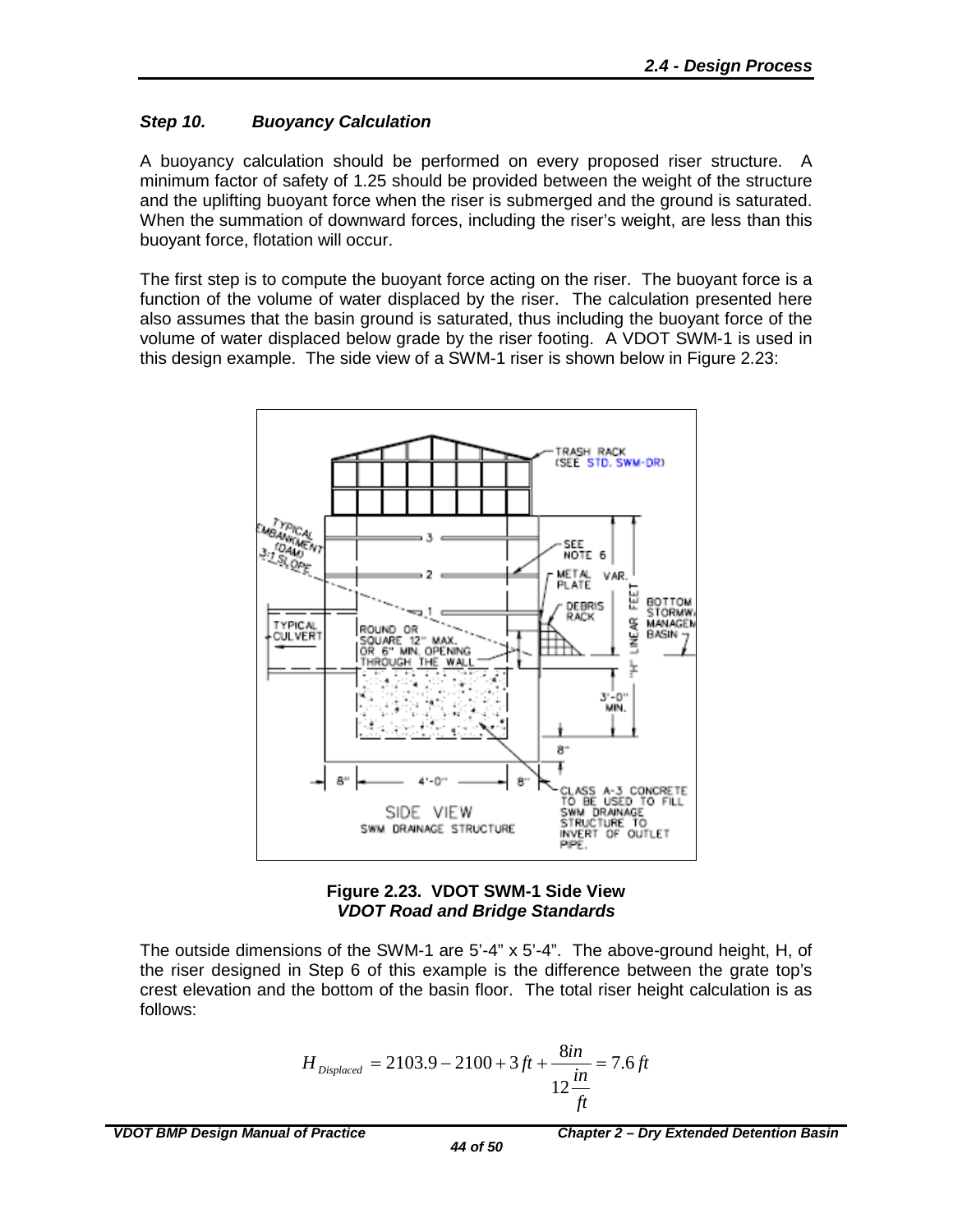Therefore, the volume of water displaced is computed as:

$$
\left(5ft + \frac{4in}{12 \frac{in}{ft}}\right)^2 \times 7.6 \, ft = 216.2 \, ft^3
$$

The unit weight of water is 62.4 lb/ft<sup>3</sup>, with the buoyant force computed as:

$$
F_{\text{Buoyant}} = 216.2 \, \text{ft}^3 \times 62.4 \, \frac{\text{lb}}{\text{ft}^3} = 13,491 \, \text{lb}
$$

Applying the 1.25 factor of safety:

$$
1.25 \times 13,491 lb = 16,864 lb
$$

The sum of all downward forces acting upon the riser must be greater than 16,864 lb.

First, consider the weight of the riser walls. The SWM-1 has reinforced concrete walls that are 8 inches thick. The "plan-view" area of the walls is computed as:

$$
A_{wall} = \left(5ft + \frac{4in}{12 \frac{in}{ft}}\right)^{2} - (4 \, ft)^{2} = 12.4 \, ft^{2}
$$

The height of the riser walls was computed previously as 7.6 ft. The volume of concrete represented in the walls of the riser is computed as:

$$
V_{\text{Walls}} = 12.4 \, \text{ft}^2 \times 7.6 \, \text{ft} = 94.2 \, \text{ft}^3
$$

The unit weight of reinforced concrete is 150 lb/ft<sup>3</sup>, with the weight of the riser walls computed as:

$$
F_{\text{walls}} = 94.2 \, \text{ft}^3 \times 150 \, \frac{lb}{\text{ft}^3} = 14,130 \, \text{lb}
$$

We must subtract the weight of concrete lost to the 18 inch diameter 2-year control outlet: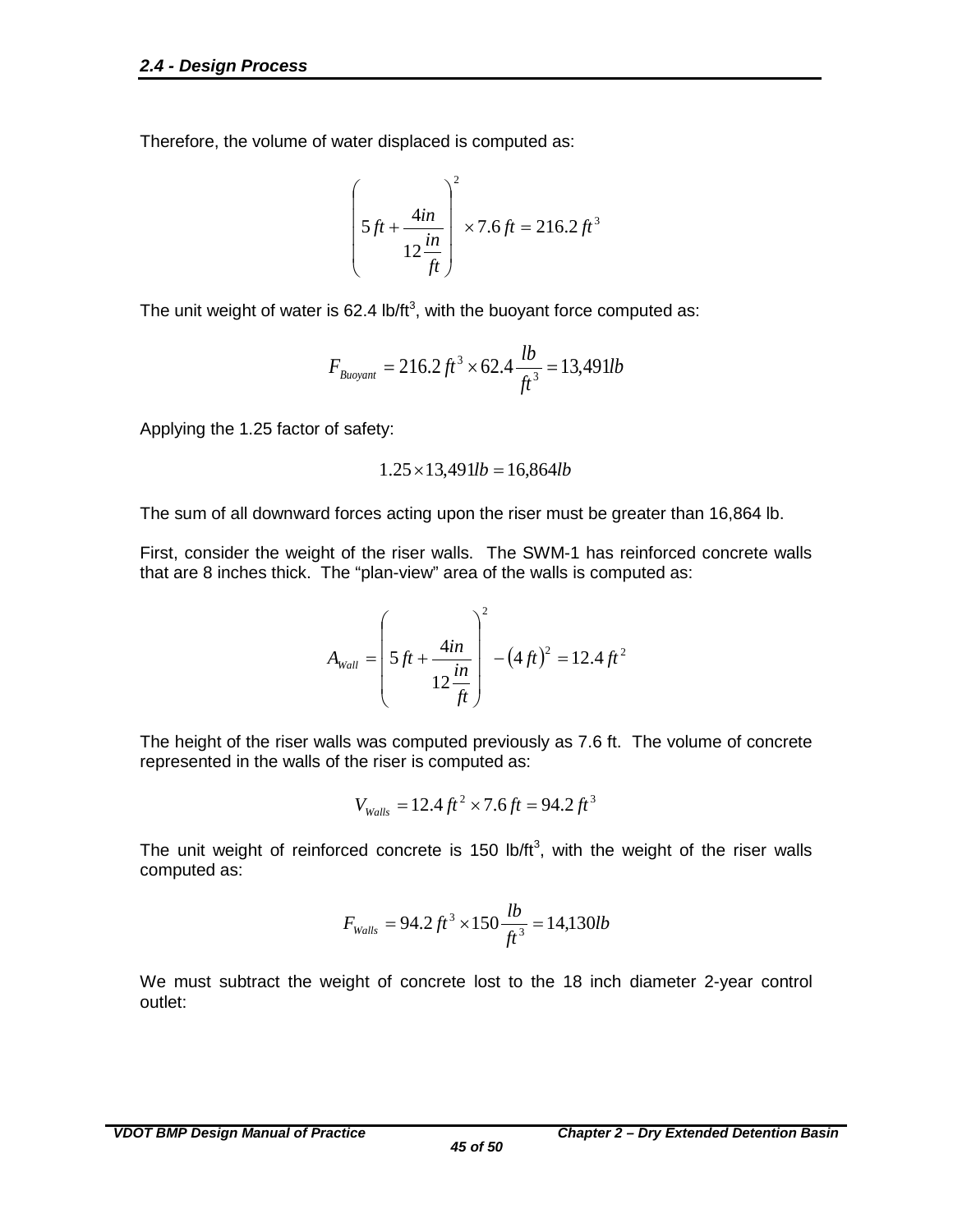$$
F_{\text{origice}} = \left[ \left( \frac{1.5 \, ft}{2} \right)^2 \times \pi \times \frac{8 \, in}{12 \, \frac{in}{ft}} \right] \times 150 \, \frac{lb}{ft^3} = 177 lb
$$

The weight of the riser bottom (which excludes the wall sections already considered) is computed as follows:

$$
F_{Bottom} = (4 \, ft)^2 \times \frac{8 \, in \,}{12 \, \frac{in}{ft}} \times 150 \, \frac{lb}{ft^3} = 1,600 \, lb
$$

The weight of the metal "bird cage" trash rack, per Figure 2.13 is 120 lbs.

The unit weight of riprap is 165 lb/ft<sup>3</sup>, with the weight of riprap computed as:

$$
F_{Riprap} = 3 ft \times 4 ft \times 165 \frac{lb}{ft^3} = 1,980 lb
$$

The downward force of the riser weight is computed as:

$$
F_{walls} - F_{orifice} + F_{Bottom} + F_{Top} + F_{kiprap} =
$$
  
14,130*lb* – 177*lb* + 1,600*lb* + 120*lb* + 1,980*lb* = 17,653*lb* > 1.25 $F_{Buoyant}$  (16,864*lb*)

#### <span id="page-49-0"></span>*Step 11. Design of Sediment Forebays*

A sediment forebay must be provided at any point in the basin that receives concentrated discharge from a pipe, open channel, or other means of stormwater conveyance. The inclusion of a sediment forebay in these locations assists maintenance efforts by isolating the bulk of sediment deposition in well-defined, easily accessible locations.

In addition to serving a vital maintenance function, sediment forebays are an integral component of the BMPs water quality improvement performance. The phosphorus removal percentages expressed in the BMP Selection Table for VDOT Projects consider that a sediment forebay is provided at all basin inflow points.

The volume of storage provided at each forebay should range between 0.1 and 0.25" of runoff over the outfall's contributing impervious area, with the sum of all forebay volumes not less than 10% of the total extended detention volume.

The storage volume in the sediment forebay is provided by separating the forebay from the rest of the basin. This separation is accomplished by means of an earthen berm, gabion baskets, concrete, or riprap. In a dry facility, the forebay outlet crest should be set at the elevation corresponding to the basin's water quality extended detention pool.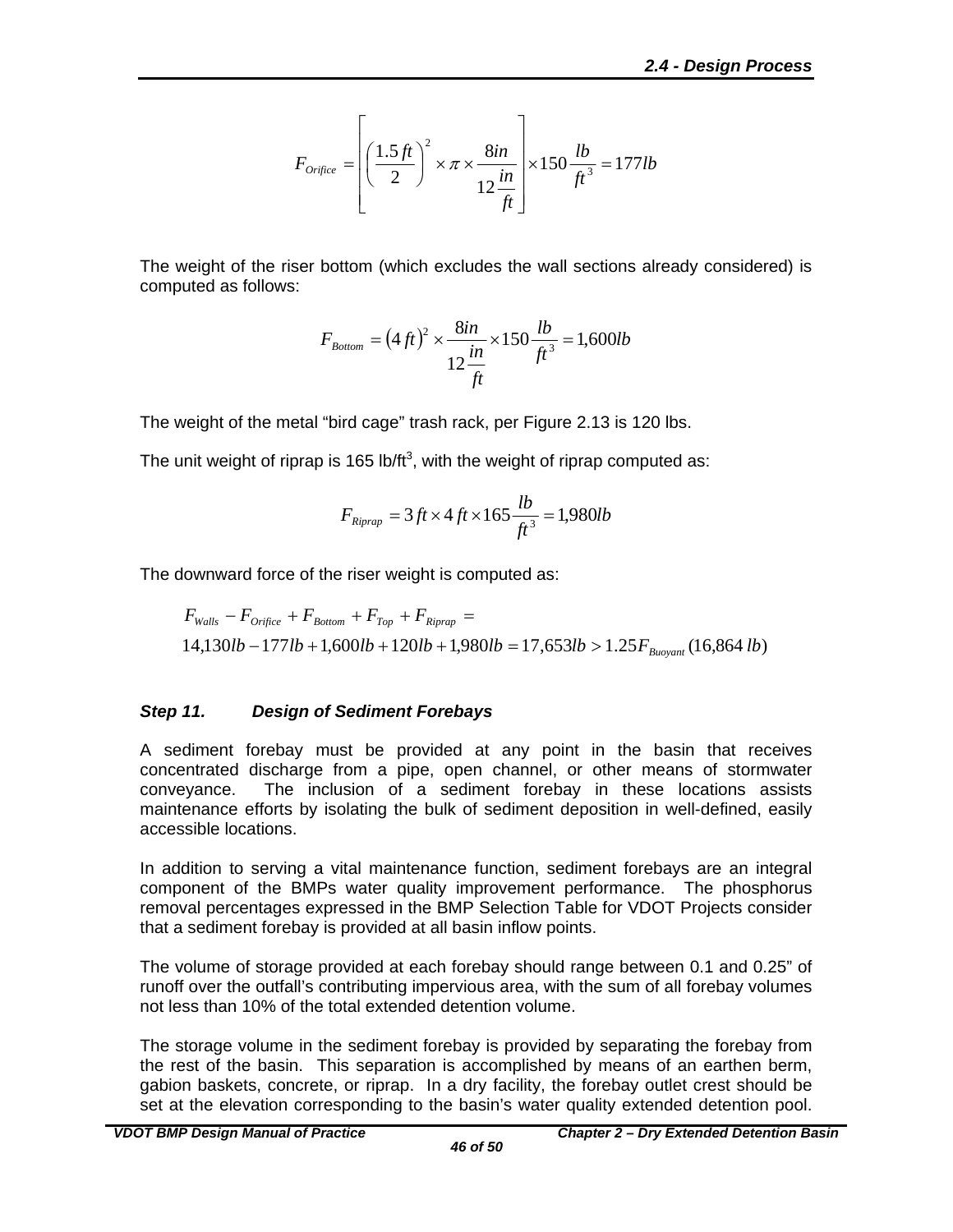Depending on the type of material employed to construct the forebay embankment, the flows captured in the forebay may be detained over very long periods, with losses occurring only by means of infiltration and evaporation. Because the volume may be inundated at the onset of a runoff producing event, in a dry extended detention basin the forebay volume should not be considered part of the extended detention water quality volume.

The forebay outlet crest should be stabilized and capable of conveying the 10-year inflow event into the basin in a non-erosive manner.

The example project site is comprised of a post-development runoff area of 17.4 acres, with 4.75 acres of impervious cover. For the example forebay design, we consider two entrance points into the basin, each exhibiting the following characteristics:

| <b>Entrance Point 1</b> |                           |                                     |  |  |  |  |  |  |  |
|-------------------------|---------------------------|-------------------------------------|--|--|--|--|--|--|--|
| Acreage                 | <b>Impervious Acreage</b> | Peak 10-Year Inflow<br>(cfs)        |  |  |  |  |  |  |  |
| 6.96                    | 2.25                      | 16                                  |  |  |  |  |  |  |  |
|                         |                           |                                     |  |  |  |  |  |  |  |
| <b>Entrance Point 2</b> |                           |                                     |  |  |  |  |  |  |  |
| Acreage                 | <b>Impervious Acreage</b> | <b>Peak 10-Year Inflow</b><br>(cfs) |  |  |  |  |  |  |  |
| 10.44                   | 2.5                       |                                     |  |  |  |  |  |  |  |

#### **Table 2.10. Summary of Pond Inflow Points**

<span id="page-50-0"></span>First, the forebays will be sized to provide storage of 0.1" of runoff from the impervious area contributing runoff to each entrance point:

$$
V_1 = 2.25ac \times \frac{43,560 \, \text{ft}^2}{ac} \times \frac{0.1 \, \text{in}}{12 \, \frac{\text{in}}{\text{ft}}} = 817 \, \text{ft}^3
$$

$$
V_2 = 2.5ac \times \frac{43,560 \, \text{ft}^2}{ac} \times \frac{0.1 \, \text{in}}{12 \, \frac{\text{in}}{\text{ft}}} = 908 \, \text{ft}^3
$$

The sum of the forebay storage volumes:

$$
817 ft^3 + 908 ft^3 = 1,725 ft^3
$$

The project site water quality volume is 0.20 acre-feet. The sum of all forebay volumes must be at least ten percent of this volume, computed as follows:

$$
0.10 \times 0.20ac - ft \times \frac{43,560ft^2}{ac} = 862 ft^3 < V_{\text{Forebay}} = 1,725 ft^3
$$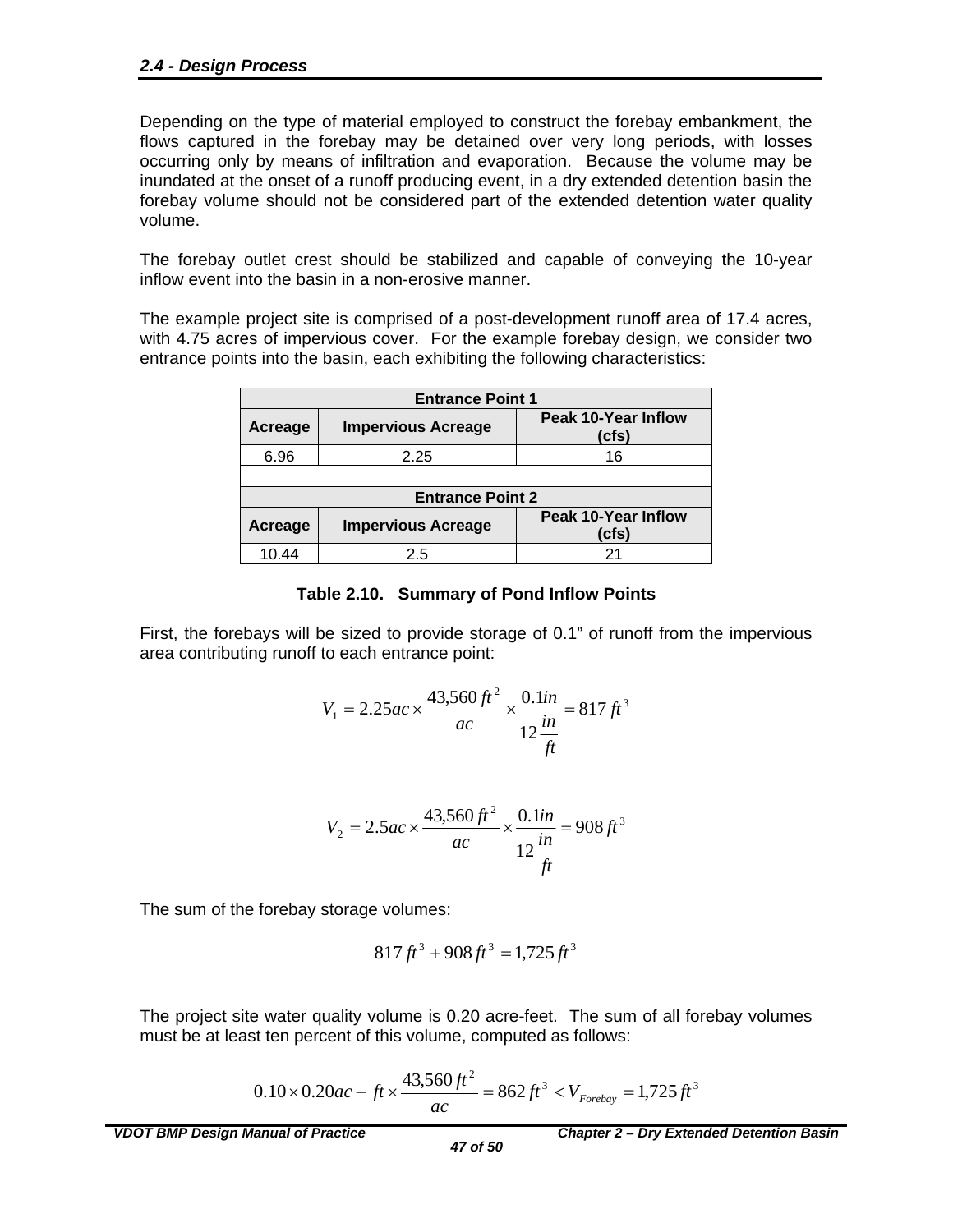The calculation confirms that adequate sediment forebay volumes are provided. A permanent gage shall be provided to indicate the level of sediment accumulation and to provide visible indication of when maintenance is required.

To combat against particle resuspension in the forebay, The Center for Watershed Protection (1995) recommends depths ranging between 4 and 6 feet. However, these depths may be considered excessive on smaller basins, particularly when the forebay depth would exceed the ponded depth of the 10-year or greater storm. Furthermore, as with the basin itself, extended ponding (> 72 hours) of depths exceeding three feet gives rise to undesirable nuisance and liability issues. When practical, greater forebay depths should be used. When shallower depths  $( $4$ )$  are used, it is critical that the forebay's accumulated sediment is removed at regular intervals. The use of properly sized outlet protection at the point of concentrated discharge will assist in dissipating the energy of incoming flows, thus reducing the severity of pollutant resuspension.

The geometric layout of the forebay is dictated by site constraints and the designer's preference. The required forebay volume for entrance point 1 was found to be 817 ft<sup>3</sup>.

Figures 2.24 and 2.25 illustrate the respective plan and cross-sectional view of a forebay providing this volume.



#### <span id="page-51-0"></span>**Figure 2.24. Plan View Sediment Forebay 1 (No Scale)**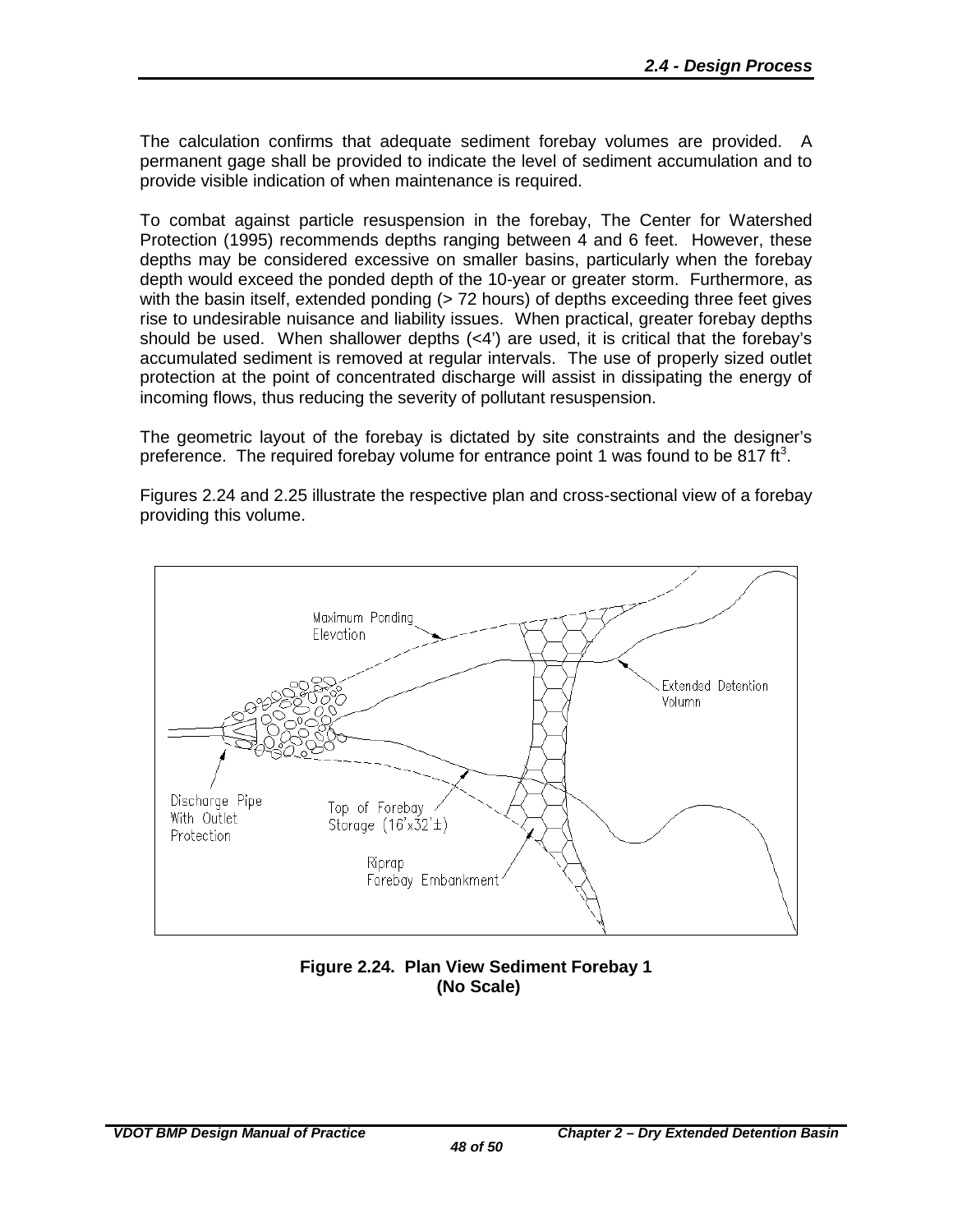



#### <span id="page-52-1"></span><span id="page-52-0"></span>*Step 12. Landscaping*

Stormwater management basins should be permanently seeded within 7 days of attaining final grade. This seeding should comply with all applicable VDOT standards for erosion and sediment control.

The permanent vegetative stabilization of an extended dry detention basin entails meeting planting requirements for four distinct zones. These zones are discussed as follows.

The *shoreline fringe* encompasses all basin area located below the high water mark of the extended detention water quality volume. This zone is subject to frequent inundation, but also lengthy dry periods during the summer months. Species suitable for planting in this zone, as identified in Chapter 3-05 of the [Virginia Stormwater Management](http://www.virginiadot.org/business/locdes/hydra-drainage-manual.asp)  [Handbook,](http://www.virginiadot.org/business/locdes/hydra-drainage-manual.asp) (DCR, 1999, Et seq.) include soft-stem bulrush, pickerelweed, rice cutgrass, sedges, shrubs such as chokeberry, and trees such as black willow and river birch.

The *Riparian Fringe Zone* is an area of the basin that only becomes inundated during runoff producing events, and only then for relatively brief periods. This zone encompasses the basin area above the extended detention volume. A wide array of planting species are acceptable in this zone, and should be chosen based on ability to prevent erosion and pollutant resuspension.

The *Floodplain Terrace* is the basin area that is only inundated during severe runoff producing events such as the 100-year storm. Native floodplain species generally grow well in this zone. The species selected for this zone should exhibit the ability to provide erosion resistance, grow in compacted soil, and require minimal maintenance.

*Upland Areas* are comprised of the vegetated areas adjacent to stormwater impoundments. Their chosen planting species should be based on prevailing native soil and hydrologic conditions.